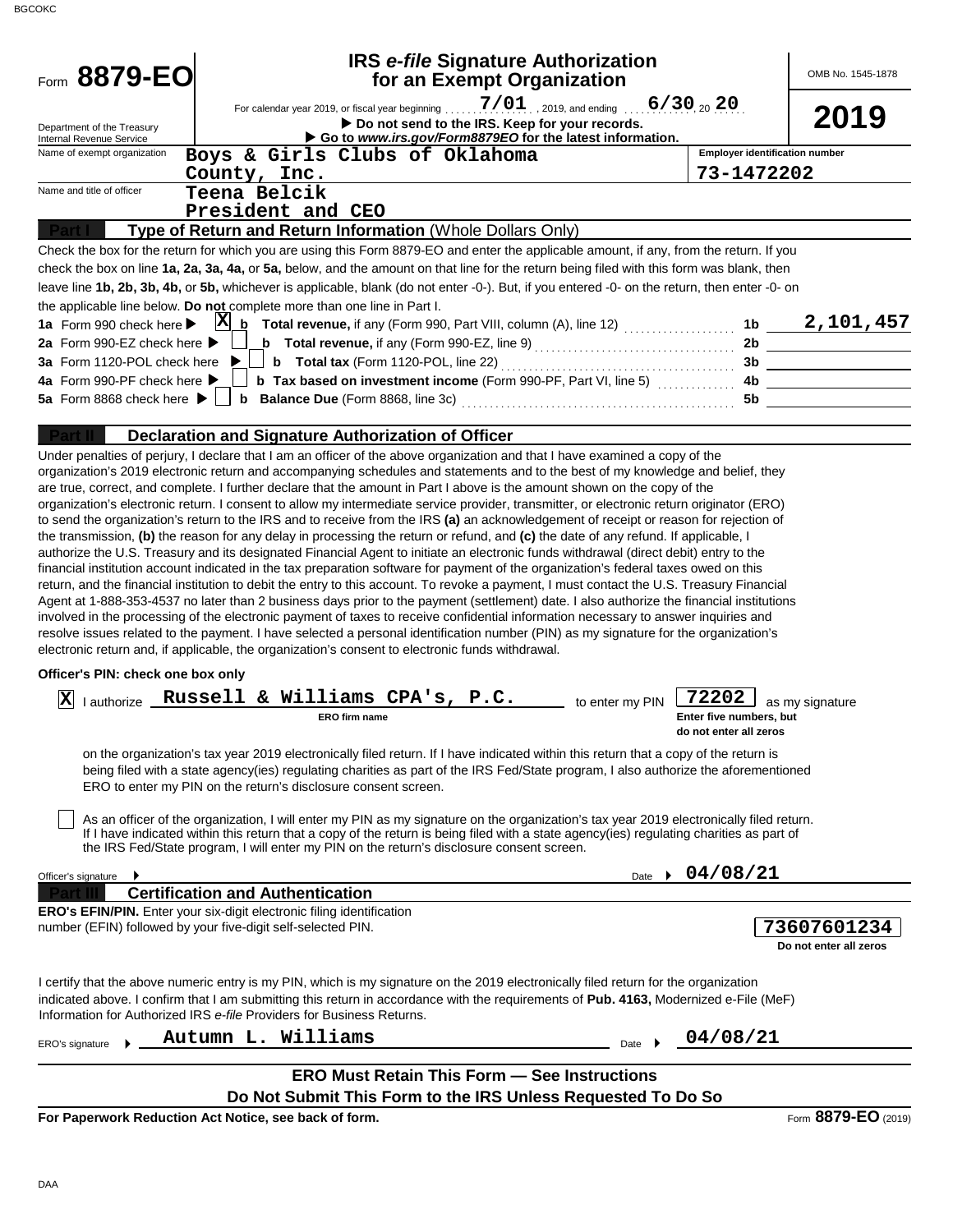BGCOKC

|                                | Form<br>Under section 501(c), 527, or 4947(a)(1) of the Internal Revenue Code (except private foundations)<br>(Rev. January 2020)<br>Do not enter social security numbers on this form as it may be made public.<br>Department of the Treasury<br>Go to www.irs.gov/Form990 for instructions and the latest information.<br><b>Internal Revenue Service</b> |                    | <b>Return of Organization Exempt From Income Tax</b> |                    | 2019                                       |  |  |  |
|--------------------------------|-------------------------------------------------------------------------------------------------------------------------------------------------------------------------------------------------------------------------------------------------------------------------------------------------------------------------------------------------------------|--------------------|------------------------------------------------------|--------------------|--------------------------------------------|--|--|--|
|                                | For the 2019 calendar year, or tax year beginning $07/01/19$ , and ending $06/30/20$                                                                                                                                                                                                                                                                        |                    |                                                      |                    |                                            |  |  |  |
|                                | C Name of organization<br>Boys & Girls Clubs of Oklahoma<br><b>B</b> Check if applicable:                                                                                                                                                                                                                                                                   |                    |                                                      |                    | D Employer identification number           |  |  |  |
|                                | County, Inc.<br>Address change                                                                                                                                                                                                                                                                                                                              |                    |                                                      |                    |                                            |  |  |  |
|                                | Doing business as<br>Name change                                                                                                                                                                                                                                                                                                                            |                    | Room/suite                                           | 73-1472202         |                                            |  |  |  |
|                                | Number and street (or P.O. box if mail is not delivered to street address)<br>P.O. Box 18701                                                                                                                                                                                                                                                                | E Telephone number |                                                      |                    |                                            |  |  |  |
|                                | Initial return<br>City or town, state or province, country, and ZIP or foreign postal code<br>Final return/                                                                                                                                                                                                                                                 |                    |                                                      |                    |                                            |  |  |  |
|                                | terminated<br>Oklahoma City<br>OK 73154                                                                                                                                                                                                                                                                                                                     |                    |                                                      | G Gross receipts\$ | 2,171,038                                  |  |  |  |
|                                | Amended return<br>F Name and address of principal officer:                                                                                                                                                                                                                                                                                                  |                    |                                                      |                    |                                            |  |  |  |
|                                | Application pending<br>Teena Belcik                                                                                                                                                                                                                                                                                                                         |                    | H(a) Is this a group return for subordinates?        |                    | X<br>Yes<br>No                             |  |  |  |
|                                |                                                                                                                                                                                                                                                                                                                                                             |                    | H(b) Are all subordinates included?                  |                    | No<br>Yes                                  |  |  |  |
|                                |                                                                                                                                                                                                                                                                                                                                                             |                    |                                                      |                    | If "No," attach a list. (see instructions) |  |  |  |
|                                | $ \mathbf{X} $ 501(c)(3)<br>501(c)<br>$\blacktriangleleft$ (insert no.)<br>Tax-exempt status:<br>4947(a)(1) or<br>527                                                                                                                                                                                                                                       |                    |                                                      |                    |                                            |  |  |  |
|                                | www.bgcokc.org<br>Website: $\blacktriangleright$                                                                                                                                                                                                                                                                                                            |                    | $H(c)$ Group exemption number                        |                    |                                            |  |  |  |
|                                | $ \mathbf{X} $ Corporation<br>Form of organization:<br>Trust<br>Other ><br>Association                                                                                                                                                                                                                                                                      |                    | L Year of formation: 1995                            |                    | $M$ State of legal domicile: $OK$          |  |  |  |
|                                | <b>Summary</b>                                                                                                                                                                                                                                                                                                                                              |                    |                                                      |                    |                                            |  |  |  |
|                                |                                                                                                                                                                                                                                                                                                                                                             |                    |                                                      |                    |                                            |  |  |  |
|                                | See Schedule O                                                                                                                                                                                                                                                                                                                                              |                    |                                                      |                    |                                            |  |  |  |
|                                |                                                                                                                                                                                                                                                                                                                                                             |                    |                                                      |                    |                                            |  |  |  |
| Governance                     |                                                                                                                                                                                                                                                                                                                                                             |                    |                                                      |                    |                                            |  |  |  |
|                                | 2 Check this box $\blacktriangleright$   if the organization discontinued its operations or disposed of more than 25% of its net assets.                                                                                                                                                                                                                    |                    |                                                      |                    |                                            |  |  |  |
| <b>Activities &amp;</b>        | 3 Number of voting members of the governing body (Part VI, line 1a)                                                                                                                                                                                                                                                                                         |                    |                                                      | 3                  | 29                                         |  |  |  |
|                                |                                                                                                                                                                                                                                                                                                                                                             |                    |                                                      | $\blacktriangle$   | 29                                         |  |  |  |
|                                | 5 Total number of individuals employed in calendar year 2019 (Part V, line 2a) [[[[[[[[[[[[[[[[[[[[[[[[[[[[[[                                                                                                                                                                                                                                               |                    |                                                      | 5                  | 163                                        |  |  |  |
|                                | 6 Total number of volunteers (estimate if necessary)                                                                                                                                                                                                                                                                                                        |                    |                                                      | 6                  | 1839                                       |  |  |  |
|                                |                                                                                                                                                                                                                                                                                                                                                             |                    |                                                      | 7a                 | 0<br>$\mathbf 0$                           |  |  |  |
|                                | b Net unrelated business taxable income from Form 990-T, line 39 [10] [20] [20] [20] [20] [20] [20] [30] [30] [                                                                                                                                                                                                                                             |                    | <b>Prior Year</b>                                    | 7b                 | <b>Current Year</b>                        |  |  |  |
|                                |                                                                                                                                                                                                                                                                                                                                                             |                    | 2,970,824                                            |                    | 2,015,125                                  |  |  |  |
| Revenue                        |                                                                                                                                                                                                                                                                                                                                                             |                    |                                                      | 47,554             | 28,412                                     |  |  |  |
|                                |                                                                                                                                                                                                                                                                                                                                                             |                    |                                                      | 86,117             | 65,541                                     |  |  |  |
|                                | 11 Other revenue (Part VIII, column (A), lines 5, 6d, 8c, 9c, 10c, and 11e)                                                                                                                                                                                                                                                                                 |                    |                                                      | 9,039              | $-7,621$                                   |  |  |  |
|                                | 12 Total revenue - add lines 8 through 11 (must equal Part VIII, column (A), line 12)                                                                                                                                                                                                                                                                       |                    |                                                      | 3, 113, 534        | 2,101,457                                  |  |  |  |
|                                | 13 Grants and similar amounts paid (Part IX, column (A), lines 1-3)                                                                                                                                                                                                                                                                                         |                    |                                                      |                    | $\mathbf 0$                                |  |  |  |
|                                | 14 Benefits paid to or for members (Part IX, column (A), line 4)                                                                                                                                                                                                                                                                                            |                    |                                                      |                    | <sup>0</sup>                               |  |  |  |
|                                | 15 Salaries, other compensation, employee benefits (Part IX, column (A), lines 5-10)                                                                                                                                                                                                                                                                        |                    | 1,899,417                                            |                    | 2,144,027                                  |  |  |  |
| Expenses                       | 16aProfessional fundraising fees (Part IX, column (A), line 11e)                                                                                                                                                                                                                                                                                            |                    |                                                      |                    |                                            |  |  |  |
|                                | 200, 355<br><b>b</b> Total fundraising expenses (Part IX, column (D), line 25) ▶                                                                                                                                                                                                                                                                            |                    |                                                      |                    |                                            |  |  |  |
|                                | 17 Other expenses (Part IX, column (A), lines 11a-11d, 11f-24e)                                                                                                                                                                                                                                                                                             |                    |                                                      | 865,412            | 1,025,680                                  |  |  |  |
|                                | 18 Total expenses. Add lines 13-17 (must equal Part IX, column (A), line 25)                                                                                                                                                                                                                                                                                |                    | 2,764,829                                            |                    | 3,169,707                                  |  |  |  |
|                                |                                                                                                                                                                                                                                                                                                                                                             |                    |                                                      | 348,705            | $-1,068,250$                               |  |  |  |
|                                |                                                                                                                                                                                                                                                                                                                                                             |                    | <b>Beginning of Current Year</b><br>11,136,818       |                    | <b>End of Year</b>                         |  |  |  |
|                                | 21 Total liabilities (Part X, line 26)                                                                                                                                                                                                                                                                                                                      |                    |                                                      | 99,622             | 10,442,635<br>473,689                      |  |  |  |
|                                |                                                                                                                                                                                                                                                                                                                                                             |                    |                                                      |                    |                                            |  |  |  |
|                                |                                                                                                                                                                                                                                                                                                                                                             |                    |                                                      |                    |                                            |  |  |  |
| Net Assets or<br>Fund Balances |                                                                                                                                                                                                                                                                                                                                                             |                    | 11,037,196                                           |                    | 9,968,946                                  |  |  |  |
|                                | <b>Signature Block</b><br>Under penalties of perjury, I declare that I have examined this return, including accompanying schedules and statements, and to the best of my knowledge and belief, it is                                                                                                                                                        |                    |                                                      |                    |                                            |  |  |  |

| Sign        |                            | Signature of officer |                                                                                   |  |                                |  |      |              | Date          |              |                                   |    |
|-------------|----------------------------|----------------------|-----------------------------------------------------------------------------------|--|--------------------------------|--|------|--------------|---------------|--------------|-----------------------------------|----|
| <b>Here</b> | Teena Belcik               | President and CEO    |                                                                                   |  |                                |  |      |              |               |              |                                   |    |
|             |                            |                      | Type or print name and title                                                      |  |                                |  |      |              |               |              |                                   |    |
|             | Print/Type preparer's name |                      |                                                                                   |  | Preparer's signature           |  | Date |              | Check         | $if$ PTIN    |                                   |    |
| Paid        | Autumn L. Williams         |                      |                                                                                   |  | Autumn L. Williams             |  |      |              | self-employed | P01275073    |                                   |    |
| Preparer    | Firm's name                |                      |                                                                                   |  | Russell & Williams CPA's, P.C. |  |      | Firm's $EIN$ |               | 73-1349920   |                                   |    |
| Use Only    |                            |                      | 2812 NW 57th St Ste 102                                                           |  |                                |  |      |              |               |              |                                   |    |
|             | Firm's address             |                      |                                                                                   |  | Oklahoma City, OK 73112-7064   |  |      | Phone no.    |               | 405-607-8743 |                                   |    |
|             |                            |                      | May the IRS discuss this return with the preparer shown above? (see instructions) |  |                                |  |      |              |               | <b>Yes</b>   |                                   | No |
|             |                            |                      | Ear Danarwark Raduation, Act Nation, can the congrate instructions.               |  |                                |  |      |              |               |              | $\overline{a}$ 000 $\overline{a}$ |    |

**For Paperwork Reduction Act Notice, see the separate instructions.**<br>DAA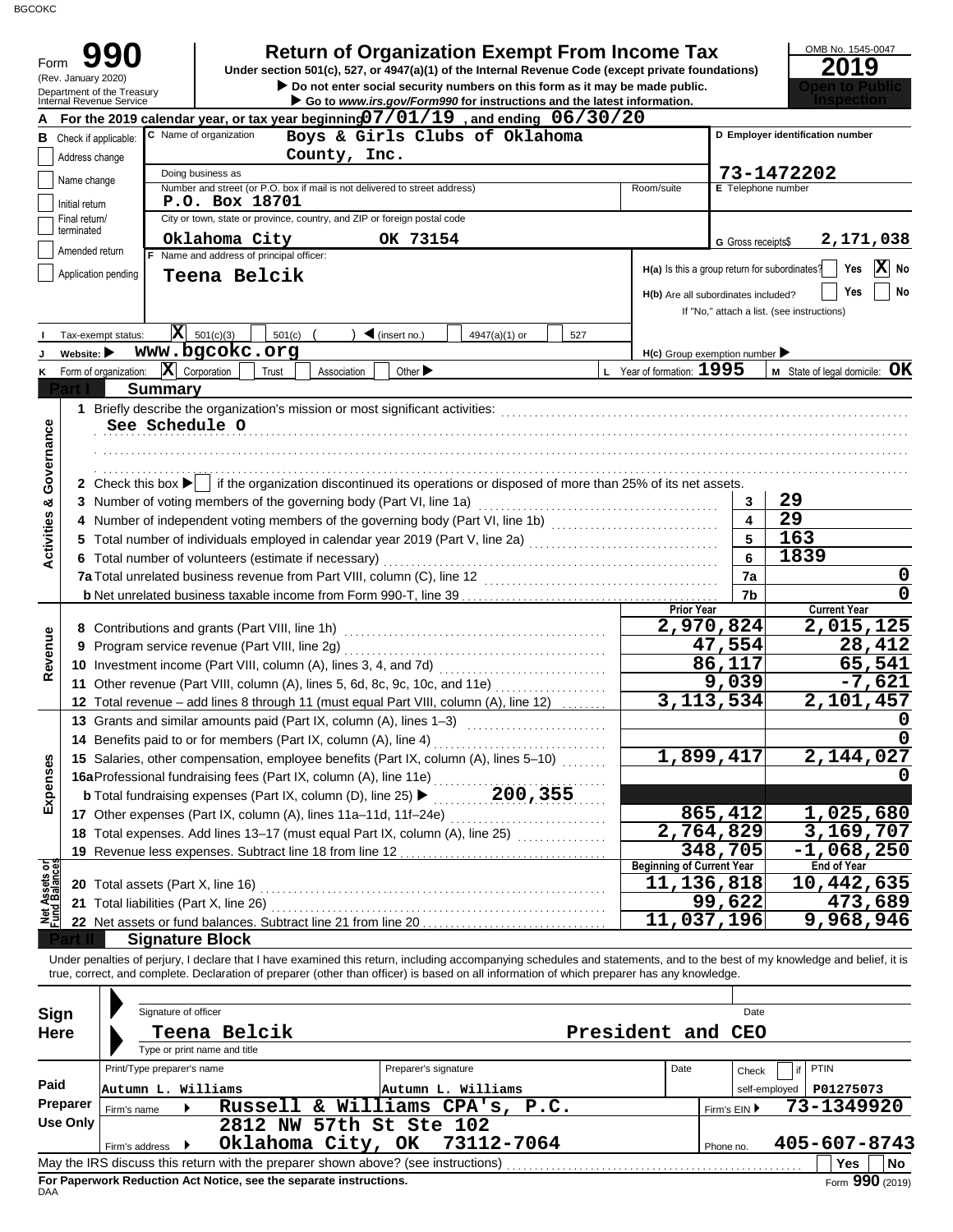|             | Form 990 (2019) Boys & Girls Clubs of Oklahoma                                                                                 |                                                     | 73-1472202  | Page 2                |
|-------------|--------------------------------------------------------------------------------------------------------------------------------|-----------------------------------------------------|-------------|-----------------------|
|             |                                                                                                                                | <b>Statement of Program Service Accomplishments</b> |             |                       |
|             |                                                                                                                                |                                                     |             | $ \mathbf{X} $        |
| $\mathbf 1$ | Briefly describe the organization's mission:                                                                                   |                                                     |             |                       |
|             | To inspire and enable all young people, especially those who need us most                                                      |                                                     |             |                       |
|             | to reach their full potential as responsible, caring, and productive                                                           |                                                     |             |                       |
|             | citizens.                                                                                                                      |                                                     |             |                       |
|             | 2 Did the organization undertake any significant program services during the year which were not listed on the                 |                                                     |             |                       |
|             | prior Form 990 or 990-EZ?                                                                                                      |                                                     |             | Yes $\overline{X}$ No |
|             | If "Yes," describe these new services on Schedule O.                                                                           |                                                     |             |                       |
| 3           | Did the organization cease conducting, or make significant changes in how it conducts, any program                             |                                                     |             |                       |
|             | services?                                                                                                                      |                                                     |             | Yes $\overline{X}$ No |
|             | If "Yes," describe these changes on Schedule O.                                                                                |                                                     |             |                       |
| 4           | Describe the organization's program service accomplishments for each of its three largest program services, as measured by     |                                                     |             |                       |
|             | expenses. Section 501(c)(3) and 501(c)(4) organizations are required to report the amount of grants and allocations to others, |                                                     |             |                       |
|             | the total expenses, and revenue, if any, for each program service reported.                                                    |                                                     |             |                       |
|             |                                                                                                                                |                                                     |             |                       |
|             |                                                                                                                                |                                                     |             |                       |
|             | See Schedule O                                                                                                                 |                                                     |             |                       |
|             |                                                                                                                                |                                                     |             |                       |
|             |                                                                                                                                |                                                     |             |                       |
|             |                                                                                                                                |                                                     |             |                       |
|             |                                                                                                                                |                                                     |             |                       |
|             |                                                                                                                                |                                                     |             |                       |
|             |                                                                                                                                |                                                     |             |                       |
|             |                                                                                                                                |                                                     |             |                       |
|             |                                                                                                                                |                                                     |             |                       |
|             |                                                                                                                                |                                                     |             |                       |
|             |                                                                                                                                |                                                     |             |                       |
|             |                                                                                                                                |                                                     |             |                       |
|             |                                                                                                                                |                                                     |             |                       |
|             | N/A                                                                                                                            |                                                     |             |                       |
|             |                                                                                                                                |                                                     |             |                       |
|             |                                                                                                                                |                                                     |             |                       |
|             |                                                                                                                                |                                                     |             |                       |
|             |                                                                                                                                |                                                     |             |                       |
|             |                                                                                                                                |                                                     |             |                       |
|             |                                                                                                                                |                                                     |             |                       |
|             |                                                                                                                                |                                                     |             |                       |
|             |                                                                                                                                |                                                     |             |                       |
|             |                                                                                                                                |                                                     |             |                       |
|             |                                                                                                                                |                                                     |             |                       |
|             | (Expenses \$<br>4c (Code:                                                                                                      | including grants of \$                              |             | ) (Revenue \$         |
|             | N/A                                                                                                                            |                                                     |             |                       |
|             |                                                                                                                                |                                                     |             |                       |
|             |                                                                                                                                |                                                     |             |                       |
|             |                                                                                                                                |                                                     |             |                       |
|             |                                                                                                                                |                                                     |             |                       |
|             |                                                                                                                                |                                                     |             |                       |
|             |                                                                                                                                |                                                     |             |                       |
|             |                                                                                                                                |                                                     |             |                       |
|             |                                                                                                                                |                                                     |             |                       |
|             |                                                                                                                                |                                                     |             |                       |
|             |                                                                                                                                |                                                     |             |                       |
|             |                                                                                                                                |                                                     |             |                       |
|             | 4d Other program services (Describe on Schedule O.)                                                                            |                                                     |             |                       |
|             | (Expenses \$                                                                                                                   | including grants of \$                              | (Revenue \$ |                       |
|             | 4e Total program service expenses                                                                                              | 2,753,420                                           |             |                       |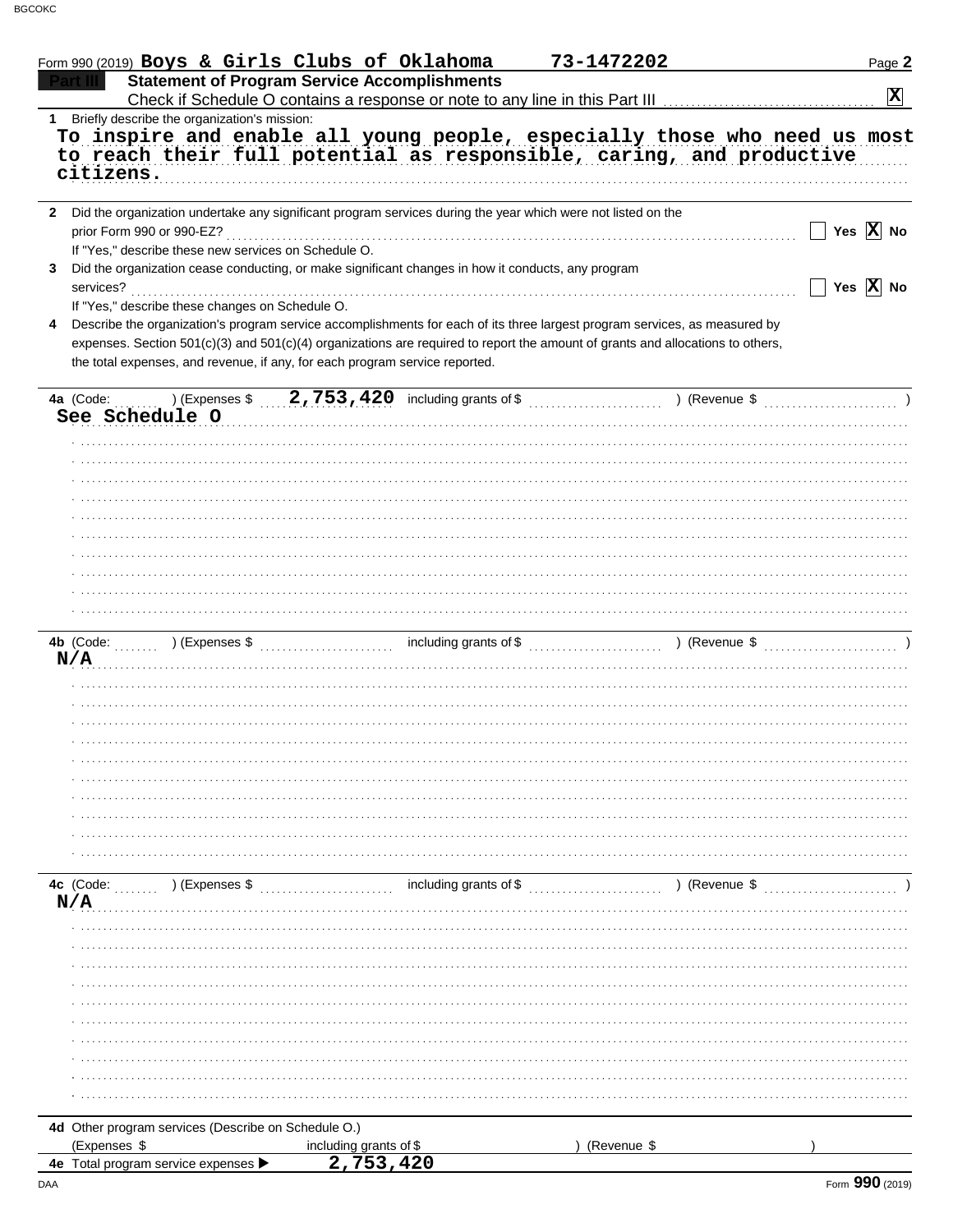### **Part IV Checklist of Required Schedules** Form 990 (2019) Page **3 Boys & Girls Clubs of Oklahoma 73-1472202**

|          |                                                                                                                                                                                   |                 | <b>Yes</b>  | No     |
|----------|-----------------------------------------------------------------------------------------------------------------------------------------------------------------------------------|-----------------|-------------|--------|
| 1        | Is the organization described in section $501(c)(3)$ or $4947(a)(1)$ (other than a private foundation)? If "Yes,"<br>complete Schedule A                                          | 1               | х           |        |
| 2        | Is the organization required to complete Schedule B, Schedule of Contributors (see instructions)?                                                                                 | $\mathbf{2}$    | $\mathbf x$ |        |
| 3        | Did the organization engage in direct or indirect political campaign activities on behalf of or in opposition to                                                                  |                 |             |        |
|          | candidates for public office? If "Yes," complete Schedule C, Part I                                                                                                               | 3               |             | X      |
| 4        | Section 501(c)(3) organizations. Did the organization engage in lobbying activities, or have a section 501(h)                                                                     |                 |             |        |
|          | election in effect during the tax year? If "Yes," complete Schedule C, Part II                                                                                                    | 4               |             | X      |
| 5        | Is the organization a section $501(c)(4)$ , $501(c)(5)$ , or $501(c)(6)$ organization that receives membership dues,                                                              |                 |             |        |
|          | assessments, or similar amounts as defined in Revenue Procedure 98-19? If "Yes," complete Schedule C, Part III                                                                    | 5               |             | X      |
| 6        | Did the organization maintain any donor advised funds or any similar funds or accounts for which donors                                                                           |                 |             |        |
|          | have the right to provide advice on the distribution or investment of amounts in such funds or accounts? If                                                                       |                 |             |        |
|          | "Yes," complete Schedule D, Part I                                                                                                                                                | 6               |             | X      |
| 7        | Did the organization receive or hold a conservation easement, including easements to preserve open space,                                                                         |                 |             |        |
|          | the environment, historic land areas, or historic structures? If "Yes," complete Schedule D, Part II                                                                              | 7               |             | X      |
| 8        | Did the organization maintain collections of works of art, historical treasures, or other similar assets? If "Yes,"                                                               |                 |             |        |
|          | complete Schedule D, Part III                                                                                                                                                     | 8               |             | X      |
| 9        | Did the organization report an amount in Part X, line 21, for escrow or custodial account liability, serve as a                                                                   |                 |             |        |
|          | custodian for amounts not listed in Part X; or provide credit counseling, debt management, credit repair, or                                                                      |                 |             | x      |
| 10       | debt negotiation services? If "Yes," complete Schedule D, Part IV<br>Did the organization, directly or through a related organization, hold assets in donor-restricted endowments | 9               |             |        |
|          | or in quasi endowments? If "Yes," complete Schedule D, Part V                                                                                                                     | 10              | x           |        |
| 11       | If the organization's answer to any of the following questions is "Yes," then complete Schedule D, Parts VI,                                                                      |                 |             |        |
|          | VII, VIII, IX, or X as applicable.                                                                                                                                                |                 |             |        |
| a        | Did the organization report an amount for land, buildings, and equipment in Part X, line 10? If "Yes,"                                                                            |                 |             |        |
|          | complete Schedule D, Part VI                                                                                                                                                      | 11a             | x           |        |
| b        | Did the organization report an amount for investments—other securities in Part X, line 12, that is 5% or more                                                                     |                 |             |        |
|          | of its total assets reported in Part X, line 16? If "Yes," complete Schedule D, Part VII                                                                                          | 11b             |             | x      |
| C        | Did the organization report an amount for investments—program related in Part X, line 13, that is 5% or more                                                                      |                 |             |        |
|          | of its total assets reported in Part X, line 16? If "Yes," complete Schedule D, Part VIII                                                                                         | 11c             |             | X      |
| d        | Did the organization report an amount for other assets in Part X, line 15, that is 5% or more of its total assets                                                                 |                 |             |        |
|          | reported in Part X, line 16? If "Yes," complete Schedule D, Part IX                                                                                                               | 11d             | X           |        |
| е        | Did the organization report an amount for other liabilities in Part X, line 25? If "Yes," complete Schedule D, Part X                                                             | 11e             |             | X      |
| f        | Did the organization's separate or consolidated financial statements for the tax year include a footnote that addresses                                                           |                 |             |        |
|          | the organization's liability for uncertain tax positions under FIN 48 (ASC 740)? If "Yes," complete Schedule D, Part X                                                            | 11f             |             | X      |
|          | 12a Did the organization obtain separate, independent audited financial statements for the tax year? If "Yes," complete                                                           |                 |             |        |
|          | <b>b</b> Was the organization included in consolidated, independent audited financial statements for the tax year? If                                                             | 12a             | x           |        |
|          | "Yes," and if the organization answered "No" to line 12a, then completing Schedule D, Parts XI and XII is optional                                                                | 12 <sub>b</sub> |             | X      |
| 13       |                                                                                                                                                                                   | 13              |             | X      |
| 14a      | Did the organization maintain an office, employees, or agents outside of the United States?                                                                                       | 14a             |             | X      |
| b        | Did the organization have aggregate revenues or expenses of more than \$10,000 from grantmaking,                                                                                  |                 |             |        |
|          | fundraising, business, investment, and program service activities outside the United States, or aggregate                                                                         |                 |             |        |
|          | foreign investments valued at \$100,000 or more? If "Yes," complete Schedule F, Parts I and IV [[[[[[[[[[[[[[[[                                                                   | 14b             |             | X      |
| 15       | Did the organization report on Part IX, column (A), line 3, more than \$5,000 of grants or other assistance to or                                                                 |                 |             |        |
|          | for any foreign organization? If "Yes," complete Schedule F, Parts II and IV                                                                                                      | 15              |             | X      |
| 16       | Did the organization report on Part IX, column (A), line 3, more than \$5,000 of aggregate grants or other                                                                        |                 |             |        |
|          | assistance to or for foreign individuals? If "Yes," complete Schedule F, Parts III and IV                                                                                         | 16              |             | X      |
| 17       | Did the organization report a total of more than \$15,000 of expenses for professional fundraising services on                                                                    |                 |             |        |
|          |                                                                                                                                                                                   | 17              |             | X      |
| 18       | Did the organization report more than \$15,000 total of fundraising event gross income and contributions on                                                                       |                 |             |        |
|          | Part VIII, lines 1c and 8a? If "Yes," complete Schedule G, Part II                                                                                                                | 18              | X           |        |
| 19       | Did the organization report more than \$15,000 of gross income from gaming activities on Part VIII, line 9a?                                                                      |                 |             |        |
|          |                                                                                                                                                                                   | 19<br>20a       |             | X<br>X |
| 20a<br>b |                                                                                                                                                                                   | 20b             |             |        |
| 21       | Did the organization report more than \$5,000 of grants or other assistance to any domestic organization or                                                                       |                 |             |        |
|          |                                                                                                                                                                                   | 21              |             | x      |
|          |                                                                                                                                                                                   |                 |             |        |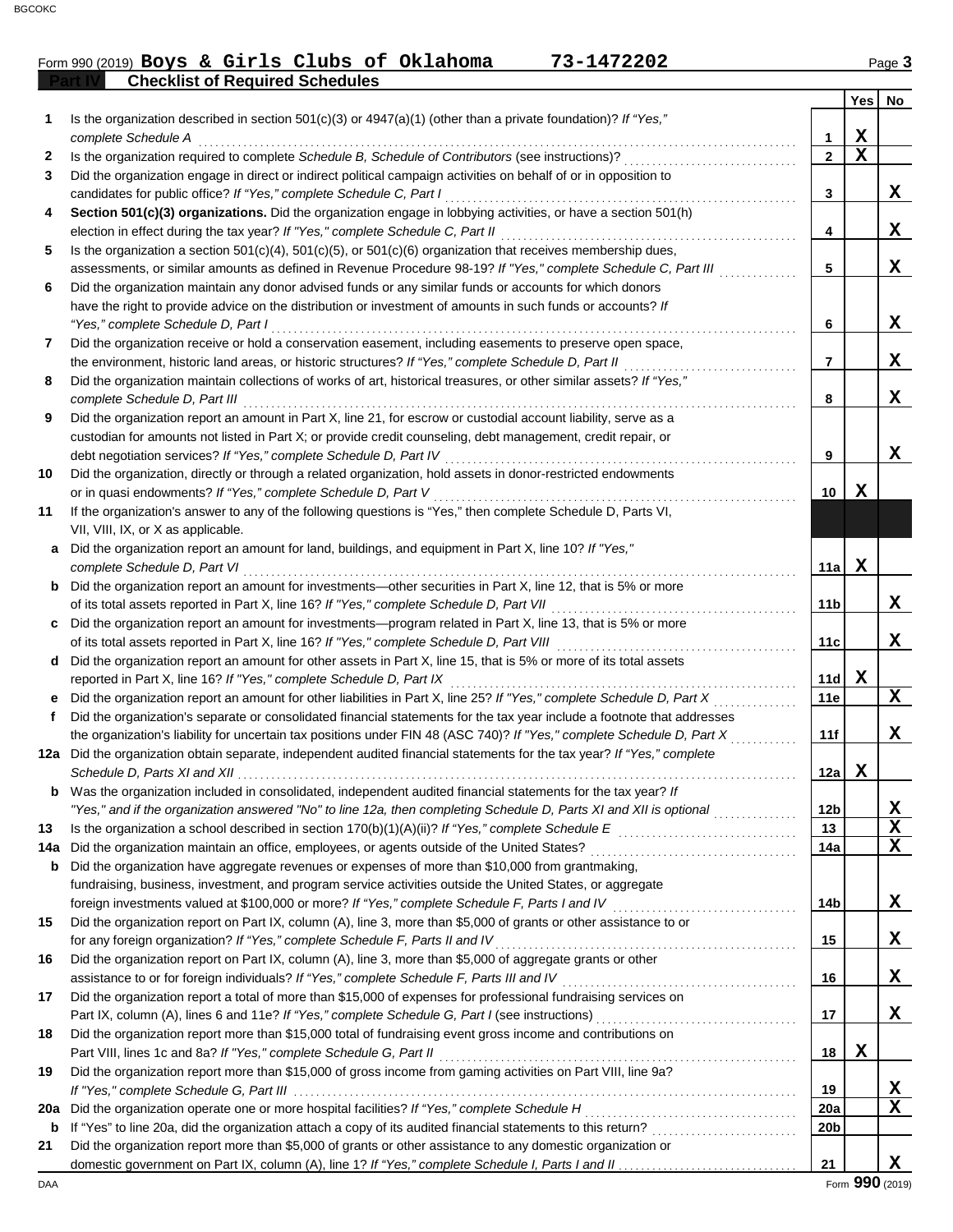#### Form 990 (2019) Page **4 Boys & Girls Clubs of Oklahoma 73-1472202**

|     | <b>Checklist of Required Schedules (continued)</b>                                                                                                                                                  |                 |        |             |
|-----|-----------------------------------------------------------------------------------------------------------------------------------------------------------------------------------------------------|-----------------|--------|-------------|
|     |                                                                                                                                                                                                     |                 | Yes    | No          |
| 22  | Did the organization report more than \$5,000 of grants or other assistance to or for domestic individuals on                                                                                       |                 |        |             |
|     | Part IX, column (A), line 2? If "Yes," complete Schedule I, Parts I and III                                                                                                                         | 22              |        | X           |
| 23  | Did the organization answer "Yes" to Part VII, Section A, line 3, 4, or 5 about compensation of the                                                                                                 |                 |        |             |
|     | organization's current and former officers, directors, trustees, key employees, and highest compensated                                                                                             |                 |        |             |
|     | employees? If "Yes," complete Schedule J                                                                                                                                                            | 23              |        | X           |
|     | 24a Did the organization have a tax-exempt bond issue with an outstanding principal amount of more than                                                                                             |                 |        |             |
|     | \$100,000 as of the last day of the year, that was issued after December 31, 2002? If "Yes," answer lines 24b                                                                                       |                 |        |             |
|     | through 24d and complete Schedule K. If "No," go to line 25a                                                                                                                                        | 24a             |        | x           |
| b   | Did the organization invest any proceeds of tax-exempt bonds beyond a temporary period exception?                                                                                                   | 24b             |        |             |
|     | Did the organization maintain an escrow account other than a refunding escrow at any time during the year                                                                                           |                 |        |             |
|     | to defease any tax-exempt bonds?                                                                                                                                                                    | 24c             |        |             |
| d   | Did the organization act as an "on behalf of" issuer for bonds outstanding at any time during the year?                                                                                             | 24d             |        |             |
|     | 25a Section 501(c)(3), 501(c)(4), and 501(c)(29) organizations. Did the organization engage in an excess benefit                                                                                    |                 |        |             |
|     | transaction with a disqualified person during the year? If "Yes," complete Schedule L, Part I                                                                                                       | 25a             |        | x           |
| b   | Is the organization aware that it engaged in an excess benefit transaction with a disqualified person in a prior                                                                                    |                 |        |             |
|     | year, and that the transaction has not been reported on any of the organization's prior Forms 990 or 990-EZ?                                                                                        |                 |        |             |
|     | If "Yes," complete Schedule L, Part I                                                                                                                                                               | 25 <sub>b</sub> |        | X           |
| 26  | Did the organization report any amount on Part X, line 5 or 22, for receivables from or payables to any current                                                                                     |                 |        |             |
|     | or former officer, director, trustee, key employee, creator or founder, substantial contributor, or 35%                                                                                             |                 |        | X           |
|     | controlled entity or family member of any of these persons? If "Yes," complete Schedule L, Part II                                                                                                  | 26              |        |             |
| 27  | Did the organization provide a grant or other assistance to any current or former officer, director, trustee, key                                                                                   |                 |        |             |
|     | employee, creator or founder, substantial contributor or employee thereof, a grant selection committee                                                                                              |                 |        |             |
|     | member, or to a 35% controlled entity (including an employee thereof) or family member of any of these                                                                                              | 27              |        | x           |
|     | persons? If "Yes," complete Schedule L, Part III                                                                                                                                                    |                 |        |             |
| 28  | Was the organization a party to a business transaction with one of the following parties (see Schedule L, Part                                                                                      |                 |        |             |
|     | IV instructions, for applicable filing thresholds, conditions, and exceptions):<br>A current or former officer, director, trustee, key employee, creator or founder, or substantial contributor? If |                 |        |             |
| a   | "Yes," complete Schedule L, Part IV                                                                                                                                                                 | 28a             |        | X           |
| b   | A family member of any individual described in line 28a? If "Yes," complete Schedule L, Part IV                                                                                                     | 28b             |        | X           |
| c   | A 35% controlled entity of one or more individuals and/or organizations described in lines 28a or 28b? If                                                                                           |                 |        |             |
|     | "Yes," complete Schedule L, Part IV                                                                                                                                                                 | 28c             |        | X           |
| 29  | Did the organization receive more than \$25,000 in non-cash contributions? If "Yes," complete Schedule M                                                                                            | 29              |        | X           |
| 30  | Did the organization receive contributions of art, historical treasures, or other similar assets, or qualified                                                                                      |                 |        |             |
|     | conservation contributions? If "Yes," complete Schedule M                                                                                                                                           | 30              |        | X           |
| 31  | Did the organization liquidate, terminate, or dissolve and cease operations? If "Yes," complete Schedule N, Part I                                                                                  | 31              |        | $\mathbf x$ |
|     | Did the organization sell, exchange, dispose of, or transfer more than 25% of its net assets? If "Yes,"                                                                                             |                 |        |             |
|     | complete Schedule N, Part II                                                                                                                                                                        | 32              |        | X           |
| 33  | Did the organization own 100% of an entity disregarded as separate from the organization under Regulations                                                                                          |                 |        |             |
|     | sections 301.7701-2 and 301.7701-3? If "Yes," complete Schedule R, Part I                                                                                                                           | 33              |        | x           |
| 34  | Was the organization related to any tax-exempt or taxable entity? If "Yes," complete Schedule R, Part II, III,                                                                                      |                 |        |             |
|     | or IV, and Part V, line 1                                                                                                                                                                           | 34              |        | Х           |
| 35a | Did the organization have a controlled entity within the meaning of section 512(b)(13)?                                                                                                             | 35a             |        | X           |
| b   | If "Yes" to line 35a, did the organization receive any payment from or engage in any transaction with a                                                                                             |                 |        |             |
|     | controlled entity within the meaning of section 512(b)(13)? If "Yes," complete Schedule R, Part V, line 2                                                                                           | 35b             |        |             |
| 36  | Section 501(c)(3) organizations. Did the organization make any transfers to an exempt non-charitable                                                                                                |                 |        |             |
|     | related organization? If "Yes," complete Schedule R, Part V, line 2                                                                                                                                 | 36              |        | X           |
| 37  | Did the organization conduct more than 5% of its activities through an entity that is not a related organization                                                                                    |                 |        |             |
|     | and that is treated as a partnership for federal income tax purposes? If "Yes," complete Schedule R, Part VI                                                                                        | 37              |        | X           |
| 38  | Did the organization complete Schedule O and provide explanations in Schedule O for Part VI, lines 11b and                                                                                          |                 |        |             |
|     | 19? Note: All Form 990 filers are required to complete Schedule O.                                                                                                                                  | 38              | X      |             |
|     | <b>Statements Regarding Other IRS Filings and Tax Compliance</b>                                                                                                                                    |                 |        |             |
|     | Check if Schedule O contains a response or note to any line in this Part V.                                                                                                                         |                 |        |             |
|     |                                                                                                                                                                                                     |                 | Yes No |             |
| 1a  | 4<br>Enter the number reported in Box 3 of Form 1096. Enter -0- if not applicable<br>1a                                                                                                             |                 |        |             |
| b   | 0<br>1 <sub>b</sub><br>Enter the number of Forms W-2G included in line 1a. Enter -0- if not applicable                                                                                              |                 |        |             |
| c   | Did the organization comply with backup withholding rules for reportable payments to vendors and                                                                                                    |                 |        |             |
|     |                                                                                                                                                                                                     | 1c              |        | X           |

DAA Form **990** (2019) Form **990** (2019)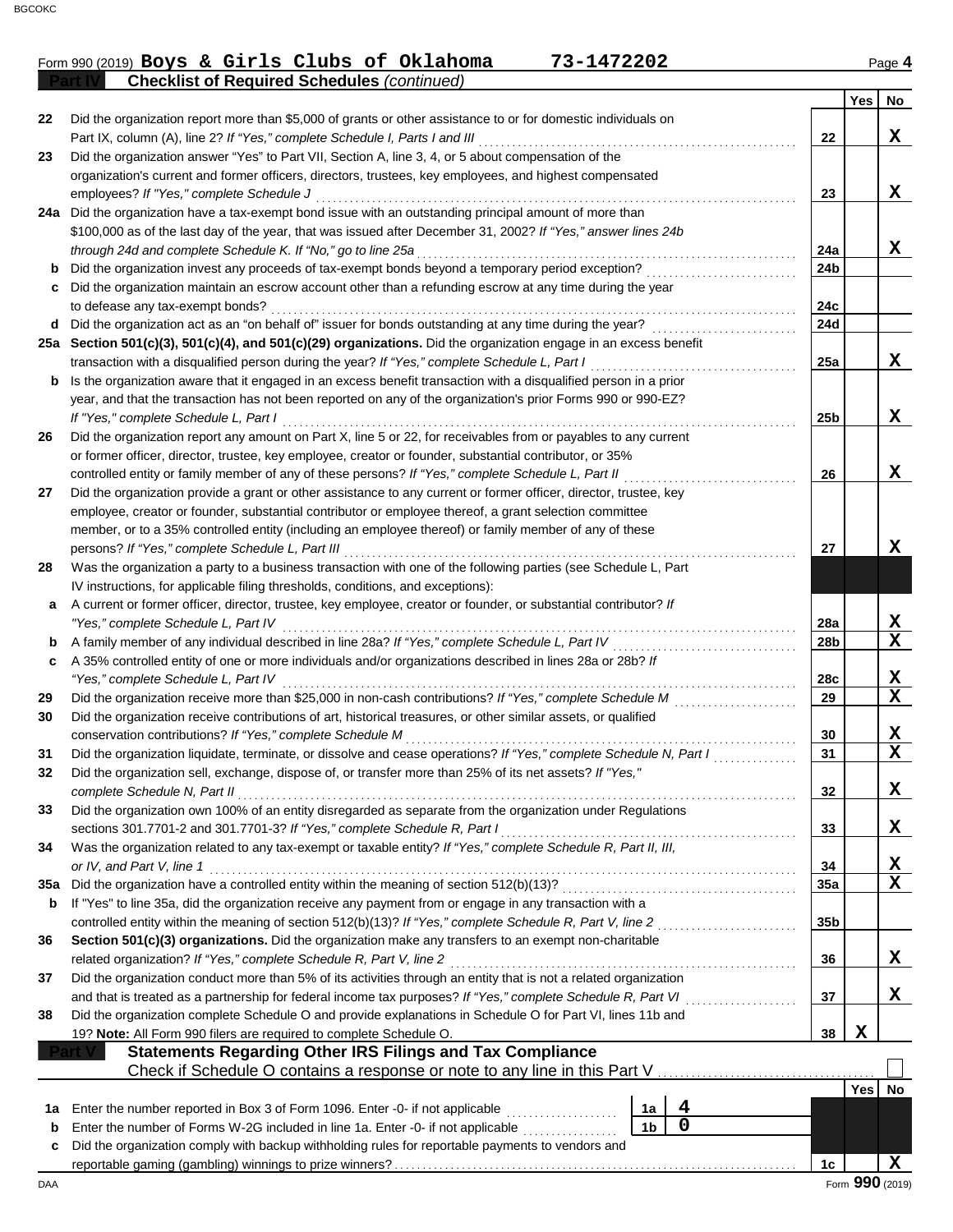|     | 2a Enter the number of employees reported on Form W-3, Transmittal of Wage and Tax                                                 |                 |     |                     |                         |  |  |  |  |  |
|-----|------------------------------------------------------------------------------------------------------------------------------------|-----------------|-----|---------------------|-------------------------|--|--|--|--|--|
|     | Statements, filed for the calendar year ending with or within the year covered by this return                                      | 2a              | 163 |                     |                         |  |  |  |  |  |
| b   | If at least one is reported on line 2a, did the organization file all required federal employment tax returns?                     |                 |     | X<br>2 <sub>b</sub> |                         |  |  |  |  |  |
|     | Note: If the sum of lines 1a and 2a is greater than 250, you may be required to e-file (see instructions)                          |                 |     |                     |                         |  |  |  |  |  |
| За  | Did the organization have unrelated business gross income of \$1,000 or more during the year?                                      |                 |     | 3a                  | X                       |  |  |  |  |  |
| b   | If "Yes," has it filed a Form 990-T for this year? If "No" to line 3b, provide an explanation on Schedule O                        |                 |     |                     |                         |  |  |  |  |  |
| 4a  | At any time during the calendar year, did the organization have an interest in, or a signature or other authority over,            |                 |     |                     |                         |  |  |  |  |  |
|     | a financial account in a foreign country (such as a bank account, securities account, or other financial account)?                 |                 |     | 4a                  | X                       |  |  |  |  |  |
| b   | If "Yes," enter the name of the foreign country ▶                                                                                  |                 |     |                     |                         |  |  |  |  |  |
|     | See instructions for filing requirements for FinCEN Form 114, Report of Foreign Bank and Financial Accounts (FBAR).                |                 |     |                     |                         |  |  |  |  |  |
| 5а  | Was the organization a party to a prohibited tax shelter transaction at any time during the tax year?                              |                 |     | 5a                  | X                       |  |  |  |  |  |
| b   | Did any taxable party notify the organization that it was or is a party to a prohibited tax shelter transaction?                   |                 |     | 5 <sub>b</sub>      | $\overline{\mathbf{x}}$ |  |  |  |  |  |
| c   | If "Yes" to line 5a or 5b, did the organization file Form 8886-T?                                                                  |                 |     | 5c                  |                         |  |  |  |  |  |
| 6a  | Does the organization have annual gross receipts that are normally greater than \$100,000, and did the                             |                 |     |                     |                         |  |  |  |  |  |
|     | organization solicit any contributions that were not tax deductible as charitable contributions?                                   |                 |     | 6a                  | X                       |  |  |  |  |  |
| b   | If "Yes," did the organization include with every solicitation an express statement that such contributions or                     |                 |     |                     |                         |  |  |  |  |  |
|     | gifts were not tax deductible?                                                                                                     |                 |     | 6b                  |                         |  |  |  |  |  |
| 7   | Organizations that may receive deductible contributions under section 170(c).                                                      |                 |     |                     |                         |  |  |  |  |  |
| a   | Did the organization receive a payment in excess of \$75 made partly as a contribution and partly for goods                        |                 |     |                     |                         |  |  |  |  |  |
|     | and services provided to the payor?                                                                                                |                 |     | 7a                  | X                       |  |  |  |  |  |
| b   | If "Yes," did the organization notify the donor of the value of the goods or services provided?                                    |                 |     | 7b                  |                         |  |  |  |  |  |
| с   | Did the organization sell, exchange, or otherwise dispose of tangible personal property for which it was                           |                 |     |                     |                         |  |  |  |  |  |
|     | required to file Form 8282?                                                                                                        |                 |     | 7c                  | X                       |  |  |  |  |  |
| d   |                                                                                                                                    | 7d              |     |                     |                         |  |  |  |  |  |
| е   | Did the organization receive any funds, directly or indirectly, to pay premiums on a personal benefit contract?                    |                 |     | 7e                  | X                       |  |  |  |  |  |
| t   | Did the organization, during the year, pay premiums, directly or indirectly, on a personal benefit contract?                       |                 |     | 7f                  | $\overline{\mathbf{X}}$ |  |  |  |  |  |
| g   | If the organization received a contribution of qualified intellectual property, did the organization file Form 8899 as required?   |                 |     | 7g                  | X                       |  |  |  |  |  |
| h   | If the organization received a contribution of cars, boats, airplanes, or other vehicles, did the organization file a Form 1098-C? |                 |     | 7h                  | $\mathbf x$             |  |  |  |  |  |
| 8   | Sponsoring organizations maintaining donor advised funds. Did a donor advised fund maintained by the                               |                 |     |                     |                         |  |  |  |  |  |
|     | sponsoring organization have excess business holdings at any time during the year?                                                 |                 |     | 8                   |                         |  |  |  |  |  |
| 9   | Sponsoring organizations maintaining donor advised funds.                                                                          |                 |     |                     |                         |  |  |  |  |  |
| a   | Did the sponsoring organization make any taxable distributions under section 4966?                                                 |                 |     | 9a                  |                         |  |  |  |  |  |
| b   | Did the sponsoring organization make a distribution to a donor, donor advisor, or related person?                                  |                 |     | 9b                  |                         |  |  |  |  |  |
| 10  | Section 501(c)(7) organizations. Enter:                                                                                            |                 |     |                     |                         |  |  |  |  |  |
| а   | Initiation fees and capital contributions included on Part VIII, line 12                                                           | 10a             |     |                     |                         |  |  |  |  |  |
| b   | Gross receipts, included on Form 990, Part VIII, line 12, for public use of club facilities                                        | 10 <sub>b</sub> |     |                     |                         |  |  |  |  |  |
| 11  | Section 501(c)(12) organizations. Enter:                                                                                           |                 |     |                     |                         |  |  |  |  |  |
|     | Gross income from members or shareholders                                                                                          | 11a             |     |                     |                         |  |  |  |  |  |
| b   | Gross income from other sources (Do not net amounts due or paid to other sources                                                   |                 |     |                     |                         |  |  |  |  |  |
|     | against amounts due or received from them.)                                                                                        | 11 <sub>b</sub> |     |                     |                         |  |  |  |  |  |
| 12a | Section 4947(a)(1) non-exempt charitable trusts. Is the organization filing Form 990 in lieu of Form 1041?                         |                 |     | 12a                 |                         |  |  |  |  |  |
| b   | If "Yes," enter the amount of tax-exempt interest received or accrued during the year                                              | 12b             |     |                     |                         |  |  |  |  |  |
| 13  | Section 501(c)(29) qualified nonprofit health insurance issuers.                                                                   |                 |     |                     |                         |  |  |  |  |  |
| a   | Is the organization licensed to issue qualified health plans in more than one state?                                               |                 |     | 13a                 |                         |  |  |  |  |  |
|     | Note: See the instructions for additional information the organization must report on Schedule O.                                  |                 |     |                     |                         |  |  |  |  |  |
| b   | Enter the amount of reserves the organization is required to maintain by the states in which                                       |                 |     |                     |                         |  |  |  |  |  |
|     |                                                                                                                                    | 13 <sub>b</sub> |     |                     |                         |  |  |  |  |  |
| c   | Enter the amount of reserves on hand                                                                                               | 13 <sub>c</sub> |     |                     |                         |  |  |  |  |  |
| 14a | Did the organization receive any payments for indoor tanning services during the tax year?                                         |                 |     | 14a                 | X                       |  |  |  |  |  |
| b   | If "Yes," has it filed a Form 720 to report these payments? If "No," provide an explanation on Schedule O                          |                 |     | 14b                 |                         |  |  |  |  |  |
| 15  | Is the organization subject to the section 4960 tax on payment(s) of more than \$1,000,000 in remuneration or                      |                 |     |                     |                         |  |  |  |  |  |
|     | excess parachute payment(s) during the year?                                                                                       |                 |     | 15                  | X                       |  |  |  |  |  |
|     | If "Yes," see instructions and file Form 4720, Schedule N.                                                                         |                 |     |                     |                         |  |  |  |  |  |
| 16  | Is the organization an educational institution subject to the section 4968 excise tax on net investment income?                    |                 |     | 16                  | X                       |  |  |  |  |  |
|     | If "Yes," complete Form 4720, Schedule O.                                                                                          |                 |     |                     |                         |  |  |  |  |  |

**Part V Statements Regarding Other IRS Filings and Tax Compliance** *(continued)*

**Yes No**

Form 990 (2019) Page **5 Boys & Girls Clubs of Oklahoma 73-1472202**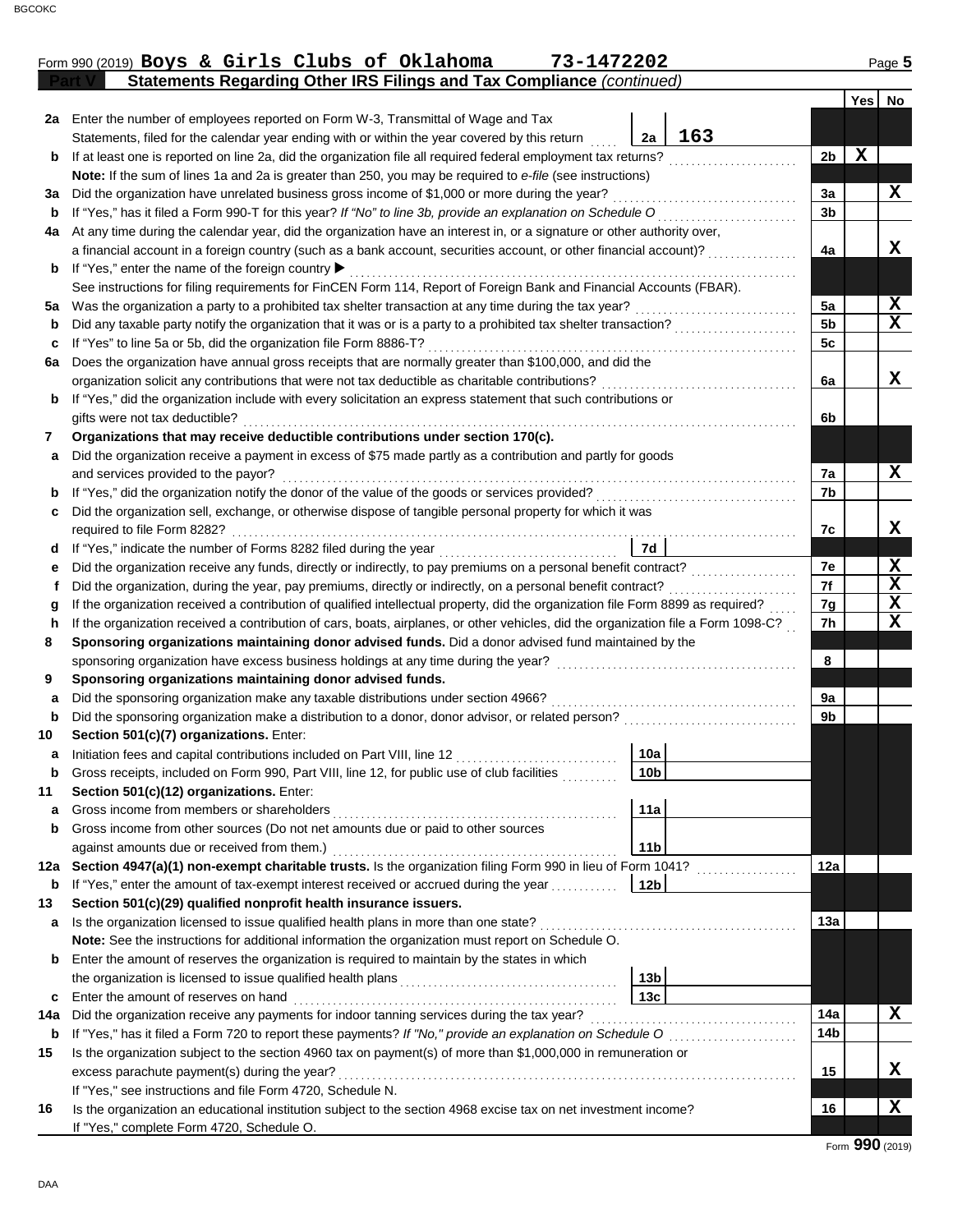|     | response to line 8a, 8b, or 10b below, describe the circumstances, processes, or changes on Schedule O. See instructions.           |                 |             |                 |
|-----|-------------------------------------------------------------------------------------------------------------------------------------|-----------------|-------------|-----------------|
|     | Check if Schedule O contains a response or note to any line in this Part VI.                                                        |                 |             |                 |
|     | <b>Section A. Governing Body and Management</b>                                                                                     |                 |             |                 |
|     |                                                                                                                                     |                 | Yes No      |                 |
|     | 29<br>1a Enter the number of voting members of the governing body at the end of the tax year<br>1a                                  |                 |             |                 |
|     | If there are material differences in voting rights among members of the governing body, or                                          |                 |             |                 |
|     | if the governing body delegated broad authority to an executive committee or similar                                                |                 |             |                 |
|     | committee, explain on Schedule O.                                                                                                   |                 |             |                 |
|     | 29<br>1b<br>Enter the number of voting members included on line 1a, above, who are independent                                      |                 |             |                 |
| 2   | Did any officer, director, trustee, or key employee have a family relationship or a business relationship with                      |                 |             |                 |
|     | any other officer, director, trustee, or key employee?                                                                              | $\mathbf{2}$    |             | X               |
| 3   | Did the organization delegate control over management duties customarily performed by or under the direct                           |                 |             |                 |
|     | supervision of officers, directors, trustees, or key employees to a management company or other person?                             | 3               |             | X               |
| 4   | Did the organization make any significant changes to its governing documents since the prior Form 990 was filed?                    | 4               |             | $\mathbf x$     |
| 5   | Did the organization become aware during the year of a significant diversion of the organization's assets?                          | 5               |             | X               |
| 6   | Did the organization have members or stockholders?                                                                                  | 6               |             | X               |
| 7a  | Did the organization have members, stockholders, or other persons who had the power to elect or appoint                             |                 |             |                 |
|     | one or more members of the governing body?                                                                                          | 7a              |             | X               |
| b   | Are any governance decisions of the organization reserved to (or subject to approval by) members,                                   |                 |             |                 |
|     | stockholders, or persons other than the governing body?                                                                             | 7b              |             | x               |
| 8   | Did the organization contemporaneously document the meetings held or written actions undertaken during the year by the following    |                 |             |                 |
| а   | The governing body?                                                                                                                 | 8a              | X           |                 |
|     | Each committee with authority to act on behalf of the governing body?                                                               | 8b              | $\mathbf x$ |                 |
| 9   | Is there any officer, director, trustee, or key employee listed in Part VII, Section A, who cannot be reached at                    |                 |             |                 |
|     | the organization's mailing address? If "Yes," provide the names and addresses on Schedule O                                         | 9               |             | X               |
|     | Section B. Policies (This Section B requests information about policies not required by the Internal Revenue Code.)                 |                 |             |                 |
|     |                                                                                                                                     |                 | Yes         | No              |
| 10a | Did the organization have local chapters, branches, or affiliates?                                                                  | 10a             |             | X               |
| b   | If "Yes," did the organization have written policies and procedures governing the activities of such chapters,                      |                 |             |                 |
|     | affiliates, and branches to ensure their operations are consistent with the organization's exempt purposes?                         | 10 <sub>b</sub> |             |                 |
| 11a | Has the organization provided a complete copy of this Form 990 to all members of its governing body before filing the form?         | 11a             |             | x               |
| b   | Describe in Schedule O the process, if any, used by the organization to review this Form 990.                                       |                 |             |                 |
| 12a | Did the organization have a written conflict of interest policy? If "No," go to line 13                                             | 12a             | X           |                 |
| b   | Were officers, directors, or trustees, and key employees required to disclose annually interests that could give rise to conflicts? | 12 <sub>b</sub> | $\mathbf X$ |                 |
|     | Did the organization regularly and consistently monitor and enforce compliance with the policy? If "Yes,"                           |                 |             |                 |
|     | describe in Schedule O how this was done                                                                                            | 12c             | X           |                 |
| 13  | Did the organization have a written whistleblower policy?                                                                           | 13              | X           |                 |
| 14  | Did the organization have a written document retention and destruction policy?                                                      | 14              | $\mathbf x$ |                 |
| 15  | Did the process for determining compensation of the following persons include a review and approval by                              |                 |             |                 |
|     | independent persons, comparability data, and contemporaneous substantiation of the deliberation and decision?                       |                 |             |                 |
| а   | The organization's CEO, Executive Director, or top management official                                                              | 15a             | X           |                 |
| b   | Other officers or key employees of the organization                                                                                 | 15 <sub>b</sub> | X           |                 |
|     | If "Yes" to line 15a or 15b, describe the process in Schedule O (see instructions).                                                 |                 |             |                 |
| 16a | Did the organization invest in, contribute assets to, or participate in a joint venture or similar arrangement                      |                 |             |                 |
|     | with a taxable entity during the year?                                                                                              | 16a             |             | X               |
| b   | If "Yes," did the organization follow a written policy or procedure requiring the organization to evaluate its                      |                 |             |                 |
|     |                                                                                                                                     |                 |             |                 |
|     | participation in joint venture arrangements under applicable federal tax law, and take steps to safeguard the                       |                 |             |                 |
|     | <b>Section C. Disclosure</b>                                                                                                        | 16 <sub>b</sub> |             |                 |
|     |                                                                                                                                     |                 |             |                 |
| 17  | List the states with which a copy of this Form 990 is required to be filed $\triangleright$ OK                                      |                 |             |                 |
| 18  | Section 6104 requires an organization to make its Forms 1023 (1024 or 1024-A, if applicable), 990, and 990-T (Section 501(c)        |                 |             |                 |
|     | (3)s only) available for public inspection. Indicate how you made these available. Check all that apply.                            |                 |             |                 |
|     | Another's website $ \mathbf{X} $ Upon request<br>Own website<br>Other (explain on Schedule O)                                       |                 |             |                 |
| 19  | Describe on Schedule O whether (and if so, how) the organization made its governing documents, conflict of interest policy, and     |                 |             |                 |
|     | financial statements available to the public during the tax year.                                                                   |                 |             |                 |
| 20  | State the name, address, and telephone number of the person who possesses the organization's books and records                      |                 |             |                 |
|     | Organization<br>P.O. Box 18701                                                                                                      |                 |             |                 |
|     | OK 73154<br>OKLAHOMA CITY                                                                                                           | 405-521-9292    |             |                 |
| DAA |                                                                                                                                     |                 |             | Form 990 (2019) |

**Part VI Governance, Management, and Disclosure** *For each "Yes" response to lines 2 through 7b below, and for a "No"*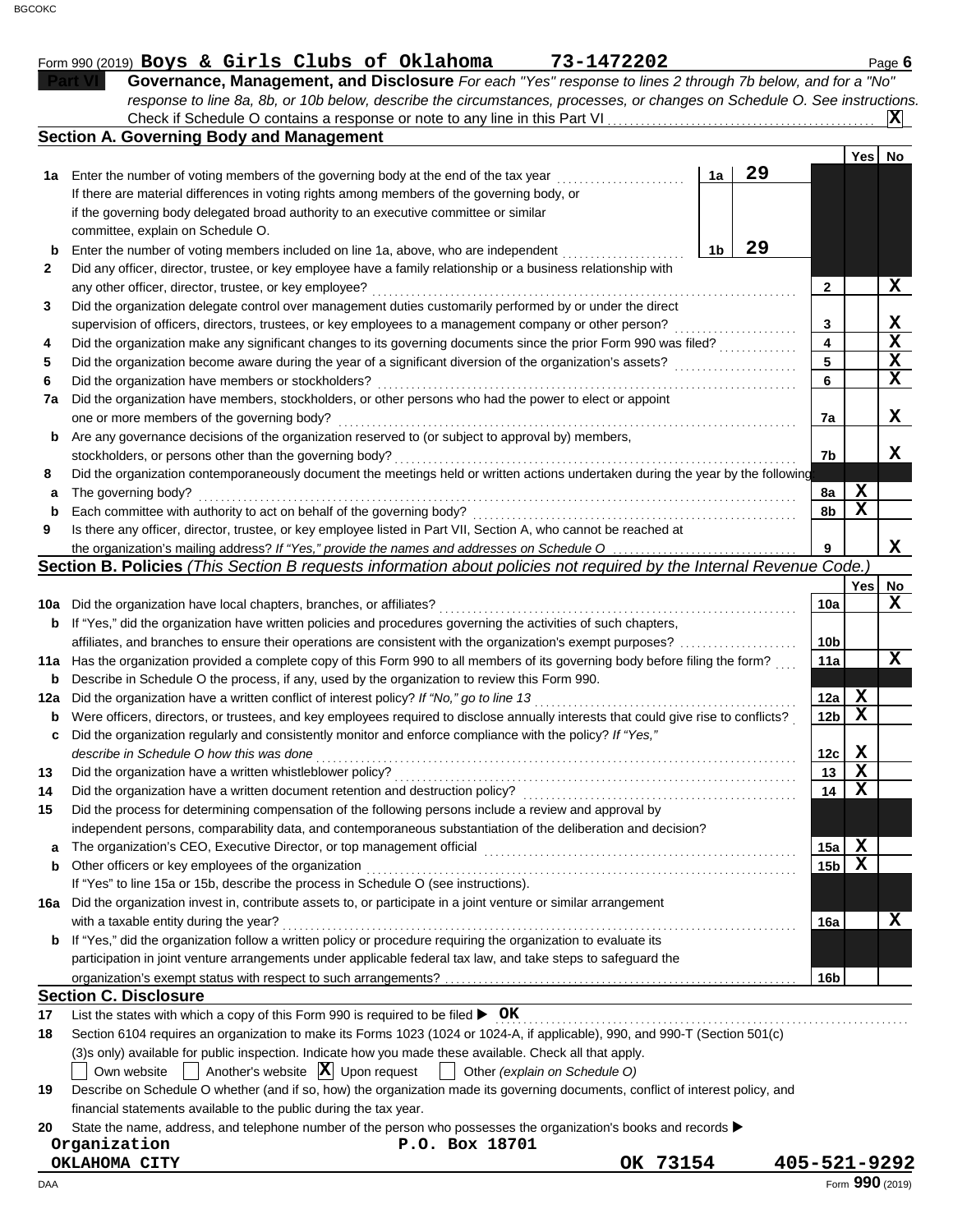|                          | Form 990 (2019) Boys & Girls Clubs of Oklahoma                                                                                                | 73-1472202 | Page 7 |  |  |  |  |  |  |  |
|--------------------------|-----------------------------------------------------------------------------------------------------------------------------------------------|------------|--------|--|--|--|--|--|--|--|
|                          | Compensation of Officers, Directors, Trustees, Key Employees, Highest Compensated Employees, and                                              |            |        |  |  |  |  |  |  |  |
|                          | <b>Independent Contractors</b>                                                                                                                |            |        |  |  |  |  |  |  |  |
|                          | Check if Schedule O contains a response or note to any line in this Part VII                                                                  |            |        |  |  |  |  |  |  |  |
| <b>Section A.</b>        | Officers, Directors, Trustees, Key Employees, and Highest Compensated Employees                                                               |            |        |  |  |  |  |  |  |  |
| organization's tax year. | 1a Complete this table for all persons required to be listed. Report compensation for the calendar year ending with or within the             |            |        |  |  |  |  |  |  |  |
|                          | • List all of the organization's <b>current</b> officers, directors, trustees (whether individuals or organizations), regardless of amount of |            |        |  |  |  |  |  |  |  |

● List all of the organization's **current** officers, directors, trustees (whether ind compensation. Enter -0- in columns (D), (E), and (F) if no compensation was paid.

● List all of the organization's **current** key employees, if any. See instructions for definition of "key employee."

who received reportable compensation (Box 5 of Form W-2 and/or Box 7 of Form 1099-MISC) of more than \$100,000 from the ■ List the organization's five **current** highest compensated employees (other than an officer, director, trustee, or key employee)<br> **•** Preceived reportable compensation (Box 5 of Form W-2 and/or Box 7 of Form 1000 MISC)

organization and any related organizations.

● List all of the organization's **former** officers, key employees, and highest compensated employees who received more than<br>00,000 of reportable compensation from the erganization and any related erganizations. \$100,000 of reportable compensation from the organization and any related organizations.

List all of the organization's **former directors or trustees** that received, in the capacity as a former director or trustee of the • List all of the organization's **former directors or trustees** that received, in the capacity as a former director organization, more than \$10,000 of reportable compensation from the organization and any related organizat See instructions for the order in which to list the persons above.

Check this box if neither the organization nor any related organization compensated any current officer, director, or trustee.

| (A)<br>Name and title | (B)<br>Average<br>hours<br>per week<br>(list any<br>hours for |                                   | (C)<br>Position<br>(do not check more than one<br>box, unless person is both an<br>officer and a director/trustee) |             |              |                                 |        | (D)<br>Reportable<br>compensation<br>from the<br>organization<br>(W-2/1099-MISC) | (E)<br>Reportable<br>compensation<br>from related<br>organizations<br>(W-2/1099-MISC) | (F)<br><b>Estimated amount</b><br>of other<br>compensation<br>from the<br>organization and |  |
|-----------------------|---------------------------------------------------------------|-----------------------------------|--------------------------------------------------------------------------------------------------------------------|-------------|--------------|---------------------------------|--------|----------------------------------------------------------------------------------|---------------------------------------------------------------------------------------|--------------------------------------------------------------------------------------------|--|
|                       | related<br>organizations<br>below<br>dotted line)             | Individual trustee<br>or director | nstitutional trustee                                                                                               | Officer     | Key employee | Highest compensated<br>employee | Former |                                                                                  |                                                                                       | related organizations                                                                      |  |
| (1) Jane Sutter       |                                                               |                                   |                                                                                                                    |             |              |                                 |        |                                                                                  |                                                                                       |                                                                                            |  |
| Past CEO              | 40.00<br>0.00                                                 |                                   |                                                                                                                    |             |              | $\mathbf x$                     |        | 124,800                                                                          | $\mathbf 0$                                                                           | 0                                                                                          |  |
| (2) Teena Belcik      |                                                               |                                   |                                                                                                                    |             |              |                                 |        |                                                                                  |                                                                                       |                                                                                            |  |
|                       | 40.00                                                         |                                   |                                                                                                                    |             |              |                                 |        |                                                                                  |                                                                                       |                                                                                            |  |
| President and CEO     | 0.00                                                          | $\mathbf x$                       |                                                                                                                    |             |              |                                 |        | 115,000                                                                          | 0                                                                                     | $\mathbf 0$                                                                                |  |
| (3) Kelli Adams       |                                                               |                                   |                                                                                                                    |             |              |                                 |        |                                                                                  |                                                                                       |                                                                                            |  |
|                       | 1.00                                                          |                                   |                                                                                                                    |             |              |                                 |        |                                                                                  |                                                                                       |                                                                                            |  |
| Member                | 0.00                                                          | $\mathbf x$                       |                                                                                                                    |             |              |                                 |        | 0                                                                                | 0                                                                                     | $\mathbf 0$                                                                                |  |
| (4) Tracy Alford      | 1.00                                                          |                                   |                                                                                                                    |             |              |                                 |        |                                                                                  |                                                                                       |                                                                                            |  |
| Secretary             | 0.00                                                          | $\mathbf x$                       |                                                                                                                    | $\mathbf x$ |              |                                 |        | 0                                                                                | $\mathbf 0$                                                                           | $\mathbf 0$                                                                                |  |
| (5) Tanisha Beachum   |                                                               |                                   |                                                                                                                    |             |              |                                 |        |                                                                                  |                                                                                       |                                                                                            |  |
|                       | 1.00                                                          |                                   |                                                                                                                    |             |              |                                 |        |                                                                                  |                                                                                       |                                                                                            |  |
| Member                | 0.00                                                          | $\mathbf x$                       |                                                                                                                    |             |              |                                 |        | 0                                                                                | 0                                                                                     | $\mathbf 0$                                                                                |  |
| (6) Christine Berney  |                                                               |                                   |                                                                                                                    |             |              |                                 |        |                                                                                  |                                                                                       |                                                                                            |  |
| Member                | 1.00<br>0.00                                                  | $\mathbf x$                       |                                                                                                                    |             |              |                                 |        | 0                                                                                | 0                                                                                     | $\pmb{0}$                                                                                  |  |
| (7) Brian Blad        |                                                               |                                   |                                                                                                                    |             |              |                                 |        |                                                                                  |                                                                                       |                                                                                            |  |
|                       | 1.00                                                          |                                   |                                                                                                                    |             |              |                                 |        |                                                                                  |                                                                                       |                                                                                            |  |
| Member                | 0.00                                                          | $\mathbf x$                       |                                                                                                                    |             |              |                                 |        | 0                                                                                | 0                                                                                     | $\mathbf 0$                                                                                |  |
| (8) Kathy Brown       |                                                               |                                   |                                                                                                                    |             |              |                                 |        |                                                                                  |                                                                                       |                                                                                            |  |
|                       | 1.00                                                          |                                   |                                                                                                                    |             |              |                                 |        |                                                                                  |                                                                                       |                                                                                            |  |
| Chair                 | 0.00                                                          | $\mathbf x$                       |                                                                                                                    | $\mathbf x$ |              |                                 |        | 0                                                                                | 0                                                                                     | $\mathbf 0$                                                                                |  |
| (9) Bill Citty        | 1.00                                                          |                                   |                                                                                                                    |             |              |                                 |        |                                                                                  |                                                                                       |                                                                                            |  |
| Member                | 0.00                                                          | $\mathbf x$                       |                                                                                                                    |             |              |                                 |        | 0                                                                                | $\mathbf 0$                                                                           | $\pmb{0}$                                                                                  |  |
| (10) Craig Clemons    |                                                               |                                   |                                                                                                                    |             |              |                                 |        |                                                                                  |                                                                                       |                                                                                            |  |
|                       | 1.00                                                          |                                   |                                                                                                                    |             |              |                                 |        |                                                                                  |                                                                                       |                                                                                            |  |
| Member                | 0.00                                                          | $\mathbf x$                       |                                                                                                                    |             |              |                                 |        | 0                                                                                | 0                                                                                     | $\mathbf 0$                                                                                |  |
| (11) Keenon DeLeon    |                                                               |                                   |                                                                                                                    |             |              |                                 |        |                                                                                  |                                                                                       |                                                                                            |  |
|                       | 1.00                                                          |                                   |                                                                                                                    |             |              |                                 |        |                                                                                  |                                                                                       |                                                                                            |  |
| Treasurer             | 0.00                                                          | $\mathbf x$                       |                                                                                                                    | $\mathbf x$ |              |                                 |        | 0                                                                                | $\mathbf 0$                                                                           | $\mathbf 0$                                                                                |  |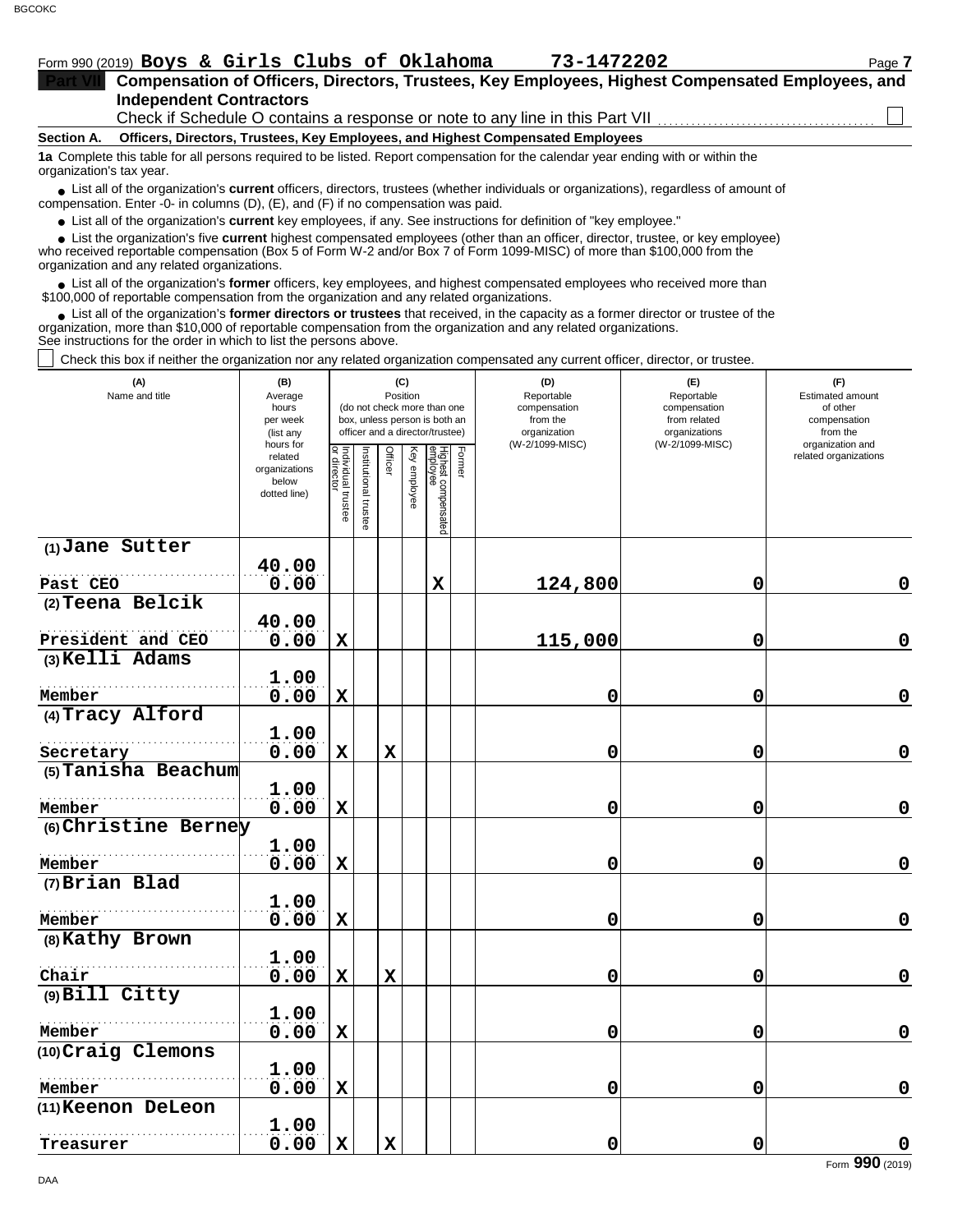| Form 990 (2019) Boys & Girls Clubs of Oklahoma                                                                                                                                                                                          |                                                                |                                      |                         |             |                 |                                                                                                 |        | 73-1472202                                                                                             |                                                                    | Page 8                                                                 |
|-----------------------------------------------------------------------------------------------------------------------------------------------------------------------------------------------------------------------------------------|----------------------------------------------------------------|--------------------------------------|-------------------------|-------------|-----------------|-------------------------------------------------------------------------------------------------|--------|--------------------------------------------------------------------------------------------------------|--------------------------------------------------------------------|------------------------------------------------------------------------|
|                                                                                                                                                                                                                                         |                                                                |                                      |                         |             |                 |                                                                                                 |        | Section A. Officers, Directors, Trustees, Key Employees, and Highest Compensated Employees (continued) |                                                                    |                                                                        |
| (A)<br>Name and title                                                                                                                                                                                                                   | (B)<br>Average<br>hours<br>per week<br>(list any               |                                      |                         |             | (C)<br>Position | (do not check more than one<br>box, unless person is both an<br>officer and a director/trustee) |        | (D)<br>Reportable<br>compensation<br>from the<br>organization                                          | (F)<br>Reportable<br>compensation<br>from related<br>organizations | (F)<br><b>Estimated amount</b><br>of other<br>compensation<br>from the |
|                                                                                                                                                                                                                                         | hours for<br>related<br>organizations<br>below<br>dotted line) | Individual<br>or director<br>trustee | nstitutional<br>trustee | Officer     | Key employee    | Highest compensated<br>employee                                                                 | Former | (W-2/1099-MISC)                                                                                        | (W-2/1099-MISC)                                                    | organization and<br>related organizations                              |
| (12)<br>Ramsey Drake                                                                                                                                                                                                                    | 1.00                                                           |                                      |                         |             |                 |                                                                                                 |        |                                                                                                        |                                                                    |                                                                        |
| Vice-Chair Gov                                                                                                                                                                                                                          | 0.00                                                           | X                                    |                         | X           |                 |                                                                                                 |        | 0                                                                                                      | 0                                                                  | 0                                                                      |
| (13) Charlie Givens                                                                                                                                                                                                                     |                                                                |                                      |                         |             |                 |                                                                                                 |        |                                                                                                        |                                                                    |                                                                        |
|                                                                                                                                                                                                                                         | 1.00                                                           |                                      |                         |             |                 |                                                                                                 |        |                                                                                                        |                                                                    |                                                                        |
| Vice-Chair Fac.<br>(14) Anne Harris                                                                                                                                                                                                     | 0.00                                                           | X                                    |                         | X           |                 |                                                                                                 |        | 0                                                                                                      | 0                                                                  | $\mathbf 0$                                                            |
|                                                                                                                                                                                                                                         | 1.00                                                           |                                      |                         |             |                 |                                                                                                 |        |                                                                                                        |                                                                    |                                                                        |
| Member                                                                                                                                                                                                                                  | 0.00                                                           | X                                    |                         |             |                 |                                                                                                 |        | 0                                                                                                      | 0                                                                  | 0                                                                      |
| Susan Harroz<br>(15)                                                                                                                                                                                                                    |                                                                |                                      |                         |             |                 |                                                                                                 |        |                                                                                                        |                                                                    |                                                                        |
|                                                                                                                                                                                                                                         | 1.00                                                           |                                      |                         |             |                 |                                                                                                 |        |                                                                                                        |                                                                    |                                                                        |
| Member                                                                                                                                                                                                                                  | 0.00                                                           | X                                    |                         |             |                 |                                                                                                 |        | 0                                                                                                      | 0                                                                  | 0                                                                      |
| Annette Heaton<br>(16)                                                                                                                                                                                                                  | 1.00                                                           |                                      |                         |             |                 |                                                                                                 |        |                                                                                                        |                                                                    |                                                                        |
| Vice-Chair Sp. Event                                                                                                                                                                                                                    | 0.00                                                           | X                                    |                         | X           |                 |                                                                                                 |        | 0                                                                                                      | 0                                                                  | 0                                                                      |
| (17) Peter Junkin                                                                                                                                                                                                                       |                                                                |                                      |                         |             |                 |                                                                                                 |        |                                                                                                        |                                                                    |                                                                        |
| Member                                                                                                                                                                                                                                  | 1.00<br>0.00                                                   | X                                    |                         |             |                 |                                                                                                 |        | 0                                                                                                      | 0                                                                  | 0                                                                      |
| (18) Jesse Langston                                                                                                                                                                                                                     |                                                                |                                      |                         |             |                 |                                                                                                 |        |                                                                                                        |                                                                    |                                                                        |
| Member                                                                                                                                                                                                                                  | 1.00<br>0.00                                                   | X                                    |                         |             |                 |                                                                                                 |        | 0                                                                                                      | 0                                                                  | 0                                                                      |
| (19) Angela LeBlanc                                                                                                                                                                                                                     |                                                                |                                      |                         |             |                 |                                                                                                 |        |                                                                                                        |                                                                    |                                                                        |
| Vice Chair - Safety                                                                                                                                                                                                                     | 1.00                                                           | $\mathbf x$                          |                         | $\mathbf x$ |                 |                                                                                                 |        |                                                                                                        | 0                                                                  |                                                                        |
| 1b Subtotal                                                                                                                                                                                                                             | 0.00                                                           |                                      |                         |             |                 |                                                                                                 |        | 239,800                                                                                                |                                                                    | 0                                                                      |
| c Total from continuation sheets to Part VII, Section A                                                                                                                                                                                 |                                                                |                                      |                         |             |                 |                                                                                                 |        |                                                                                                        |                                                                    |                                                                        |
|                                                                                                                                                                                                                                         |                                                                |                                      |                         |             |                 |                                                                                                 |        | 239,800                                                                                                |                                                                    |                                                                        |
| Total number of individuals (including but not limited to those listed above) who received more than \$100,000 of<br>$\mathbf{2}$<br>reportable compensation from the organization $\triangleright$ 2                                   |                                                                |                                      |                         |             |                 |                                                                                                 |        |                                                                                                        |                                                                    |                                                                        |
| Did the organization list any former officer, director, trustee, key employee, or highest compensated<br>3<br>employee on line 1a? If "Yes," complete Schedule J for such individual                                                    |                                                                |                                      |                         |             |                 |                                                                                                 |        |                                                                                                        |                                                                    | Yes No<br>X<br>3                                                       |
| For any individual listed on line 1a, is the sum of reportable compensation and other compensation from the<br>4<br>organization and related organizations greater than \$150,000? If "Yes," complete Schedule J for such<br>individual |                                                                |                                      |                         |             |                 |                                                                                                 |        |                                                                                                        |                                                                    | X<br>4                                                                 |
| marviauar<br>Did any person listed on line 1a receive or accrue compensation from any unrelated organization or individual<br>5                                                                                                         |                                                                |                                      |                         |             |                 |                                                                                                 |        |                                                                                                        |                                                                    |                                                                        |
| for services rendered to the organization? If "Yes," complete Schedule J for such person                                                                                                                                                |                                                                |                                      |                         |             |                 |                                                                                                 |        |                                                                                                        |                                                                    | X<br>5                                                                 |
| <b>Section B. Independent Contractors</b><br>Complete this table for your five highest compensated independent contractors that received more than \$100,000 of<br>1                                                                    |                                                                |                                      |                         |             |                 |                                                                                                 |        |                                                                                                        |                                                                    |                                                                        |
| compensation from the organization. Report compensation for the calendar year ending with or within the organization's tax year.                                                                                                        |                                                                |                                      |                         |             |                 |                                                                                                 |        |                                                                                                        |                                                                    |                                                                        |
|                                                                                                                                                                                                                                         | (A)<br>Name and business address                               |                                      |                         |             |                 |                                                                                                 |        |                                                                                                        | (B)<br>Description of services                                     | (C)<br>Compensation                                                    |
|                                                                                                                                                                                                                                         |                                                                |                                      |                         |             |                 |                                                                                                 |        |                                                                                                        |                                                                    |                                                                        |
|                                                                                                                                                                                                                                         |                                                                |                                      |                         |             |                 |                                                                                                 |        |                                                                                                        |                                                                    |                                                                        |
|                                                                                                                                                                                                                                         |                                                                |                                      |                         |             |                 |                                                                                                 |        |                                                                                                        |                                                                    |                                                                        |
|                                                                                                                                                                                                                                         |                                                                |                                      |                         |             |                 |                                                                                                 |        |                                                                                                        |                                                                    |                                                                        |
|                                                                                                                                                                                                                                         |                                                                |                                      |                         |             |                 |                                                                                                 |        |                                                                                                        |                                                                    |                                                                        |
| Total number of independent contractors (including but not limited to those listed above) who<br>$\mathbf{2}$                                                                                                                           |                                                                |                                      |                         |             |                 |                                                                                                 |        |                                                                                                        |                                                                    |                                                                        |
| received more than \$100,000 of compensation from the organization ▶                                                                                                                                                                    |                                                                |                                      |                         |             |                 |                                                                                                 |        |                                                                                                        | 0                                                                  |                                                                        |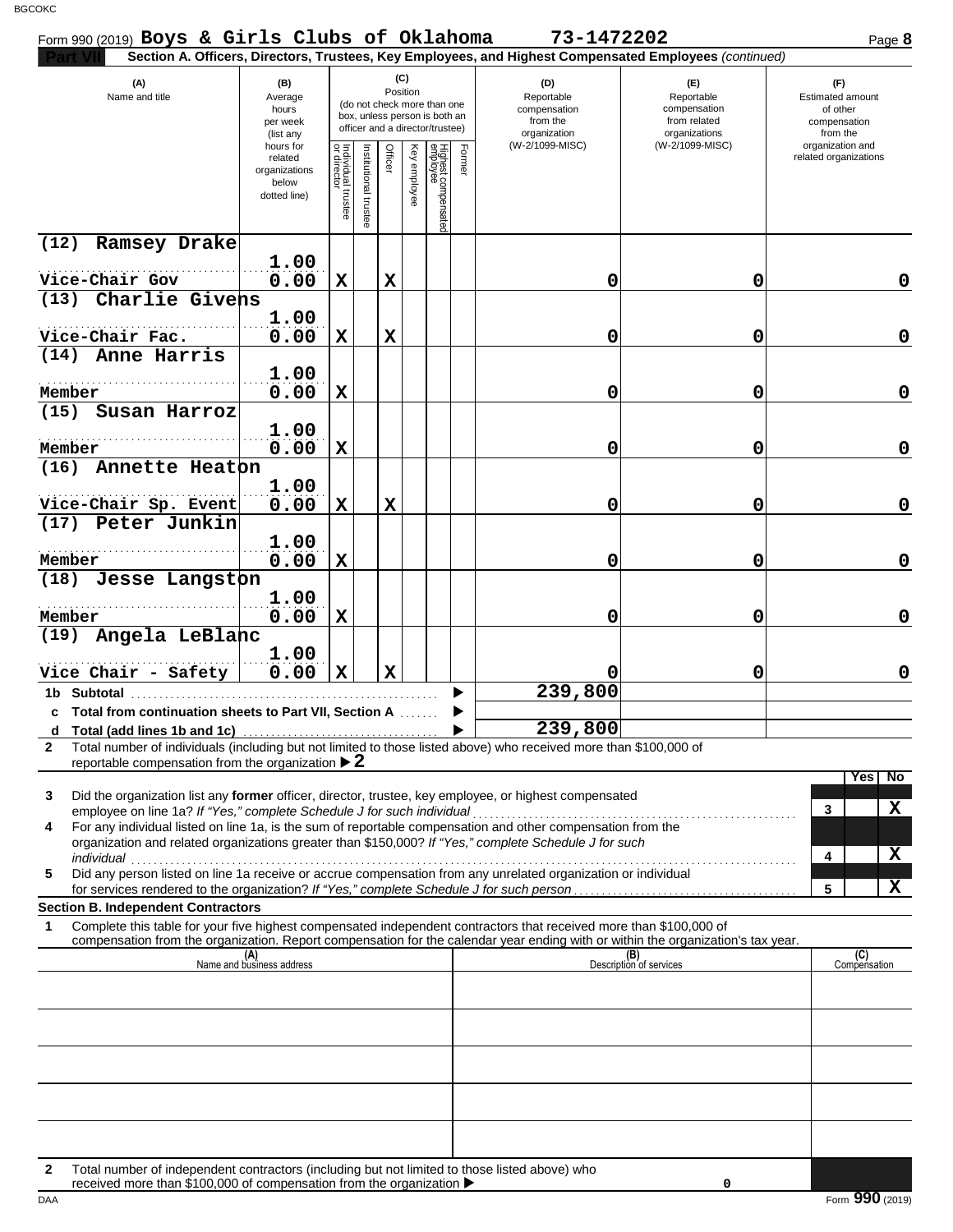**Statement of Revenue** 

#### Check if Schedule O contains a response or note to any line in this Part VIII. **(A) (B) (C) (D)** Total revenue Related or exempt Unrelated Revenue excluded<br>
function revenue business revenue from tax under business revenue sections 512-514 **ontributions, Gifts, Grants** ants **mounts 290,500 1a 1a** Federated campaigns **. . . . . . . . . . 4,367 1b b** Membership dues . . . . . . . . . . . . . . **336,822 1c c** Fundraising events **.............**... **and Other Similar A 1d d** Related organizations <sub>.</sub> . . . . . . . . . . **375,481 1e e** Government grants (contributions) . . . . . . . . . . **f** All other contributions, gifts, grants, and similar amounts not included above  $\dots$ ... **1,007,955 1f 1g g** Noncash contributions included in lines 1a-1f . .  $\frac{1}{2}$ **2,015,125**  $\blacktriangleright$ **h Total.** Add lines 1a–1f . . . . . . . . . . . . . . . . . . . . . . . . . . . . . . . . . . . . **C** Business Code . . . . . . . . . . . . . . . . . . . . . . . . . . . . . . . . . . . . . . . . . . . . . . . . . . . **Program Income 20,217 20,217 2a Program Service club Transportation Income 1.195 8,195 8,195 b Revenue c** . . . . . . . . . . . . . . . . . . . . . . . . . . . . . . . . . . . . . . . . . . . . . . . . . . . **d** . . . . . . . . . . . . . . . . . . . . . . . . . . . . . . . . . . . . . . . . . . . . . . . . . . . **e** . . . . . . . . . . . . . . . . . . . . . . . . . . . . . . . . . . . . . . . . . . . . . . . . . . . **f** All other program service revenue . . . . . . . . . . . . . . . . **28,412 g Total.** Add lines 2a–2f . . . . . . . . . . . . . . . . . . . . . . . . . . . . . . . . . . . . **3** Investment income (including dividends, interest, and ь **65,541 65,541** other similar amounts) . . . . . . . . . . . . . . . . . . . . . . . . . . . . . . . . . . . . Income from investment of tax-exempt bond proceeds **4** ▶ **5** Royalties ..... ▶ (i) Real (ii) Personal **6a** Gross rents **6a 6b b** Less: rental expenses **6c c** Rental inc. or (loss) **d** Net rental income or (loss) . . . . . . . . . . . . . . . . . . . . . . . . . . . . . . . . ▶ **7a** Gross amount from (i) Securities (ii) Other sales of assets **7a** other than inventory Revenue **Other Revenue b** Less: cost or other **7b** basis and sales exps. **c** Gain or (loss) **7c** Other I **d** Net gain or (loss) . . . . . . . . . . . . . . . . . . . . . . . . . . . . . . . . . . . . . . . . . **8a** Gross income from fundraising events (not including \$ . . . . . . . . . . . . . . . . . . . **336,822** of contributions reported on line 1c). See Part IV, line 18 . . . . . . . . . . . . . . . . . . **58,204 8a 8b 69,581 b** Less: direct expenses <sub>.</sub> . . . . . . . . . . **-11,377 c** Net income or (loss) from fundraising events . . . . . . . . . . . . ▶ **9a** Gross income from gaming activities. See Part IV, line 19 . . . . . . . . . . . . . . . . . . **9a 9b b** Less: direct expenses  $\ldots$ ▶ **c** Net income or (loss) from gaming activities .............. 10a Gross sales of inventory, less returns and allowances **10a 10b b** Less:  $\cosh$  of goods  $\sinh$ ▶ Net income or (loss) from sales of inventory . . . . . . . . . . . . . . . **c** Business Code **Viscellaneous**<br>Revenue **Miscellaneous** . . . . . . . . . . . . . . . . . . . . . . . . . . . . . . . . . . . . . . . . . . . . . . . . . . . **Non-Operating Revenue 3,756 3,756 11a b** . . . . . . . . . . . . . . . . . . . . . . . . . . . . . . . . . . . . . . . . . . . . . . . . . . . **c** . . . . . . . . . . . . . . . . . . . . . . . . . . . . . . . . . . . . . . . . . . . . . . . . . . . **d** All other revenue . . . . . . . . . . . . . . . . . . . . . . . . . . . . . . . . . **3,756** Total. Add lines 11a-11d ь **e 2,101,457 97,709 0 0 Total revenue.** See instructions  $\blacktriangleright$ **12**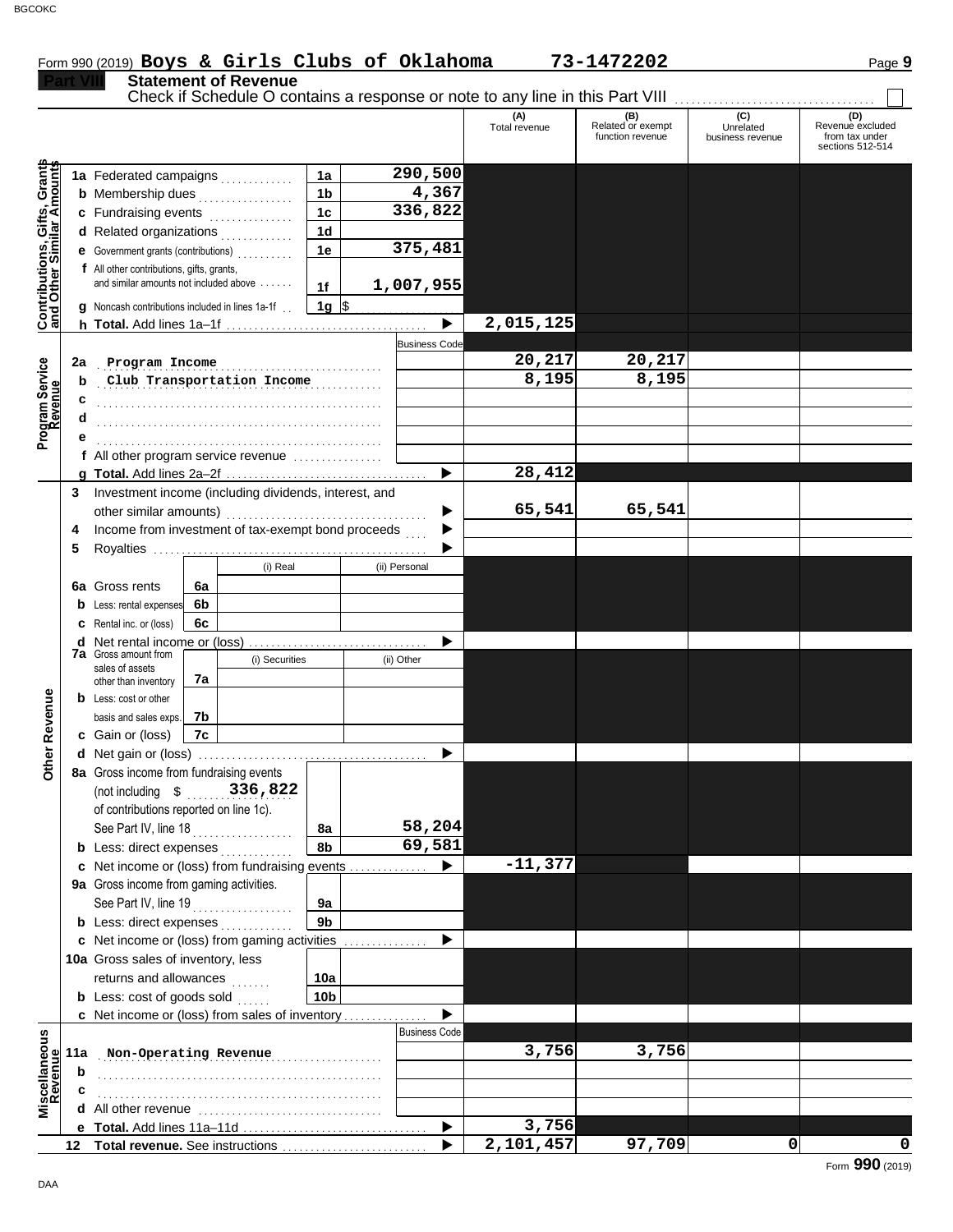# Form 990 (2019) Page **10 Boys & Girls Clubs of Oklahoma 73-1472202**

|              | <b>Statement of Functional Expenses</b>                                                                                    |                       |                                    |                                           |                                |
|--------------|----------------------------------------------------------------------------------------------------------------------------|-----------------------|------------------------------------|-------------------------------------------|--------------------------------|
|              | Section 501(c)(3) and 501(c)(4) organizations must complete all columns. All other organizations must complete column (A). |                       |                                    |                                           |                                |
|              | Check if Schedule O contains a response or note to any line in this Part IX                                                |                       |                                    |                                           |                                |
|              | Do not include amounts reported on lines 6b,<br>7b, 8b, 9b, and 10b of Part VIII.                                          | (A)<br>Total expenses | (B)<br>Program service<br>expenses | (C)<br>Management and<br>general expenses | (D)<br>Fundraising<br>expenses |
| 1.           | Grants and other assistance to domestic organizations                                                                      |                       |                                    |                                           |                                |
|              | and domestic governments. See Part IV, line 21                                                                             |                       |                                    |                                           |                                |
| $\mathbf{2}$ | Grants and other assistance to domestic                                                                                    |                       |                                    |                                           |                                |
|              | individuals. See Part IV, line 22                                                                                          |                       |                                    |                                           |                                |
| 3            | Grants and other assistance to foreign                                                                                     |                       |                                    |                                           |                                |
|              | organizations, foreign governments, and foreign                                                                            |                       |                                    |                                           |                                |
|              | individuals. See Part IV, lines 15 and 16                                                                                  |                       |                                    |                                           |                                |
| 4            | Benefits paid to or for members                                                                                            |                       |                                    |                                           |                                |
| 5            | Compensation of current officers, directors,                                                                               |                       |                                    |                                           |                                |
|              | trustees, and key employees                                                                                                |                       |                                    |                                           |                                |
| 6            | Compensation not included above to disqualified                                                                            |                       |                                    |                                           |                                |
|              | persons (as defined under section 4958(f)(1)) and                                                                          |                       |                                    |                                           |                                |
|              | persons described in section 4958(c)(3)(B)                                                                                 |                       |                                    |                                           |                                |
| 7            | Other salaries and wages                                                                                                   | 1,859,737             | 1,667,458                          | 85,807                                    | 106,472                        |
| 8            | Pension plan accruals and contributions (include                                                                           |                       |                                    |                                           |                                |
|              | section 401(k) and 403(b) employer contributions)                                                                          |                       |                                    |                                           |                                |
| 9            | Other employee benefits                                                                                                    | 141, 332              | 120,221                            | 8,518                                     | 12,593                         |
| 10           | Payroll taxes                                                                                                              | 142,958               | 124,877                            | 9,189                                     | 8,892                          |
| 11           | Fees for services (nonemployees):                                                                                          |                       |                                    |                                           |                                |
|              | a Management                                                                                                               |                       |                                    |                                           |                                |
| b            | Legal                                                                                                                      |                       |                                    |                                           |                                |
| c            |                                                                                                                            |                       |                                    |                                           |                                |
| d            | Lobbying                                                                                                                   |                       |                                    |                                           |                                |
|              | e Professional fundraising services. See Part IV, line 1                                                                   |                       |                                    |                                           |                                |
|              | Investment management fees                                                                                                 |                       |                                    |                                           |                                |
| g            | Other. (If line 11g amount exceeds 10% of line 25, column                                                                  |                       |                                    |                                           |                                |
|              | (A) amount, list line 11g expenses on Schedule O.)                                                                         |                       |                                    |                                           |                                |
| 12           |                                                                                                                            |                       |                                    |                                           |                                |
| 13           |                                                                                                                            |                       |                                    |                                           |                                |
| 14           | Information technology<br>                                                                                                 |                       |                                    |                                           |                                |
| 15           |                                                                                                                            |                       |                                    |                                           |                                |
| 16           | Occupancy                                                                                                                  | 125,342               | 103,501                            | 11,152                                    | 10,689                         |
|              | 17 Travel                                                                                                                  | 386                   |                                    | $\overline{386}$                          |                                |
| 18           | Payments of travel or entertainment expenses                                                                               |                       |                                    |                                           |                                |
|              | for any federal, state, or local public officials                                                                          |                       |                                    |                                           |                                |
| 19           | Conferences, conventions, and meetings                                                                                     | 15,752                | 6,586                              | 8,929                                     | 237                            |
| 20           |                                                                                                                            |                       |                                    |                                           |                                |
| 21           |                                                                                                                            |                       |                                    |                                           |                                |
| 22           | Depreciation, depletion, and amortization                                                                                  |                       |                                    |                                           |                                |
| 23           | Insurance <b>continuous</b>                                                                                                |                       |                                    |                                           |                                |
| 24           | Other expenses. Itemize expenses not covered                                                                               |                       |                                    |                                           |                                |
|              | above (List miscellaneous expenses on line 24e. If                                                                         |                       |                                    |                                           |                                |
|              | line 24e amount exceeds 10% of line 25, column                                                                             |                       |                                    |                                           |                                |
|              | (A) amount, list line 24e expenses on Schedule O.)                                                                         |                       |                                    |                                           |                                |
| a            | Depreciation Expense                                                                                                       | 222,940               | 215,260                            | 3,840                                     | 3,840                          |
| b            | Program Expense                                                                                                            | 167,167               | 164,819                            | 1,060                                     | 1,288                          |
| c            | Insurance                                                                                                                  | 115,842               | 110,200                            | 3,663                                     | 1,979                          |
| d            | Professional Fees                                                                                                          | 108,140               | 9,421                              | 63,050                                    | 35,669                         |
| е            | All other expenses                                                                                                         | 270,111               | 231,077                            | 20,338                                    | 18,696                         |
| 25           | Total functional expenses. Add lines 1 through 24e                                                                         | 3,169,707             | 2,753,420                          | 215,932                                   | 200,355                        |
| 26           | Joint costs. Complete this line only if the                                                                                |                       |                                    |                                           |                                |
|              | organization reported in column (B) joint costs                                                                            |                       |                                    |                                           |                                |
|              | from a combined educational campaign and<br>fundraising solicitation. Check here ▶                                         |                       |                                    |                                           |                                |
|              | following SOP 98-2 (ASC 958-720) $\ldots$                                                                                  |                       |                                    |                                           |                                |
| <b>DAA</b>   |                                                                                                                            |                       |                                    |                                           | Form 990 (2019)                |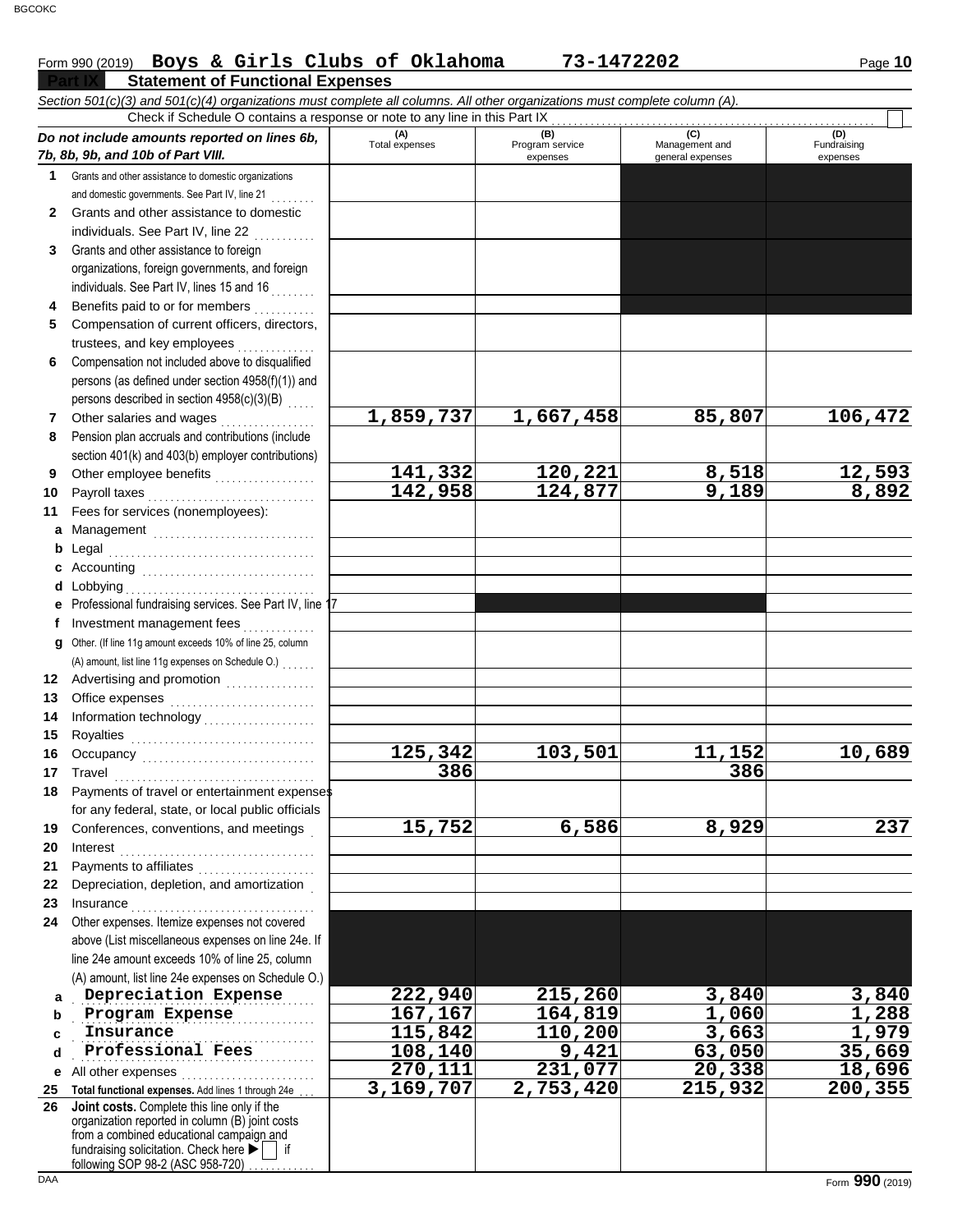|                             |    | Form 990 (2019) Boys & Girls Clubs of Oklahoma                                  |                        |                                                                                                                       | 73-1472202               |                | Page 11            |  |  |  |  |
|-----------------------------|----|---------------------------------------------------------------------------------|------------------------|-----------------------------------------------------------------------------------------------------------------------|--------------------------|----------------|--------------------|--|--|--|--|
|                             |    | <b>Balance Sheet</b>                                                            |                        |                                                                                                                       |                          |                |                    |  |  |  |  |
|                             |    | Check if Schedule O contains a response or note to any line in this Part X      |                        |                                                                                                                       |                          |                |                    |  |  |  |  |
|                             |    |                                                                                 |                        |                                                                                                                       | (A)<br>Beginning of year |                | (B)<br>End of year |  |  |  |  |
|                             | 1  | Cash-non-interest-bearing                                                       |                        |                                                                                                                       | 4,237,889                | $\mathbf{1}$   | 3,876,119          |  |  |  |  |
|                             | 2  |                                                                                 |                        |                                                                                                                       | $\overline{2}$           |                |                    |  |  |  |  |
|                             | 3  |                                                                                 |                        |                                                                                                                       | 2,091,437                | $\mathbf{3}$   | 1,322,753          |  |  |  |  |
|                             | 4  | Accounts receivable, net                                                        |                        |                                                                                                                       |                          | 4              |                    |  |  |  |  |
|                             | 5  | Loans and other receivables from any current or former officer, director,       |                        |                                                                                                                       |                          |                |                    |  |  |  |  |
|                             |    | trustee, key employee, creator or founder, substantial contributor, or 35%      |                        |                                                                                                                       |                          |                |                    |  |  |  |  |
|                             |    | controlled entity or family member of any of these persons                      |                        | 5                                                                                                                     |                          |                |                    |  |  |  |  |
|                             | 6  | Loans and other receivables from other disqualified persons (as defined         |                        |                                                                                                                       |                          |                |                    |  |  |  |  |
|                             |    | under section 4958(f)(1)), and persons described in section 4958(c)(3)(B)       |                        |                                                                                                                       |                          | 6              |                    |  |  |  |  |
| Assets                      | 7  | Notes and loans receivable, net                                                 |                        |                                                                                                                       |                          | $\overline{7}$ |                    |  |  |  |  |
|                             | 8  | Inventories for sale or use                                                     |                        |                                                                                                                       |                          | 8              |                    |  |  |  |  |
|                             | 9  | Prepaid expenses and deferred charges                                           |                        |                                                                                                                       |                          | 9              |                    |  |  |  |  |
|                             |    | 10a Land, buildings, and equipment: cost or other                               |                        |                                                                                                                       |                          |                |                    |  |  |  |  |
|                             |    |                                                                                 |                        | 6,784,252                                                                                                             |                          |                |                    |  |  |  |  |
|                             |    | <b>b</b> Less: accumulated depreciation<br>.                                    | 10 <sub>b</sub>        | 2,164,920                                                                                                             | 4,497,449 10c            |                | 4,619,332          |  |  |  |  |
|                             | 11 | Investments-publicly traded securities                                          |                        |                                                                                                                       | 11                       |                |                    |  |  |  |  |
|                             | 12 | Investments-other securities. See Part IV, line 11                              |                        | 12                                                                                                                    |                          |                |                    |  |  |  |  |
|                             | 13 |                                                                                 |                        |                                                                                                                       |                          |                |                    |  |  |  |  |
|                             | 14 | Intangible assets                                                               |                        |                                                                                                                       |                          | 14             |                    |  |  |  |  |
|                             | 15 | Other assets. See Part IV, line 11                                              |                        |                                                                                                                       | 310,043                  | 15             | 624,431            |  |  |  |  |
|                             | 16 | Total assets. Add lines 1 through 15 (must equal line 33)                       |                        |                                                                                                                       | 11, 136, 818             | 16             | 10, 442, 635       |  |  |  |  |
|                             | 17 |                                                                                 |                        |                                                                                                                       | 99,622                   | 17             | 84,389             |  |  |  |  |
|                             | 18 | Grants payable                                                                  |                        | 18                                                                                                                    |                          |                |                    |  |  |  |  |
|                             | 19 | Deferred revenue                                                                |                        |                                                                                                                       |                          | 19             |                    |  |  |  |  |
|                             | 20 |                                                                                 |                        |                                                                                                                       |                          | 20             |                    |  |  |  |  |
|                             | 21 | Escrow or custodial account liability. Complete Part IV of Schedule D           |                        |                                                                                                                       |                          | 21             |                    |  |  |  |  |
|                             | 22 | Loans and other payables to any current or former officer, director,            |                        |                                                                                                                       |                          |                |                    |  |  |  |  |
|                             |    | trustee, key employee, creator or founder, substantial contributor, or 35%      |                        |                                                                                                                       |                          |                |                    |  |  |  |  |
| Liabilities                 |    | controlled entity or family member of any of these persons                      |                        | <u> 1966 - Johann Stoff, Amerikaansk kanton en beskriuwer om de formannelse om de formannelse om de formannelse o</u> |                          | 22             |                    |  |  |  |  |
|                             | 23 | Secured mortgages and notes payable to unrelated third parties                  |                        |                                                                                                                       |                          | 23             |                    |  |  |  |  |
|                             | 24 | Unsecured notes and loans payable to unrelated third parties                    |                        |                                                                                                                       |                          | 24             | 389,300            |  |  |  |  |
|                             | 25 | Other liabilities (including federal income tax, payables to related third      |                        |                                                                                                                       |                          |                |                    |  |  |  |  |
|                             |    | parties, and other liabilities not included on lines 17-24). Complete Part X    |                        |                                                                                                                       |                          |                |                    |  |  |  |  |
|                             |    | of Schedule D                                                                   |                        |                                                                                                                       |                          | 25             |                    |  |  |  |  |
|                             | 26 |                                                                                 |                        |                                                                                                                       | 99,622                   | 26             | 473,689            |  |  |  |  |
|                             |    | Organizations that follow FASB ASC 958, check here $ \overline{\mathbf{X}} $    |                        |                                                                                                                       |                          |                |                    |  |  |  |  |
|                             |    | and complete lines 27, 28, 32, and 33.<br>Net assets without donor restrictions |                        |                                                                                                                       | 10,770,223               | 27             | 9,058,875          |  |  |  |  |
|                             | 27 | Net assets with donor restrictions                                              | $\overline{266}$ , 973 | 28                                                                                                                    | 910,071                  |                |                    |  |  |  |  |
|                             | 28 | Organizations that do not follow FASB ASC 958, check here                       |                        |                                                                                                                       |                          |                |                    |  |  |  |  |
|                             |    | and complete lines 29 through 33.                                               |                        |                                                                                                                       |                          |                |                    |  |  |  |  |
|                             | 29 | Capital stock or trust principal, or current funds                              |                        |                                                                                                                       |                          | 29             |                    |  |  |  |  |
|                             | 30 | Paid-in or capital surplus, or land, building, or equipment fund                |                        |                                                                                                                       |                          | 30             |                    |  |  |  |  |
|                             | 31 | Retained earnings, endowment, accumulated income, or other funds                |                        | <u> 1966 - Johann Stoff, Amerikaansk kanton (</u>                                                                     |                          | 31             |                    |  |  |  |  |
| Net Assets or Fund Balances | 32 | Total net assets or fund balances                                               |                        |                                                                                                                       | 11,037,196               | 32             | 9,968,946          |  |  |  |  |
|                             | 33 |                                                                                 |                        |                                                                                                                       | 11, 136, 818             | 33             | 10,442,635         |  |  |  |  |
|                             |    |                                                                                 |                        |                                                                                                                       |                          |                |                    |  |  |  |  |

Form **990** (2019)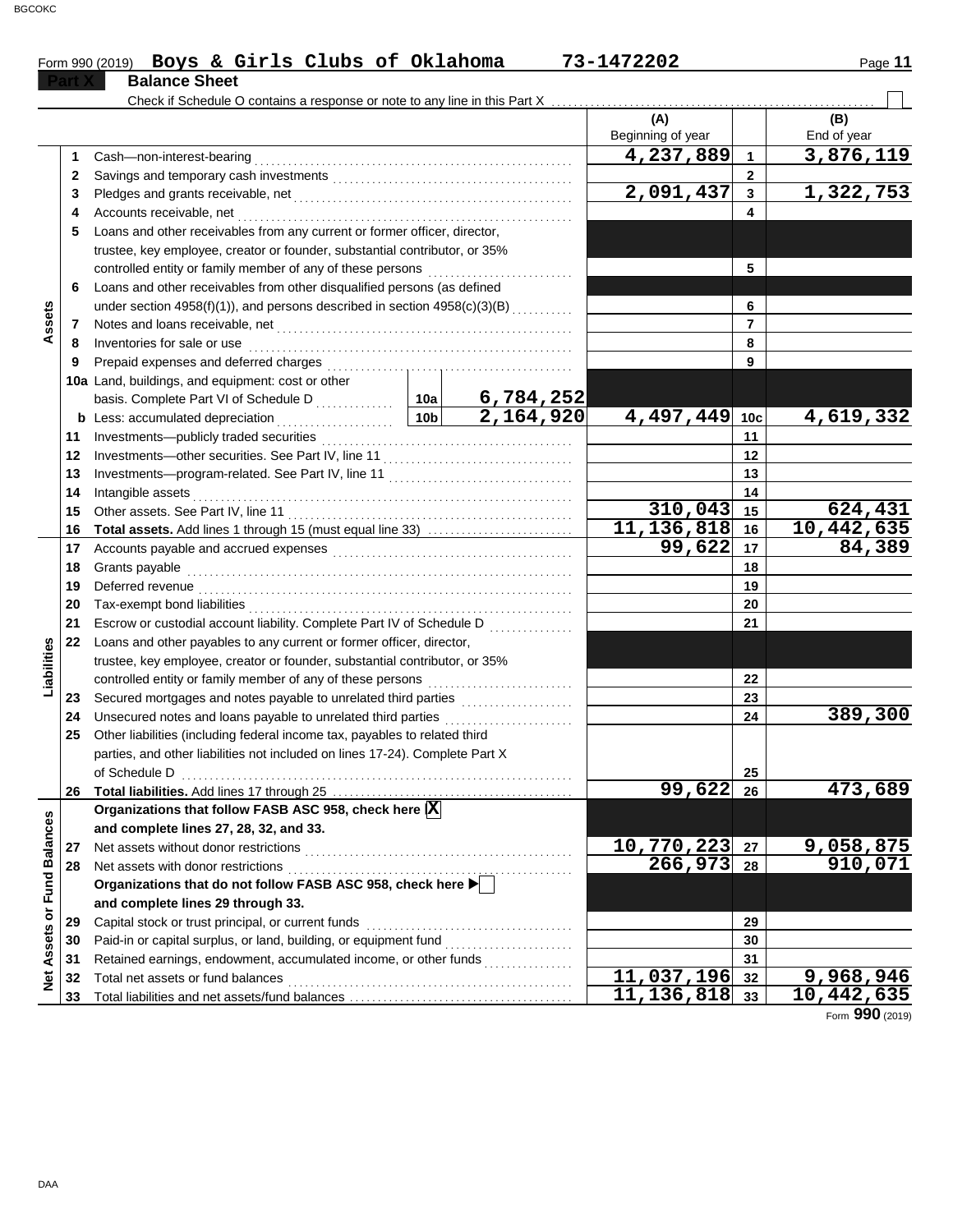|    | Form 990 (2019) Boys & Girls Clubs of Oklahoma<br>73-1472202                                                                                                                                                                   |                |                               | Page 12                  |
|----|--------------------------------------------------------------------------------------------------------------------------------------------------------------------------------------------------------------------------------|----------------|-------------------------------|--------------------------|
|    | <b>Reconciliation of Net Assets</b>                                                                                                                                                                                            |                |                               |                          |
|    |                                                                                                                                                                                                                                |                |                               | $\vert \mathbf{x} \vert$ |
| 1  | Total revenue (must equal Part VIII, column (A), line 12) [2010] [2010] [2010] [2010] [2010] [2010] [2010] [20                                                                                                                 | $\mathbf{1}$   |                               | 2,101,457                |
| 2  |                                                                                                                                                                                                                                | $\mathbf{p}$   |                               | 3,169,707                |
| 3  | Revenue less expenses. Subtract line 2 from line 1                                                                                                                                                                             | $\overline{3}$ |                               | $\overline{-1}$ ,068,250 |
| 4  | Net assets or fund balances at beginning of year (must equal Part X, line 32, column (A))                                                                                                                                      | 4              |                               | 11,037,196               |
| 5  | Net unrealized gains (losses) on investments [11] with the content of the content of the content of the content of the content of the content of the content of the content of the content of the content of the content of th | 5              |                               |                          |
| 6  |                                                                                                                                                                                                                                | 6              |                               |                          |
| 7  | Investment expenses                                                                                                                                                                                                            | $\overline{7}$ |                               |                          |
| 8  | Prior period adjustments [11, 12] and the contract of the contract of the contract of the contract of the contract of the contract of the contract of the contract of the contract of the contract of the contract of the cont | 8              |                               |                          |
| 9  |                                                                                                                                                                                                                                | 9              |                               |                          |
| 10 | Net assets or fund balances at end of year. Combine lines 3 through 9 (must equal Part X, line                                                                                                                                 |                |                               |                          |
|    | 32, column (B))                                                                                                                                                                                                                | 10             |                               | 9,968,946                |
|    | <b>Financial Statements and Reporting</b>                                                                                                                                                                                      |                |                               |                          |
|    |                                                                                                                                                                                                                                |                |                               |                          |
|    |                                                                                                                                                                                                                                |                |                               | Yes No                   |
| 1  | $ \mathbf{X} $ Accrual<br>Cash<br>Accounting method used to prepare the Form 990:<br>Other                                                                                                                                     |                |                               |                          |
|    | If the organization changed its method of accounting from a prior year or checked "Other," explain in                                                                                                                          |                |                               |                          |
|    | Schedule O.                                                                                                                                                                                                                    |                |                               |                          |
|    | 2a Were the organization's financial statements compiled or reviewed by an independent accountant?                                                                                                                             |                | 2a                            | $\mathbf x$              |
|    | If "Yes," check a box below to indicate whether the financial statements for the year were compiled or                                                                                                                         |                |                               |                          |
|    | reviewed on a separate basis, consolidated basis, or both:                                                                                                                                                                     |                |                               |                          |
|    | Separate basis     Consolidated basis<br>Both consolidated and separate basis                                                                                                                                                  |                |                               |                          |
|    | <b>b</b> Were the organization's financial statements audited by an independent accountant?                                                                                                                                    |                | $\mathbf x$<br>2 <sub>b</sub> |                          |
|    | If "Yes," check a box below to indicate whether the financial statements for the year were audited on a                                                                                                                        |                |                               |                          |
|    | separate basis, consolidated basis, or both:                                                                                                                                                                                   |                |                               |                          |
|    | Separate basis<br><b>Consolidated basis</b><br>Both consolidated and separate basis<br>$\mathbf{1}$                                                                                                                            |                |                               |                          |
|    | c If "Yes" to line 2a or 2b, does the organization have a committee that assumes responsibility for oversight of                                                                                                               |                |                               |                          |
|    | the audit, review, or compilation of its financial statements and selection of an independent accountant?                                                                                                                      |                | X<br>2c                       |                          |
|    | If the organization changed either its oversight process or selection process during the tax year, explain on                                                                                                                  |                |                               |                          |
|    | Schedule O.                                                                                                                                                                                                                    |                |                               |                          |
|    | 3a As a result of a federal award, was the organization required to undergo an audit or audits as set forth in the                                                                                                             |                |                               |                          |
|    | Single Audit Act and OMB Circular A-133?                                                                                                                                                                                       |                | 3a                            | x                        |
|    | b If "Yes," did the organization undergo the required audit or audits? If the organization did not undergo the                                                                                                                 |                |                               |                          |
|    | required audit or audits, explain why on Schedule O and describe any steps taken to undergo such audits                                                                                                                        |                | 3 <sub>b</sub>                |                          |

Form **990** (2019)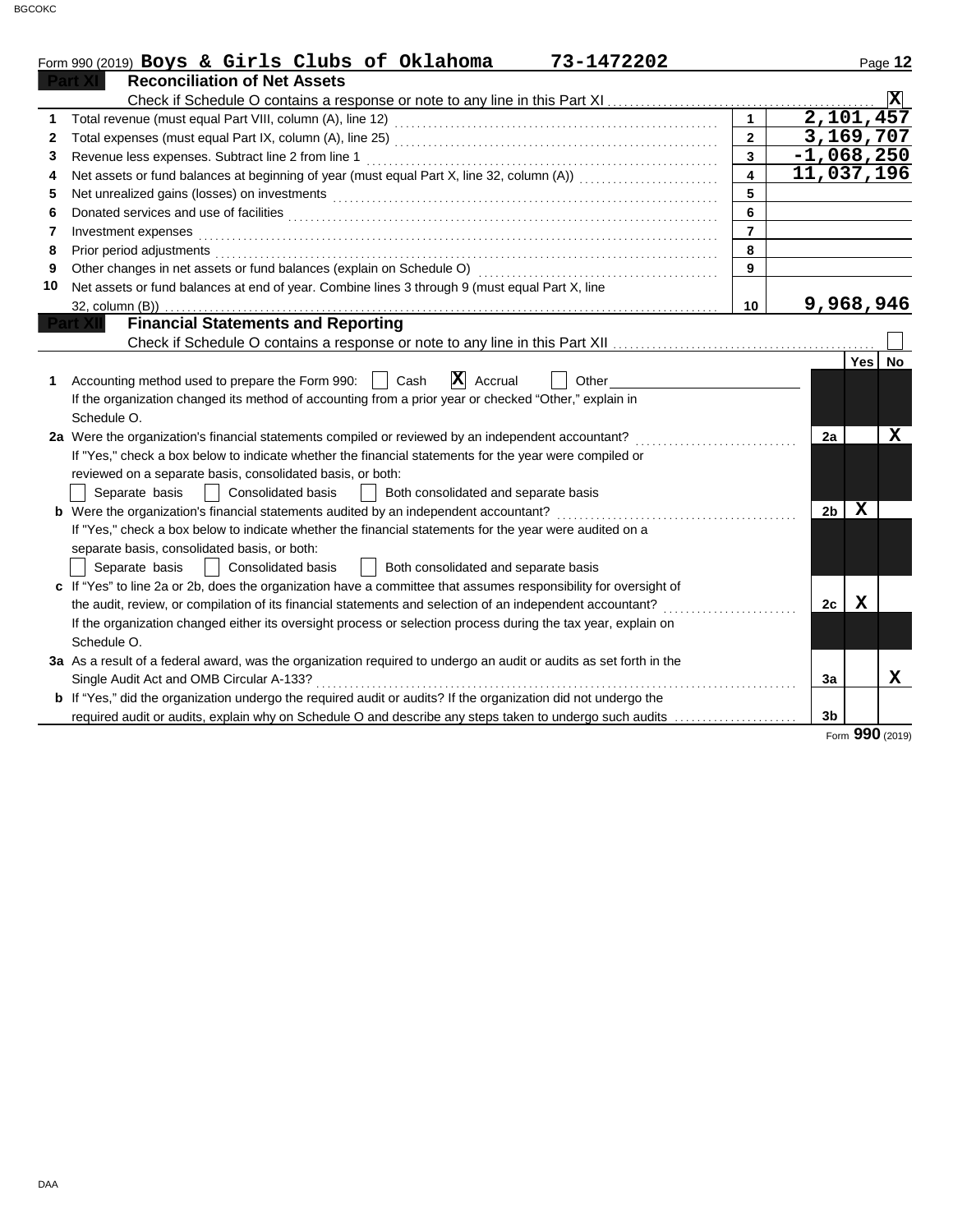| Form 990 (2019) Boys & Girls Clubs of Oklahoma                                                                                                                                             |                                                                |                                      |                         |         |                 |                                                                                                 |        | 73-1472202                                                                                             |                                                                    | Page 8                                                          |
|--------------------------------------------------------------------------------------------------------------------------------------------------------------------------------------------|----------------------------------------------------------------|--------------------------------------|-------------------------|---------|-----------------|-------------------------------------------------------------------------------------------------|--------|--------------------------------------------------------------------------------------------------------|--------------------------------------------------------------------|-----------------------------------------------------------------|
|                                                                                                                                                                                            |                                                                |                                      |                         |         |                 |                                                                                                 |        | Section A. Officers, Directors, Trustees, Key Employees, and Highest Compensated Employees (continued) |                                                                    |                                                                 |
| (A)<br>Name and title                                                                                                                                                                      | (B)<br>Average<br>hours<br>per week<br>(list any               |                                      |                         |         | (C)<br>Position | (do not check more than one<br>box, unless person is both an<br>officer and a director/trustee) |        | (D)<br>Reportable<br>compensation<br>from the<br>organization                                          | (F)<br>Reportable<br>compensation<br>from related<br>organizations | (F)<br>Estimated amount<br>of other<br>compensation<br>from the |
|                                                                                                                                                                                            | hours for<br>related<br>organizations<br>below<br>dotted line) | Individual<br>or director<br>trustee | nstitutional<br>trustee | Officer | Key employee    | Highest compensated<br>employee                                                                 | Former | (W-2/1099-MISC)                                                                                        | (W-2/1099-MISC)                                                    | organization and<br>related organizations                       |
| Jennifer Lickteig<br>(20)                                                                                                                                                                  |                                                                |                                      |                         |         |                 |                                                                                                 |        |                                                                                                        |                                                                    |                                                                 |
| Member                                                                                                                                                                                     | 1.00<br>0.00                                                   | X                                    |                         |         |                 |                                                                                                 |        | 0                                                                                                      | 0                                                                  | 0                                                               |
| (21) Kyle Martin                                                                                                                                                                           |                                                                |                                      |                         |         |                 |                                                                                                 |        |                                                                                                        |                                                                    |                                                                 |
|                                                                                                                                                                                            | 1.00                                                           |                                      |                         |         |                 |                                                                                                 |        |                                                                                                        |                                                                    |                                                                 |
| Member<br>(22) Jack McClendon                                                                                                                                                              | 0.00                                                           | $\mathbf x$                          |                         |         |                 |                                                                                                 |        | 0                                                                                                      | 0                                                                  | $\mathbf 0$                                                     |
|                                                                                                                                                                                            | 1.00                                                           |                                      |                         |         |                 |                                                                                                 |        |                                                                                                        |                                                                    |                                                                 |
| Member                                                                                                                                                                                     | 0.00                                                           | X                                    |                         |         |                 |                                                                                                 |        | 0                                                                                                      | 0                                                                  | 0                                                               |
| (23) Mark McCubbin                                                                                                                                                                         |                                                                |                                      |                         |         |                 |                                                                                                 |        |                                                                                                        |                                                                    |                                                                 |
| Chair-Elect                                                                                                                                                                                | 1.00<br>0.00                                                   | X                                    |                         | X       |                 |                                                                                                 |        | 0                                                                                                      | 0                                                                  | 0                                                               |
| (24) Jean McLaughlin                                                                                                                                                                       |                                                                |                                      |                         |         |                 |                                                                                                 |        |                                                                                                        |                                                                    |                                                                 |
|                                                                                                                                                                                            | 1.00                                                           |                                      |                         |         |                 |                                                                                                 |        |                                                                                                        |                                                                    |                                                                 |
| Member                                                                                                                                                                                     | 0.00                                                           | $\mathbf x$                          |                         |         |                 |                                                                                                 |        | 0                                                                                                      | 0                                                                  | 0                                                               |
| (25) Dr. Laura Morris                                                                                                                                                                      | 1.00                                                           |                                      |                         |         |                 |                                                                                                 |        |                                                                                                        |                                                                    |                                                                 |
| Member                                                                                                                                                                                     | 0.00                                                           | X                                    |                         |         |                 |                                                                                                 |        | 0                                                                                                      | 0                                                                  | 0                                                               |
| (26) Rick Nagel                                                                                                                                                                            |                                                                |                                      |                         |         |                 |                                                                                                 |        |                                                                                                        |                                                                    |                                                                 |
| Member                                                                                                                                                                                     | 1.00<br>0.00                                                   | X                                    |                         |         |                 |                                                                                                 |        | 0                                                                                                      | 0                                                                  | 0                                                               |
| (27) Dr. Myron Pope                                                                                                                                                                        |                                                                |                                      |                         |         |                 |                                                                                                 |        |                                                                                                        |                                                                    |                                                                 |
| Member                                                                                                                                                                                     | 1.00<br>0.00                                                   | $\mathbf x$                          |                         |         |                 |                                                                                                 |        | 0                                                                                                      | 0                                                                  | 0                                                               |
| 1b Subtotal                                                                                                                                                                                |                                                                |                                      |                         |         |                 |                                                                                                 |        |                                                                                                        |                                                                    |                                                                 |
| c Total from continuation sheets to Part VII, Section A                                                                                                                                    |                                                                |                                      |                         |         |                 |                                                                                                 |        |                                                                                                        |                                                                    |                                                                 |
| Total number of individuals (including but not limited to those listed above) who received more than \$100,000 of<br>$\mathbf{2}$<br>reportable compensation from the organization ▶       |                                                                |                                      |                         |         |                 |                                                                                                 |        |                                                                                                        |                                                                    |                                                                 |
| Did the organization list any former officer, director, trustee, key employee, or highest compensated<br>3                                                                                 |                                                                |                                      |                         |         |                 |                                                                                                 |        |                                                                                                        |                                                                    | Yes No                                                          |
| employee on line 1a? If "Yes," complete Schedule J for such individual<br>For any individual listed on line 1a, is the sum of reportable compensation and other compensation from the<br>4 |                                                                |                                      |                         |         |                 |                                                                                                 |        |                                                                                                        |                                                                    | 3                                                               |
| organization and related organizations greater than \$150,000? If "Yes," complete Schedule J for such<br>individual                                                                        |                                                                |                                      |                         |         |                 |                                                                                                 |        |                                                                                                        |                                                                    | 4                                                               |
| Did any person listed on line 1a receive or accrue compensation from any unrelated organization or individual<br>5                                                                         |                                                                |                                      |                         |         |                 |                                                                                                 |        |                                                                                                        |                                                                    |                                                                 |
| <b>Section B. Independent Contractors</b>                                                                                                                                                  |                                                                |                                      |                         |         |                 |                                                                                                 |        |                                                                                                        |                                                                    | 5                                                               |
| Complete this table for your five highest compensated independent contractors that received more than \$100,000 of<br>1                                                                    |                                                                |                                      |                         |         |                 |                                                                                                 |        |                                                                                                        |                                                                    |                                                                 |
| compensation from the organization. Report compensation for the calendar year ending with or within the organization's tax year.                                                           | (A)<br>Name and business address                               |                                      |                         |         |                 |                                                                                                 |        |                                                                                                        | (B)<br>Description of services                                     | (C)<br>Compensation                                             |
|                                                                                                                                                                                            |                                                                |                                      |                         |         |                 |                                                                                                 |        |                                                                                                        |                                                                    |                                                                 |
|                                                                                                                                                                                            |                                                                |                                      |                         |         |                 |                                                                                                 |        |                                                                                                        |                                                                    |                                                                 |
|                                                                                                                                                                                            |                                                                |                                      |                         |         |                 |                                                                                                 |        |                                                                                                        |                                                                    |                                                                 |
|                                                                                                                                                                                            |                                                                |                                      |                         |         |                 |                                                                                                 |        |                                                                                                        |                                                                    |                                                                 |
|                                                                                                                                                                                            |                                                                |                                      |                         |         |                 |                                                                                                 |        |                                                                                                        |                                                                    |                                                                 |
|                                                                                                                                                                                            |                                                                |                                      |                         |         |                 |                                                                                                 |        |                                                                                                        |                                                                    |                                                                 |
|                                                                                                                                                                                            |                                                                |                                      |                         |         |                 |                                                                                                 |        |                                                                                                        |                                                                    |                                                                 |
|                                                                                                                                                                                            |                                                                |                                      |                         |         |                 |                                                                                                 |        |                                                                                                        |                                                                    |                                                                 |
| Total number of independent contractors (including but not limited to those listed above) who<br>2                                                                                         |                                                                |                                      |                         |         |                 |                                                                                                 |        |                                                                                                        |                                                                    |                                                                 |
| received more than \$100,000 of compensation from the organization ▶                                                                                                                       |                                                                |                                      |                         |         |                 |                                                                                                 |        |                                                                                                        |                                                                    |                                                                 |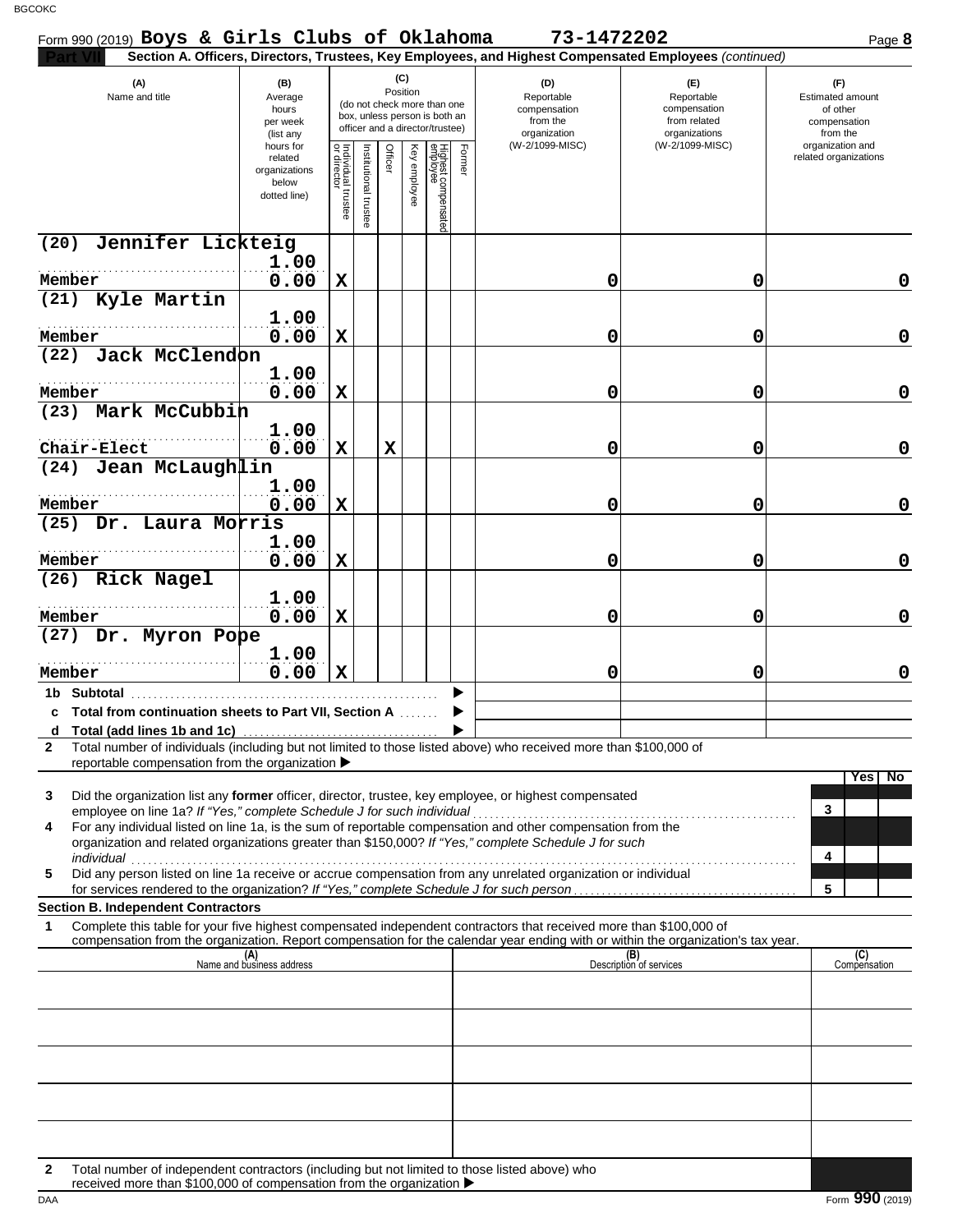| Section A. Officers, Directors, Trustees, Key Employees, and Highest Compensated Employees (continued)<br>(C)<br>(A)<br>(B)<br>(D)<br>(E)<br>(F)<br>Position<br>Name and title<br>Reportable<br>Reportable<br><b>Estimated amount</b><br>Average<br>(do not check more than one<br>hours<br>compensation<br>compensation<br>of other<br>box, unless person is both an<br>per week<br>from the<br>from related<br>compensation<br>officer and a director/trustee)<br>organization<br>organizations<br>from the<br>(list any<br>(W-2/1099-MISC)<br>(W-2/1099-MISC)<br>organization and<br>hours for<br>Highest compensated<br>employee<br>Key employee<br>Former<br>Individual trustee<br>or director<br>Officer<br>nstitutional trustee<br>related organizations<br>related<br>organizations<br>below<br>dotted line)<br>(28)<br>John Semtner<br>1.00<br>0.00<br>Vice-Chair St. Plan<br>$\mathbf x$<br>0<br>X<br>0<br>Sarah Stafford<br>(29)<br>1.00<br>0.00<br>$\mathbf X$<br>Member<br>0<br>0<br>Janet Wedman<br>(30)<br>1.00<br>Vice-Chair Board Eng<br>0.00<br>$\mathbf X$<br>0<br>0<br>X<br>Casey Williams<br>(31)<br>1.00<br>0.00<br>$\mathbf X$<br>Vice-Chair Dev.<br>$\mathbf x$<br>0<br>0<br>c Total from continuation sheets to Part VII, Section A<br>Total number of individuals (including but not limited to those listed above) who received more than \$100,000 of<br>$\mathbf{2}$<br>reportable compensation from the organization ▶<br>Did the organization list any former officer, director, trustee, key employee, or highest compensated<br>3<br>3<br>employee on line 1a? If "Yes," complete Schedule J for such individual<br>For any individual listed on line 1a, is the sum of reportable compensation and other compensation from the<br>4<br>organization and related organizations greater than \$150,000? If "Yes," complete Schedule J for such<br>4<br>individual<br>Did any person listed on line 1a receive or accrue compensation from any unrelated organization or individual<br>5<br>5<br><b>Section B. Independent Contractors</b><br>Complete this table for your five highest compensated independent contractors that received more than \$100,000 of<br>1<br>compensation from the organization. Report compensation for the calendar year ending with or within the organization's tax year.<br>(B)<br>Description of services<br>(A)<br>Name and business address | Form 990 (2019) Boys & Girls Clubs of Oklahoma |  |  |  |  | 73-1472202 | Page 8              |
|----------------------------------------------------------------------------------------------------------------------------------------------------------------------------------------------------------------------------------------------------------------------------------------------------------------------------------------------------------------------------------------------------------------------------------------------------------------------------------------------------------------------------------------------------------------------------------------------------------------------------------------------------------------------------------------------------------------------------------------------------------------------------------------------------------------------------------------------------------------------------------------------------------------------------------------------------------------------------------------------------------------------------------------------------------------------------------------------------------------------------------------------------------------------------------------------------------------------------------------------------------------------------------------------------------------------------------------------------------------------------------------------------------------------------------------------------------------------------------------------------------------------------------------------------------------------------------------------------------------------------------------------------------------------------------------------------------------------------------------------------------------------------------------------------------------------------------------------------------------------------------------------------------------------------------------------------------------------------------------------------------------------------------------------------------------------------------------------------------------------------------------------------------------------------------------------------------------------------------------------------------------------------------------------------------------------------------------------------------------------------------------------------------------|------------------------------------------------|--|--|--|--|------------|---------------------|
|                                                                                                                                                                                                                                                                                                                                                                                                                                                                                                                                                                                                                                                                                                                                                                                                                                                                                                                                                                                                                                                                                                                                                                                                                                                                                                                                                                                                                                                                                                                                                                                                                                                                                                                                                                                                                                                                                                                                                                                                                                                                                                                                                                                                                                                                                                                                                                                                                |                                                |  |  |  |  |            |                     |
|                                                                                                                                                                                                                                                                                                                                                                                                                                                                                                                                                                                                                                                                                                                                                                                                                                                                                                                                                                                                                                                                                                                                                                                                                                                                                                                                                                                                                                                                                                                                                                                                                                                                                                                                                                                                                                                                                                                                                                                                                                                                                                                                                                                                                                                                                                                                                                                                                |                                                |  |  |  |  |            |                     |
|                                                                                                                                                                                                                                                                                                                                                                                                                                                                                                                                                                                                                                                                                                                                                                                                                                                                                                                                                                                                                                                                                                                                                                                                                                                                                                                                                                                                                                                                                                                                                                                                                                                                                                                                                                                                                                                                                                                                                                                                                                                                                                                                                                                                                                                                                                                                                                                                                |                                                |  |  |  |  |            |                     |
|                                                                                                                                                                                                                                                                                                                                                                                                                                                                                                                                                                                                                                                                                                                                                                                                                                                                                                                                                                                                                                                                                                                                                                                                                                                                                                                                                                                                                                                                                                                                                                                                                                                                                                                                                                                                                                                                                                                                                                                                                                                                                                                                                                                                                                                                                                                                                                                                                |                                                |  |  |  |  |            |                     |
|                                                                                                                                                                                                                                                                                                                                                                                                                                                                                                                                                                                                                                                                                                                                                                                                                                                                                                                                                                                                                                                                                                                                                                                                                                                                                                                                                                                                                                                                                                                                                                                                                                                                                                                                                                                                                                                                                                                                                                                                                                                                                                                                                                                                                                                                                                                                                                                                                |                                                |  |  |  |  |            | 0                   |
|                                                                                                                                                                                                                                                                                                                                                                                                                                                                                                                                                                                                                                                                                                                                                                                                                                                                                                                                                                                                                                                                                                                                                                                                                                                                                                                                                                                                                                                                                                                                                                                                                                                                                                                                                                                                                                                                                                                                                                                                                                                                                                                                                                                                                                                                                                                                                                                                                |                                                |  |  |  |  |            | $\mathbf 0$         |
|                                                                                                                                                                                                                                                                                                                                                                                                                                                                                                                                                                                                                                                                                                                                                                                                                                                                                                                                                                                                                                                                                                                                                                                                                                                                                                                                                                                                                                                                                                                                                                                                                                                                                                                                                                                                                                                                                                                                                                                                                                                                                                                                                                                                                                                                                                                                                                                                                |                                                |  |  |  |  |            |                     |
|                                                                                                                                                                                                                                                                                                                                                                                                                                                                                                                                                                                                                                                                                                                                                                                                                                                                                                                                                                                                                                                                                                                                                                                                                                                                                                                                                                                                                                                                                                                                                                                                                                                                                                                                                                                                                                                                                                                                                                                                                                                                                                                                                                                                                                                                                                                                                                                                                |                                                |  |  |  |  |            | $\mathbf 0$         |
|                                                                                                                                                                                                                                                                                                                                                                                                                                                                                                                                                                                                                                                                                                                                                                                                                                                                                                                                                                                                                                                                                                                                                                                                                                                                                                                                                                                                                                                                                                                                                                                                                                                                                                                                                                                                                                                                                                                                                                                                                                                                                                                                                                                                                                                                                                                                                                                                                |                                                |  |  |  |  |            | $\mathbf 0$         |
|                                                                                                                                                                                                                                                                                                                                                                                                                                                                                                                                                                                                                                                                                                                                                                                                                                                                                                                                                                                                                                                                                                                                                                                                                                                                                                                                                                                                                                                                                                                                                                                                                                                                                                                                                                                                                                                                                                                                                                                                                                                                                                                                                                                                                                                                                                                                                                                                                |                                                |  |  |  |  |            |                     |
|                                                                                                                                                                                                                                                                                                                                                                                                                                                                                                                                                                                                                                                                                                                                                                                                                                                                                                                                                                                                                                                                                                                                                                                                                                                                                                                                                                                                                                                                                                                                                                                                                                                                                                                                                                                                                                                                                                                                                                                                                                                                                                                                                                                                                                                                                                                                                                                                                |                                                |  |  |  |  |            |                     |
|                                                                                                                                                                                                                                                                                                                                                                                                                                                                                                                                                                                                                                                                                                                                                                                                                                                                                                                                                                                                                                                                                                                                                                                                                                                                                                                                                                                                                                                                                                                                                                                                                                                                                                                                                                                                                                                                                                                                                                                                                                                                                                                                                                                                                                                                                                                                                                                                                |                                                |  |  |  |  |            |                     |
|                                                                                                                                                                                                                                                                                                                                                                                                                                                                                                                                                                                                                                                                                                                                                                                                                                                                                                                                                                                                                                                                                                                                                                                                                                                                                                                                                                                                                                                                                                                                                                                                                                                                                                                                                                                                                                                                                                                                                                                                                                                                                                                                                                                                                                                                                                                                                                                                                |                                                |  |  |  |  |            |                     |
|                                                                                                                                                                                                                                                                                                                                                                                                                                                                                                                                                                                                                                                                                                                                                                                                                                                                                                                                                                                                                                                                                                                                                                                                                                                                                                                                                                                                                                                                                                                                                                                                                                                                                                                                                                                                                                                                                                                                                                                                                                                                                                                                                                                                                                                                                                                                                                                                                |                                                |  |  |  |  |            |                     |
|                                                                                                                                                                                                                                                                                                                                                                                                                                                                                                                                                                                                                                                                                                                                                                                                                                                                                                                                                                                                                                                                                                                                                                                                                                                                                                                                                                                                                                                                                                                                                                                                                                                                                                                                                                                                                                                                                                                                                                                                                                                                                                                                                                                                                                                                                                                                                                                                                |                                                |  |  |  |  |            |                     |
|                                                                                                                                                                                                                                                                                                                                                                                                                                                                                                                                                                                                                                                                                                                                                                                                                                                                                                                                                                                                                                                                                                                                                                                                                                                                                                                                                                                                                                                                                                                                                                                                                                                                                                                                                                                                                                                                                                                                                                                                                                                                                                                                                                                                                                                                                                                                                                                                                |                                                |  |  |  |  |            | Yes No              |
|                                                                                                                                                                                                                                                                                                                                                                                                                                                                                                                                                                                                                                                                                                                                                                                                                                                                                                                                                                                                                                                                                                                                                                                                                                                                                                                                                                                                                                                                                                                                                                                                                                                                                                                                                                                                                                                                                                                                                                                                                                                                                                                                                                                                                                                                                                                                                                                                                |                                                |  |  |  |  |            |                     |
|                                                                                                                                                                                                                                                                                                                                                                                                                                                                                                                                                                                                                                                                                                                                                                                                                                                                                                                                                                                                                                                                                                                                                                                                                                                                                                                                                                                                                                                                                                                                                                                                                                                                                                                                                                                                                                                                                                                                                                                                                                                                                                                                                                                                                                                                                                                                                                                                                |                                                |  |  |  |  |            |                     |
|                                                                                                                                                                                                                                                                                                                                                                                                                                                                                                                                                                                                                                                                                                                                                                                                                                                                                                                                                                                                                                                                                                                                                                                                                                                                                                                                                                                                                                                                                                                                                                                                                                                                                                                                                                                                                                                                                                                                                                                                                                                                                                                                                                                                                                                                                                                                                                                                                |                                                |  |  |  |  |            | (C)<br>Compensation |
|                                                                                                                                                                                                                                                                                                                                                                                                                                                                                                                                                                                                                                                                                                                                                                                                                                                                                                                                                                                                                                                                                                                                                                                                                                                                                                                                                                                                                                                                                                                                                                                                                                                                                                                                                                                                                                                                                                                                                                                                                                                                                                                                                                                                                                                                                                                                                                                                                |                                                |  |  |  |  |            |                     |
|                                                                                                                                                                                                                                                                                                                                                                                                                                                                                                                                                                                                                                                                                                                                                                                                                                                                                                                                                                                                                                                                                                                                                                                                                                                                                                                                                                                                                                                                                                                                                                                                                                                                                                                                                                                                                                                                                                                                                                                                                                                                                                                                                                                                                                                                                                                                                                                                                |                                                |  |  |  |  |            |                     |
|                                                                                                                                                                                                                                                                                                                                                                                                                                                                                                                                                                                                                                                                                                                                                                                                                                                                                                                                                                                                                                                                                                                                                                                                                                                                                                                                                                                                                                                                                                                                                                                                                                                                                                                                                                                                                                                                                                                                                                                                                                                                                                                                                                                                                                                                                                                                                                                                                |                                                |  |  |  |  |            |                     |
|                                                                                                                                                                                                                                                                                                                                                                                                                                                                                                                                                                                                                                                                                                                                                                                                                                                                                                                                                                                                                                                                                                                                                                                                                                                                                                                                                                                                                                                                                                                                                                                                                                                                                                                                                                                                                                                                                                                                                                                                                                                                                                                                                                                                                                                                                                                                                                                                                |                                                |  |  |  |  |            |                     |
| Total number of independent contractors (including but not limited to those listed above) who                                                                                                                                                                                                                                                                                                                                                                                                                                                                                                                                                                                                                                                                                                                                                                                                                                                                                                                                                                                                                                                                                                                                                                                                                                                                                                                                                                                                                                                                                                                                                                                                                                                                                                                                                                                                                                                                                                                                                                                                                                                                                                                                                                                                                                                                                                                  | 2                                              |  |  |  |  |            |                     |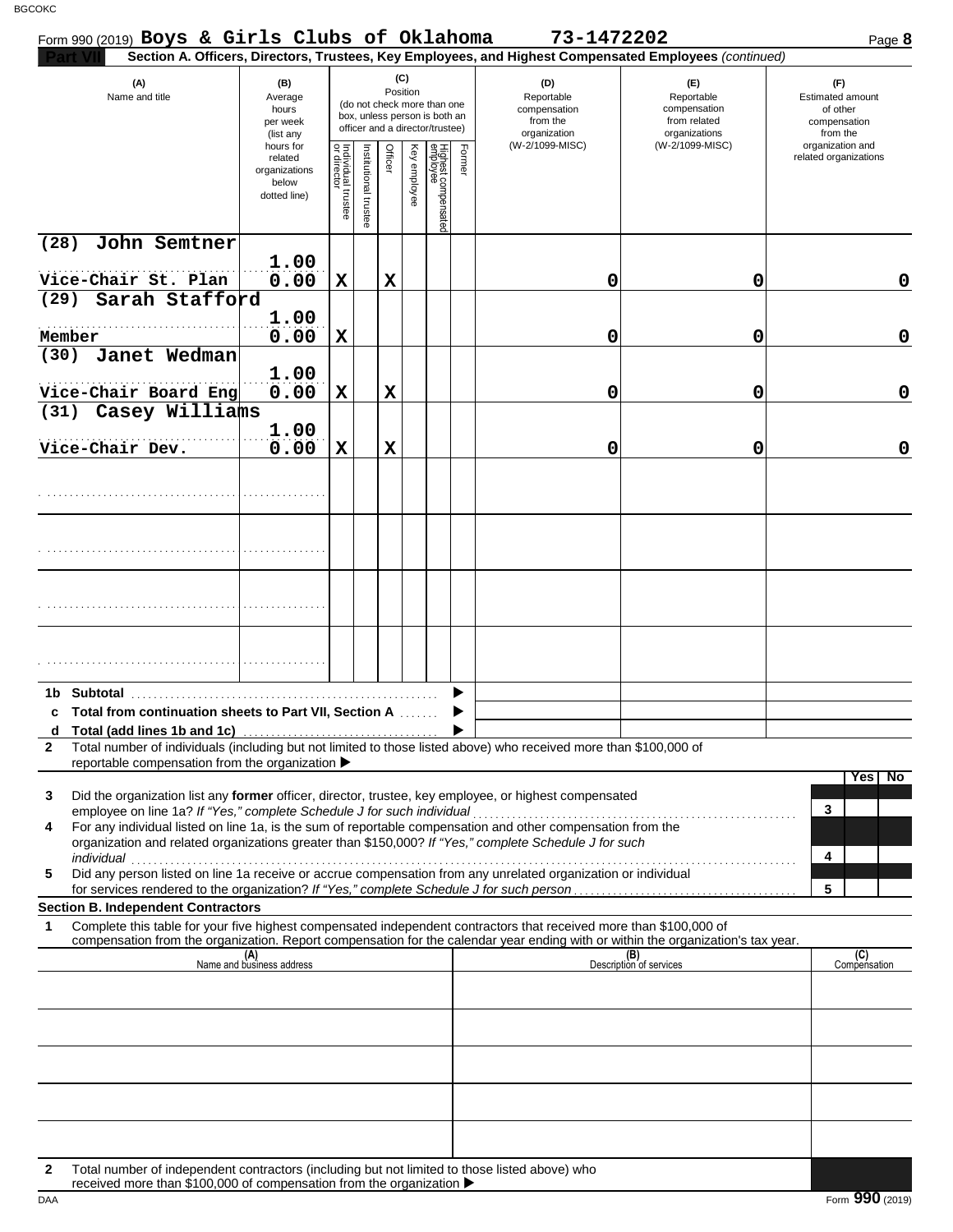| :ОКС                                                   |                                                            |                                                                                                                                                                                                                                                                                                                                                                                                                                                                                  |     |                                                      |                                        |            |                                       |
|--------------------------------------------------------|------------------------------------------------------------|----------------------------------------------------------------------------------------------------------------------------------------------------------------------------------------------------------------------------------------------------------------------------------------------------------------------------------------------------------------------------------------------------------------------------------------------------------------------------------|-----|------------------------------------------------------|----------------------------------------|------------|---------------------------------------|
| <b>SCHEDULE A</b>                                      |                                                            | <b>Public Charity Status and Public Support</b>                                                                                                                                                                                                                                                                                                                                                                                                                                  |     |                                                      |                                        |            | OMB No. 1545-0047                     |
| (Form 990 or 990-EZ)                                   |                                                            | Complete if the organization is a section 501(c)(3) organization or a section 4947(a)(1) nonexempt charitable trust.                                                                                                                                                                                                                                                                                                                                                             |     |                                                      |                                        |            | 2019                                  |
|                                                        |                                                            | Attach to Form 990 or Form 990-EZ.                                                                                                                                                                                                                                                                                                                                                                                                                                               |     |                                                      |                                        |            |                                       |
| Department of the Treasury<br>Internal Revenue Service |                                                            | Go to www.irs.gov/Form990 for instructions and the latest information.                                                                                                                                                                                                                                                                                                                                                                                                           |     |                                                      |                                        |            |                                       |
| Name of the organization                               |                                                            | Boys & Girls Clubs of Oklahoma                                                                                                                                                                                                                                                                                                                                                                                                                                                   |     |                                                      |                                        |            | <b>Employer identification number</b> |
|                                                        | County, Inc.                                               |                                                                                                                                                                                                                                                                                                                                                                                                                                                                                  |     |                                                      |                                        | 73-1472202 |                                       |
|                                                        |                                                            | Reason for Public Charity Status (All organizations must complete this part.) See instructions.                                                                                                                                                                                                                                                                                                                                                                                  |     |                                                      |                                        |            |                                       |
|                                                        |                                                            | The organization is not a private foundation because it is: (For lines 1 through 12, check only one box.)                                                                                                                                                                                                                                                                                                                                                                        |     |                                                      |                                        |            |                                       |
| 1                                                      |                                                            | A church, convention of churches, or association of churches described in section 170(b)(1)(A)(i).                                                                                                                                                                                                                                                                                                                                                                               |     |                                                      |                                        |            |                                       |
| 2                                                      |                                                            | A school described in section 170(b)(1)(A)(ii). (Attach Schedule E (Form 990 or 990-EZ).)                                                                                                                                                                                                                                                                                                                                                                                        |     |                                                      |                                        |            |                                       |
| 3                                                      |                                                            | A hospital or a cooperative hospital service organization described in section 170(b)(1)(A)(iii).                                                                                                                                                                                                                                                                                                                                                                                |     |                                                      |                                        |            |                                       |
| 4                                                      |                                                            | A medical research organization operated in conjunction with a hospital described in section 170(b)(1)(A)(iii). Enter the hospital's name,                                                                                                                                                                                                                                                                                                                                       |     |                                                      |                                        |            |                                       |
| city, and state:                                       |                                                            |                                                                                                                                                                                                                                                                                                                                                                                                                                                                                  |     |                                                      |                                        |            |                                       |
| 5                                                      |                                                            | An organization operated for the benefit of a college or university owned or operated by a governmental unit described in                                                                                                                                                                                                                                                                                                                                                        |     |                                                      |                                        |            |                                       |
| 6                                                      | section 170(b)(1)(A)(iv). (Complete Part II.)              | A federal, state, or local government or governmental unit described in section 170(b)(1)(A)(v).                                                                                                                                                                                                                                                                                                                                                                                 |     |                                                      |                                        |            |                                       |
| $ {\bf X} $<br>7                                       | described in section 170(b)(1)(A)(vi). (Complete Part II.) | An organization that normally receives a substantial part of its support from a governmental unit or from the general public                                                                                                                                                                                                                                                                                                                                                     |     |                                                      |                                        |            |                                       |
| 8                                                      |                                                            | A community trust described in section 170(b)(1)(A)(vi). (Complete Part II.)                                                                                                                                                                                                                                                                                                                                                                                                     |     |                                                      |                                        |            |                                       |
| 9<br>university:                                       |                                                            | An agricultural research organization described in section 170(b)(1)(A)(ix) operated in conjunction with a land-grant college<br>or university or a non-land-grant college of agriculture (see instructions). Enter the name, city, and state of the college or                                                                                                                                                                                                                  |     |                                                      |                                        |            |                                       |
| 10                                                     |                                                            | An organization that normally receives: (1) more than 33 1/3% of its support from contributions, membership fees, and gross<br>receipts from activities related to its exempt functions—subject to certain exceptions, and (2) no more than 33 1/3% of its<br>support from gross investment income and unrelated business taxable income (less section 511 tax) from businesses<br>acquired by the organization after June 30, 1975. See section 509(a)(2). (Complete Part III.) |     |                                                      |                                        |            |                                       |
| 11                                                     |                                                            | An organization organized and operated exclusively to test for public safety. See section 509(a)(4).                                                                                                                                                                                                                                                                                                                                                                             |     |                                                      |                                        |            |                                       |
| 12                                                     |                                                            | An organization organized and operated exclusively for the benefit of, to perform the functions of, or to carry out the purposes<br>of one or more publicly supported organizations described in section 509(a)(1) or section 509(a)(2). See section 509(a)(3).<br>Check the box in lines 12a through 12d that describes the type of supporting organization and complete lines 12e, 12f, and 12g.                                                                               |     |                                                      |                                        |            |                                       |
| a                                                      |                                                            | Type I. A supporting organization operated, supervised, or controlled by its supported organization(s), typically by giving<br>the supported organization(s) the power to regularly appoint or elect a majority of the directors or trustees of the<br>supporting organization. You must complete Part IV, Sections A and B.                                                                                                                                                     |     |                                                      |                                        |            |                                       |
| b                                                      |                                                            | Type II. A supporting organization supervised or controlled in connection with its supported organization(s), by having<br>control or management of the supporting organization vested in the same persons that control or manage the supported<br>organization(s). You must complete Part IV, Sections A and C.                                                                                                                                                                 |     |                                                      |                                        |            |                                       |
| с                                                      |                                                            | Type III functionally integrated. A supporting organization operated in connection with, and functionally integrated with,                                                                                                                                                                                                                                                                                                                                                       |     |                                                      |                                        |            |                                       |
|                                                        |                                                            | its supported organization(s) (see instructions). You must complete Part IV, Sections A, D, and E.                                                                                                                                                                                                                                                                                                                                                                               |     |                                                      |                                        |            |                                       |
| d                                                      |                                                            | Type III non-functionally integrated. A supporting organization operated in connection with its supported organization(s)<br>that is not functionally integrated. The organization generally must satisfy a distribution requirement and an attentiveness<br>requirement (see instructions). You must complete Part IV, Sections A and D, and Part V.                                                                                                                            |     |                                                      |                                        |            |                                       |
| е                                                      |                                                            | Check this box if the organization received a written determination from the IRS that it is a Type I, Type II, Type III<br>functionally integrated, or Type III non-functionally integrated supporting organization.                                                                                                                                                                                                                                                             |     |                                                      |                                        |            |                                       |
| f                                                      | Enter the number of supported organizations                |                                                                                                                                                                                                                                                                                                                                                                                                                                                                                  |     |                                                      |                                        |            |                                       |
| g                                                      |                                                            | Provide the following information about the supported organization(s).                                                                                                                                                                                                                                                                                                                                                                                                           |     |                                                      |                                        |            |                                       |
| (i) Name of supported<br>organization                  | (ii) EIN                                                   | (iii) Type of organization<br>(described on lines 1-10                                                                                                                                                                                                                                                                                                                                                                                                                           |     | (iv) Is the organization<br>listed in your governing | (v) Amount of monetary<br>support (see |            | (vi) Amount of<br>other support (see  |
|                                                        |                                                            | above (see instructions))                                                                                                                                                                                                                                                                                                                                                                                                                                                        | Yes | document?<br>No                                      | instructions)                          |            | instructions)                         |
| (A)                                                    |                                                            |                                                                                                                                                                                                                                                                                                                                                                                                                                                                                  |     |                                                      |                                        |            |                                       |
| (B)                                                    |                                                            |                                                                                                                                                                                                                                                                                                                                                                                                                                                                                  |     |                                                      |                                        |            |                                       |

**Schedule A (Form 990 or 990-EZ) 2019**

**Total**

**(E)**

**(D)**

**(C)**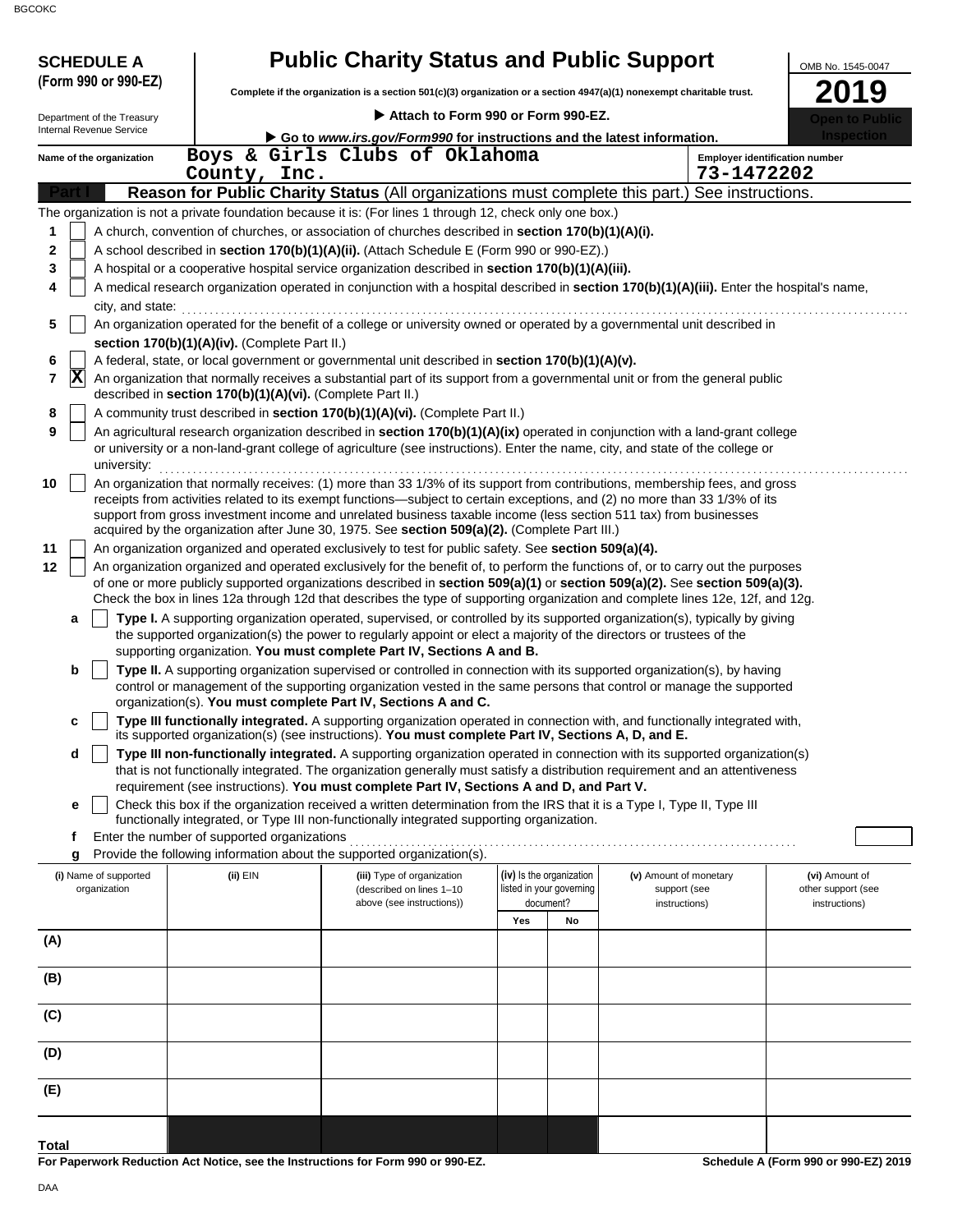| 2202 | D. |
|------|----|

|              | Schedule A (Form 990 or 990-EZ) 2019                                                                                                  | Boys & Girls Clubs of Oklahoma |           |            |            | 73-1472202 | Page 2                          |
|--------------|---------------------------------------------------------------------------------------------------------------------------------------|--------------------------------|-----------|------------|------------|------------|---------------------------------|
|              | Support Schedule for Organizations Described in Sections 170(b)(1)(A)(iv) and 170(b)(1)(A)(vi)                                        |                                |           |            |            |            |                                 |
|              | (Complete only if you checked the box on line 5, 7, or 8 of Part I or if the organization failed to qualify under                     |                                |           |            |            |            |                                 |
|              | Part III. If the organization fails to qualify under the tests listed below, please complete Part III.)                               |                                |           |            |            |            |                                 |
|              | <b>Section A. Public Support</b>                                                                                                      |                                |           |            |            |            |                                 |
|              | Calendar year (or fiscal year beginning in)<br>$\blacktriangleright$                                                                  | (a) 2015                       | (b) 2016  | $(c)$ 2017 | $(d)$ 2018 | (e) 2019   | (f) Total                       |
| 1            | Gifts, grants, contributions, and                                                                                                     |                                |           |            |            |            |                                 |
|              | membership fees received. (Do not                                                                                                     |                                |           |            |            |            |                                 |
|              | include any "unusual grants.")                                                                                                        | 2,438,386                      | 5,918,027 | 4,949,555  | 2,970,824  | 2,015,125  | 18,291,917                      |
| $\mathbf{2}$ | Tax revenues levied for the                                                                                                           |                                |           |            |            |            |                                 |
|              | organization's benefit and either paid                                                                                                |                                |           |            |            |            |                                 |
|              | to or expended on its behalf                                                                                                          |                                |           |            |            |            |                                 |
| 3            | The value of services or facilities                                                                                                   |                                |           |            |            |            |                                 |
|              | furnished by a governmental unit to the                                                                                               |                                |           |            |            |            |                                 |
|              | organization without charge                                                                                                           |                                |           |            |            |            |                                 |
| 4            | Total. Add lines 1 through 3                                                                                                          | 2,438,386                      | 5,918,027 | 4,949,555  | 2,970,824  | 2,015,125  | 18,291,917                      |
| 5            | The portion of total contributions by<br>each person (other than a                                                                    |                                |           |            |            |            |                                 |
|              | governmental unit or publicly                                                                                                         |                                |           |            |            |            |                                 |
|              | supported organization) included on                                                                                                   |                                |           |            |            |            |                                 |
|              | line 1 that exceeds 2% of the amount<br>shown on line 11, column (f)                                                                  |                                |           |            |            |            |                                 |
| 6            | Public support. Subtract line 5 from line 4                                                                                           |                                |           |            |            |            | 18,291,917                      |
|              | <b>Section B. Total Support</b>                                                                                                       |                                |           |            |            |            |                                 |
|              | Calendar year (or fiscal year beginning in)                                                                                           | (a) 2015                       | (b) 2016  | $(c)$ 2017 | $(d)$ 2018 | (e) 2019   | (f) Total                       |
| 7            | Amounts from line 4                                                                                                                   | 2,438,386                      | 5,918,027 | 4,949,555  | 2,970,824  | 2,015,125  | 18,291,917                      |
| 8            | Gross income from interest, dividends,                                                                                                |                                |           |            |            |            |                                 |
|              | payments received on securities loans,                                                                                                |                                |           |            |            |            |                                 |
|              | rents, royalties, and income from<br>similar sources                                                                                  |                                |           |            |            |            |                                 |
|              |                                                                                                                                       |                                |           |            |            |            |                                 |
| 9            | Net income from unrelated business<br>activities, whether or not the business                                                         |                                |           |            |            |            |                                 |
|              | is regularly carried on                                                                                                               |                                |           |            |            |            |                                 |
| 10           |                                                                                                                                       |                                |           |            |            |            |                                 |
|              | Other income. Do not include gain or<br>loss from the sale of capital assets                                                          |                                |           |            |            |            |                                 |
|              | (Explain in Part VI.)                                                                                                                 |                                |           |            |            |            |                                 |
| 11           | Total support. Add lines 7 through 10                                                                                                 |                                |           |            |            |            | 18,291,917                      |
| 12           | Gross receipts from related activities, etc. (see instructions)                                                                       |                                |           |            |            | $12 \,$    | 380,837                         |
| 13           | First five years. If the Form 990 is for the organization's first, second, third, fourth, or fifth tax year as a section 501(c)(3)    |                                |           |            |            |            |                                 |
|              | organization, check this box and stop here <b>construction and an intervention of the construction</b> of the state of                |                                |           |            |            |            |                                 |
|              | <b>Section C. Computation of Public Support Percentage</b>                                                                            |                                |           |            |            |            |                                 |
| 14           | Public support percentage for 2019 (line 6, column (f) divided by line 11, column (f)) [[[[[[[[[[[[[[[[[[[[[[                         |                                |           |            |            | 14         | 100.00%                         |
| 15           | Public support percentage from 2018 Schedule A, Part II, line 14                                                                      |                                |           |            |            | 15         | 100.00%                         |
| 16a          | 33 1/3% support test-2019. If the organization did not check the box on line 13, and line 14 is 33 1/3% or more, check this           |                                |           |            |            |            |                                 |
|              | box and stop here. The organization qualifies as a publicly supported organization                                                    |                                |           |            |            |            | $\blacktriangleright$ $\vert$ X |
| b            | 33 1/3% support test-2018. If the organization did not check a box on line 13 or 16a, and line 15 is 33 1/3% or more, check           |                                |           |            |            |            |                                 |
|              | this box and stop here. The organization qualifies as a publicly supported organization                                               |                                |           |            |            |            |                                 |
|              | 17a 10%-facts-and-circumstances test-2019. If the organization did not check a box on line 13, 16a, or 16b, and line 14 is            |                                |           |            |            |            |                                 |
|              | 10% or more, and if the organization meets the "facts-and-circumstances" test, check this box and stop here. Explain in               |                                |           |            |            |            |                                 |
|              | Part VI how the organization meets the "facts-and-circumstances" test. The organization qualifies as a publicly supported             |                                |           |            |            |            |                                 |
| b            | organization<br>10%-facts-and-circumstances test-2018. If the organization did not check a box on line 13, 16a, 16b, or 17a, and line |                                |           |            |            |            |                                 |
|              | 15 is 10% or more, and if the organization meets the "facts-and-circumstances" test, check this box and stop here.                    |                                |           |            |            |            |                                 |
|              | Explain in Part VI how the organization meets the "facts-and-circumstances" test. The organization qualifies as a publicly            |                                |           |            |            |            |                                 |
|              | supported organization                                                                                                                |                                |           |            |            |            |                                 |
| 18           | Private foundation. If the organization did not check a box on line 13, 16a, 16b, 17a, or 17b, check this box and see                 |                                |           |            |            |            |                                 |
|              | instructions                                                                                                                          |                                |           |            |            |            |                                 |
|              |                                                                                                                                       |                                |           |            |            |            |                                 |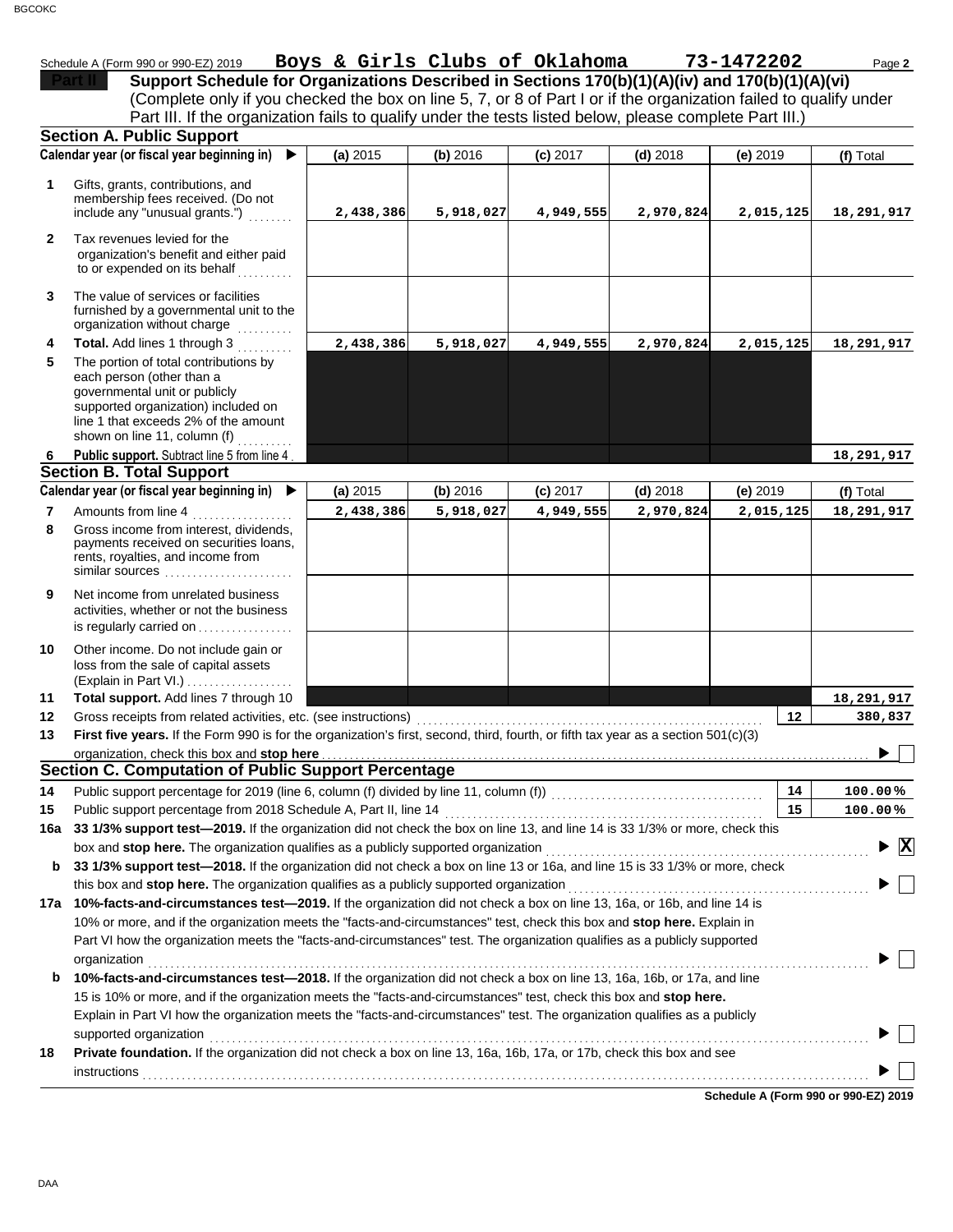| Boys & Girls Clubs of Oklahoma<br>73-1472202<br>Schedule A (Form 990 or 990-EZ) 2019 | Page 3 |
|--------------------------------------------------------------------------------------|--------|
|--------------------------------------------------------------------------------------|--------|

| 90-EZ) 2019 |  |  |  |  | Boys & Girls Clubs of Oklahoma | 73-147 |
|-------------|--|--|--|--|--------------------------------|--------|
|             |  |  |  |  |                                |        |

| Support Schedule for Organizations Described in Section 509(a)(2)                                                  |
|--------------------------------------------------------------------------------------------------------------------|
| (Complete only if you checked the box on line 10 of Part I or if the organization failed to qualify under Part II. |
| If the organization fails to qualify under the tests listed below, please complete Part II.)                       |

|              | If the organization rans to quality under the tests nated below, picase complete Fart in.<br><b>Section A. Public Support</b>                                                                    |          |          |            |            |            |    |                          |
|--------------|--------------------------------------------------------------------------------------------------------------------------------------------------------------------------------------------------|----------|----------|------------|------------|------------|----|--------------------------|
|              | Calendar year (or fiscal year beginning in)<br>$\blacktriangleright$                                                                                                                             | (a) 2015 | (b) 2016 | $(c)$ 2017 | $(d)$ 2018 | $(e)$ 2019 |    | (f) Total                |
| 1.           | Gifts, grants, contributions, and membership fees                                                                                                                                                |          |          |            |            |            |    |                          |
| $\mathbf{2}$ | received. (Do not include any "unusual grants.")<br>Gross receipts from admissions, merchandise<br>sold or services performed, or facilities<br>furnished in any activity that is related to the |          |          |            |            |            |    |                          |
| 3            | organization's tax-exempt purpose<br>Gross receipts from activities that are not an                                                                                                              |          |          |            |            |            |    |                          |
|              | unrelated trade or business under section 513                                                                                                                                                    |          |          |            |            |            |    |                          |
| 4            | Tax revenues levied for the<br>organization's benefit and either paid<br>to or expended on its behalf                                                                                            |          |          |            |            |            |    |                          |
| 5            | The value of services or facilities<br>furnished by a governmental unit to the<br>organization without charge                                                                                    |          |          |            |            |            |    |                          |
| 6            | Total. Add lines 1 through 5<br>in album di                                                                                                                                                      |          |          |            |            |            |    |                          |
|              | 7a Amounts included on lines 1, 2, and 3<br>received from disqualified persons                                                                                                                   |          |          |            |            |            |    |                          |
| b            | Amounts included on lines 2 and 3<br>received from other than disqualified<br>persons that exceed the greater of \$5,000<br>or 1% of the amount on line 13 for the year                          |          |          |            |            |            |    |                          |
| c            | Add lines 7a and 7b<br>.                                                                                                                                                                         |          |          |            |            |            |    |                          |
| 8            | Public support. (Subtract line 7c from                                                                                                                                                           |          |          |            |            |            |    |                          |
|              | Section B. Total Support                                                                                                                                                                         |          |          |            |            |            |    |                          |
|              | Calendar year (or fiscal year beginning in)                                                                                                                                                      | (a) 2015 | (b) 2016 | $(c)$ 2017 | $(d)$ 2018 | $(e)$ 2019 |    | (f) Total                |
| 9            | Amounts from line 6                                                                                                                                                                              |          |          |            |            |            |    |                          |
|              | and a straightful and a straightful and a straightful and a straightful and a straightful and a straightful and a                                                                                |          |          |            |            |            |    |                          |
|              | <b>10a</b> Gross income from interest, dividends,<br>payments received on securities loans, rents,<br>royalties, and income from similar sources.                                                |          |          |            |            |            |    |                          |
| b            | Unrelated business taxable income (less<br>section 511 taxes) from businesses<br>acquired after June 30, 1975                                                                                    |          |          |            |            |            |    |                          |
| c            | Add lines 10a and 10b                                                                                                                                                                            |          |          |            |            |            |    |                          |
| 11           | Net income from unrelated business<br>activities not included in line 10b, whether<br>or not the business is regularly carried on                                                                |          |          |            |            |            |    |                          |
| 12           | Other income. Do not include gain or<br>loss from the sale of capital assets<br>(Explain in Part VI.)                                                                                            |          |          |            |            |            |    |                          |
| 13           | Total support. (Add lines 9, 10c, 11,<br>and 12.)                                                                                                                                                |          |          |            |            |            |    |                          |
| 14           | First five years. If the Form 990 is for the organization's first, second, third, fourth, or fifth tax year as a section 501(c)(3)                                                               |          |          |            |            |            |    |                          |
|              | organization, check this box and stop here                                                                                                                                                       |          |          |            |            |            |    |                          |
|              | <b>Section C. Computation of Public Support Percentage</b>                                                                                                                                       |          |          |            |            |            |    |                          |
| 15           |                                                                                                                                                                                                  |          |          |            |            |            | 15 | %                        |
| 16           |                                                                                                                                                                                                  |          |          |            |            |            | 16 | $\%$                     |
|              | Section D. Computation of Investment Income Percentage                                                                                                                                           |          |          |            |            |            |    |                          |
| 17           |                                                                                                                                                                                                  |          |          |            |            |            | 17 | %                        |
| 18           | Investment income percentage from 2018 Schedule A, Part III, line 17                                                                                                                             |          |          |            |            |            | 18 | %                        |
| 19а          | 33 1/3% support tests-2019. If the organization did not check the box on line 14, and line 15 is more than 33 1/3%, and line                                                                     |          |          |            |            |            |    |                          |
|              |                                                                                                                                                                                                  |          |          |            |            |            |    | $\mathbb{Z}$             |
| b            | 33 1/3% support tests-2018. If the organization did not check a box on line 14 or line 19a, and line 16 is more than 33 1/3%, and                                                                |          |          |            |            |            |    | $\overline{\phantom{0}}$ |
|              | line 18 is not more than 33 1/3%, check this box and stop here. The organization qualifies as a publicly supported organization                                                                  |          |          |            |            |            |    |                          |
| 20           |                                                                                                                                                                                                  |          |          |            |            |            |    |                          |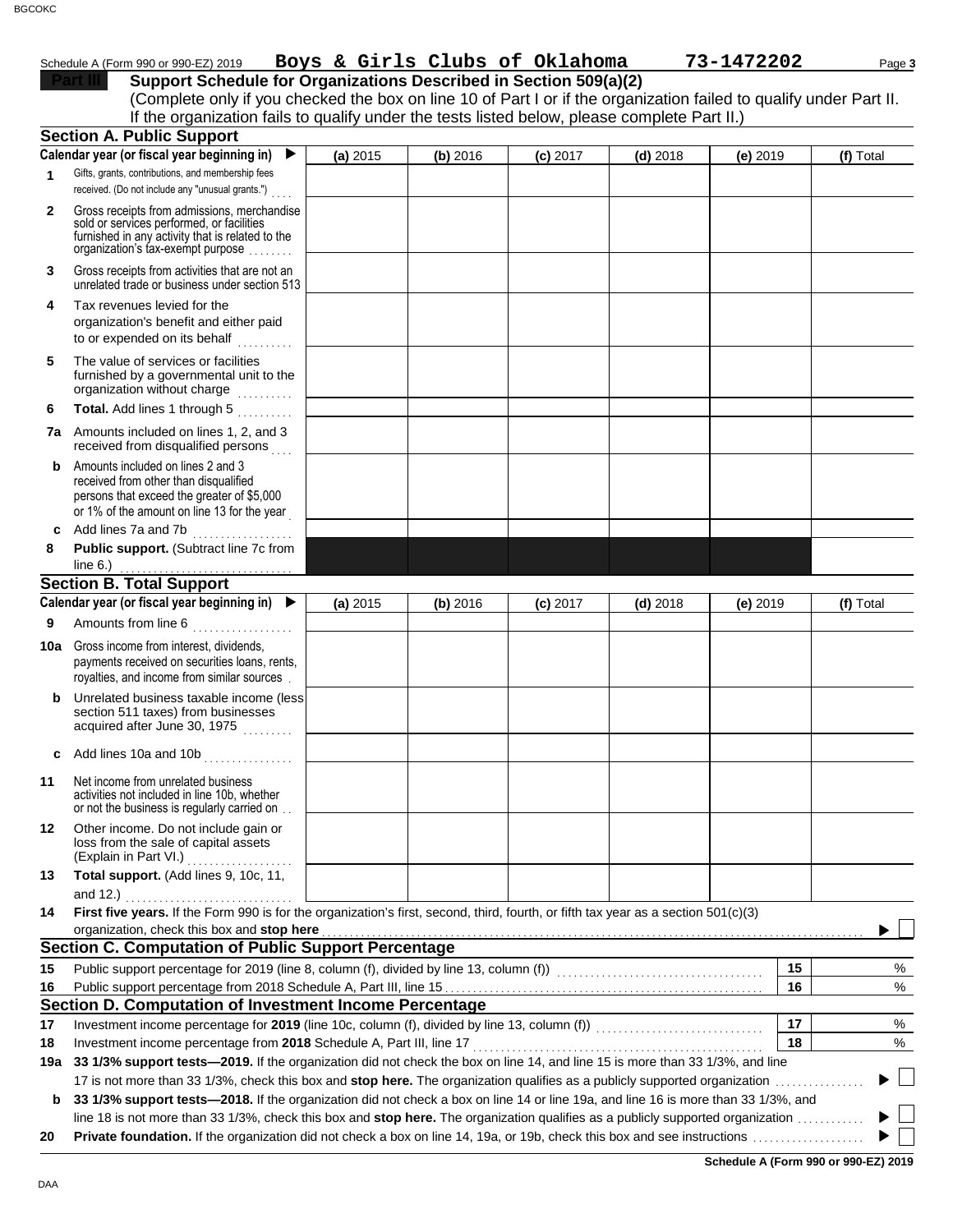## Schedule A (Form 990 or 990-EZ) 2019 Page **4 Boys & Girls Clubs of Oklahoma 73-1472202**

#### **Supporting Organizations**

Sections A, D, and E. If you checked 12d of Part I, complete Sections A and D, and complete Part V.) (Complete only if you checked a box in line 12 on Part I. If you checked 12a of Part I, complete Sections A and B. If you checked 12b of Part I, complete Sections A and C. If you checked 12c of Part I, complete

## **Section A. All Supporting Organizations**

- Are all of the organization's supported organizations listed by name in the organization's governing documents? *If "No," describe in Part VI how the supported organizations are designated. If designated by class or purpose, describe the designation. If historic and continuing relationship, explain.* **1**
- Did the organization have any supported organization that does not have an IRS determination of status under section 509(a)(1) or (2)? *If "Yes," explain in Part VI how the organization determined that the supported organization was described in section 509(a)(1) or (2).* **2**
- **3a** Did the organization have a supported organization described in section 501(c)(4), (5), or (6)? *If "Yes," answer (b) and (c) below.*
- **b** Did the organization confirm that each supported organization qualified under section 501(c)(4), (5), or (6) and satisfied the public support tests under section 509(a)(2)? *If "Yes," describe in Part VI when and how the organization made the determination.*
- **c** Did the organization ensure that all support to such organizations was used exclusively for section 170(c)(2)(B) purposes? *If "Yes," explain in Part VI what controls the organization put in place to ensure such use.*
- **4a** Was any supported organization not organized in the United States ("foreign supported organization")? *If "Yes," and if you checked 12a or 12b in Part I, answer (b) and (c) below.*
- **b** Did the organization have ultimate control and discretion in deciding whether to make grants to the foreign supported organization? *If "Yes," describe in Part VI how the organization had such control and discretion despite being controlled or supervised by or in connection with its supported organizations.*
- **c** Did the organization support any foreign supported organization that does not have an IRS determination under sections 501(c)(3) and 509(a)(1) or (2)? *If "Yes," explain in Part VI what controls the organization used to ensure that all support to the foreign supported organization was used exclusively for section 170(c)(2)(B) purposes.*
- **5a** Did the organization add, substitute, or remove any supported organizations during the tax year? *If "Yes," answer (b) and (c) below (if applicable). Also, provide detail in Part VI, including (i) the names and EIN numbers of the supported organizations added, substituted, or removed; (ii) the reasons for each such action; (iii) the authority under the organization's organizing document authorizing such action; and (iv) how the action was accomplished (such as by amendment to the organizing document).*
- **b Type I or Type II only.** Was any added or substituted supported organization part of a class already designated in the organization's organizing document?
- **c Substitutions only.** Was the substitution the result of an event beyond the organization's control?
- **6** Did the organization provide support (whether in the form of grants or the provision of services or facilities) to anyone other than (i) its supported organizations, (ii) individuals that are part of the charitable class benefited by one or more of its supported organizations, or (iii) other supporting organizations that also support or benefit one or more of the filing organization's supported organizations? *If "Yes," provide detail in Part VI.*
- **7** Did the organization provide a grant, loan, compensation, or other similar payment to a substantial contributor (as defined in section 4958(c)(3)(C)), a family member of a substantial contributor, or a 35% controlled entity with regard to a substantial contributor? *If "Yes," complete Part I of Schedule L (Form 990 or 990-EZ).*
- **8** Did the organization make a loan to a disqualified person (as defined in section 4958) not described in line 7? *If "Yes," complete Part I of Schedule L (Form 990 or 990-EZ).*
- **9a** Was the organization controlled directly or indirectly at any time during the tax year by one or more disqualified persons as defined in section 4946 (other than foundation managers and organizations described in section 509(a)(1) or (2))? *If "Yes," provide detail in Part VI.*
- **b** Did one or more disqualified persons (as defined in line 9a) hold a controlling interest in any entity in which the supporting organization had an interest? *If "Yes," provide detail in Part VI.*
- **c** Did a disqualified person (as defined in line 9a) have an ownership interest in, or derive any personal benefit from, assets in which the supporting organization also had an interest? *If "Yes," provide detail in Part VI.*
- **10a** Was the organization subject to the excess business holdings rules of section 4943 because of section 4943(f) (regarding certain Type II supporting organizations, and all Type III non-functionally integrated supporting organizations)? *If "Yes," answer 10b below.*
- **b** Did the organization have any excess business holdings in the tax year? *(Use Schedule C, Form 4720, to determine whether the organization had excess business holdings.)*



**Yes No**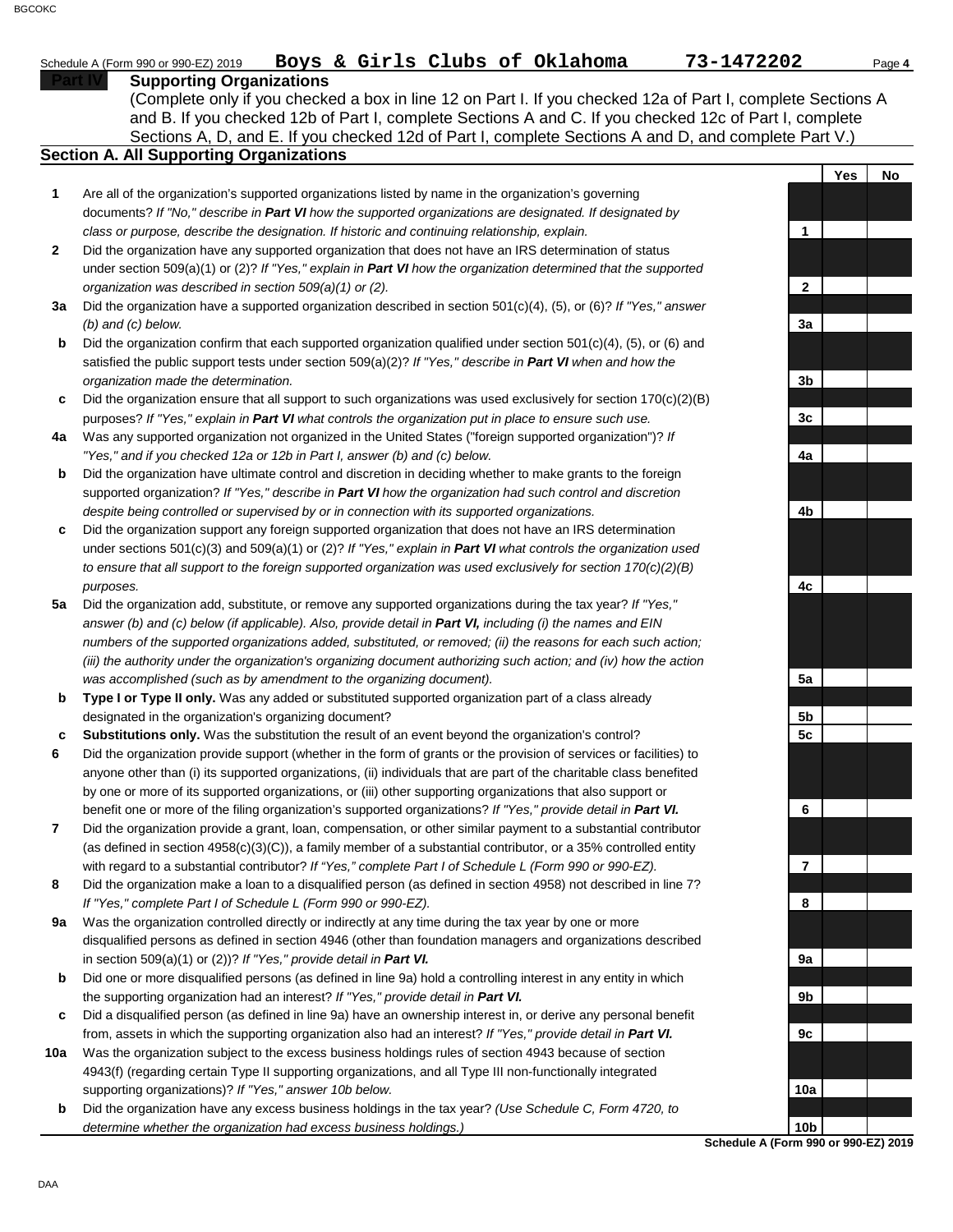|              | Boys & Girls Clubs of Oklahoma<br>73-1472202<br>Schedule A (Form 990 or 990-EZ) 2019                                   |                 |            | Page 5 |
|--------------|------------------------------------------------------------------------------------------------------------------------|-----------------|------------|--------|
|              | <b>Supporting Organizations (continued)</b>                                                                            |                 |            |        |
|              |                                                                                                                        |                 | Yes        | No     |
| 11           | Has the organization accepted a gift or contribution from any of the following persons?                                |                 |            |        |
| a            | A person who directly or indirectly controls, either alone or together with persons described in (b) and (c)           |                 |            |        |
|              | below, the governing body of a supported organization?                                                                 | 11a             |            |        |
| b            | A family member of a person described in (a) above?                                                                    | 11 <sub>b</sub> |            |        |
| c            | A 35% controlled entity of a person described in (a) or (b) above? If "Yes" to a, b, or c, provide detail in Part VI.  | 11c             |            |        |
|              | <b>Section B. Type I Supporting Organizations</b>                                                                      |                 |            |        |
|              |                                                                                                                        |                 | Yes        | No     |
| 1            | Did the directors, trustees, or membership of one or more supported organizations have the power to                    |                 |            |        |
|              | regularly appoint or elect at least a majority of the organization's directors or trustees at all times during the     |                 |            |        |
|              | tax year? If "No," describe in Part VI how the supported organization(s) effectively operated, supervised, or          |                 |            |        |
|              | controlled the organization's activities. If the organization had more than one supported organization,                |                 |            |        |
|              | describe how the powers to appoint and/or remove directors or trustees were allocated among the supported              |                 |            |        |
|              | organizations and what conditions or restrictions, if any, applied to such powers during the tax year.                 | $\mathbf{1}$    |            |        |
| $\mathbf{2}$ | Did the organization operate for the benefit of any supported organization other than the supported                    |                 |            |        |
|              | organization(s) that operated, supervised, or controlled the supporting organization? If "Yes," explain in Part        |                 |            |        |
|              | VI how providing such benefit carried out the purposes of the supported organization(s) that operated,                 |                 |            |        |
|              | supervised, or controlled the supporting organization.                                                                 | $\mathbf{2}$    |            |        |
|              | <b>Section C. Type II Supporting Organizations</b>                                                                     |                 |            |        |
|              |                                                                                                                        |                 | Yes        | No     |
| 1            | Were a majority of the organization's directors or trustees during the tax year also a majority of the directors       |                 |            |        |
|              | or trustees of each of the organization's supported organization(s)? If "No," describe in Part VI how control          |                 |            |        |
|              | or management of the supporting organization was vested in the same persons that controlled or managed                 |                 |            |        |
|              | the supported organization(s).                                                                                         | 1               |            |        |
|              | <b>Section D. All Type III Supporting Organizations</b>                                                                |                 |            |        |
|              |                                                                                                                        |                 | <b>Yes</b> | No     |
| 1            | Did the organization provide to each of its supported organizations, by the last day of the fifth month of the         |                 |            |        |
|              | organization's tax year, (i) a written notice describing the type and amount of support provided during the prior tax  |                 |            |        |
|              | year, (ii) a copy of the Form 990 that was most recently filed as of the date of notification, and (iii) copies of the |                 |            |        |
|              | organization's governing documents in effect on the date of notification, to the extent not previously provided?       | $\mathbf{1}$    |            |        |
| $\mathbf{2}$ | Were any of the organization's officers, directors, or trustees either (i) appointed or elected by the supported       |                 |            |        |
|              | organization(s) or (ii) serving on the governing body of a supported organization? If "No," explain in Part VI how     |                 |            |        |
|              | the organization maintained a close and continuous working relationship with the supported organization(s).            | $\mathbf{2}$    |            |        |
| 3            | By reason of the relationship described in (2), did the organization's supported organizations have a                  |                 |            |        |
|              | significant voice in the organization's investment policies and in directing the use of the organization's             |                 |            |        |
|              | income or assets at all times during the tax year? If "Yes," describe in Part VI the role the organization's           |                 |            |        |
|              | supported organizations played in this regard.                                                                         | 3               |            |        |
|              | Section E. Type III Functionally-Integrated Supporting Organizations                                                   |                 |            |        |

#### **1** *Check the box next to the method that the organization used to satisfy the Integral Part Test during the year (see instructions).*

- The organization satisfied the Activities Test. *Complete line 2 below.* **a**
- The organization is the parent of each of its supported organizations. *Complete line 3 below.* **b**
- The organization supported a governmental entity. *Describe in Part VI how you supported a government entity (see instructions).* **c**

#### **2** Activities Test. *Answer (a) and (b) below.*

- **a** Did substantially all of the organization's activities during the tax year directly further the exempt purposes of the supported organization(s) to which the organization was responsive? *If "Yes," then in Part VI identify those supported organizations and explain how these activities directly furthered their exempt purposes,*  how the organization was responsive to those supported organizations, and how the organization determined *that these activities constituted substantially all of its activities.*
- **b** Did the activities described in (a) constitute activities that, but for the organization's involvement, one or more of the organization's supported organization(s) would have been engaged in? *If "Yes," explain in Part VI the reasons for the organization's position that its supported organization(s) would have engaged in these activities but for the organization's involvement.*
- **3** Parent of Supported Organizations. *Answer (a) and (b) below.*
- **a** Did the organization have the power to regularly appoint or elect a majority of the officers, directors, or trustees of each of the supported organizations? *Provide details in Part VI.*
- **b** Did the organization exercise a substantial degree of direction over the policies, programs, and activities of each of its supported organizations? *If "Yes," describe in Part VI the role played by the organization in this regard.*

**Yes No 2a 2b 3a 3b**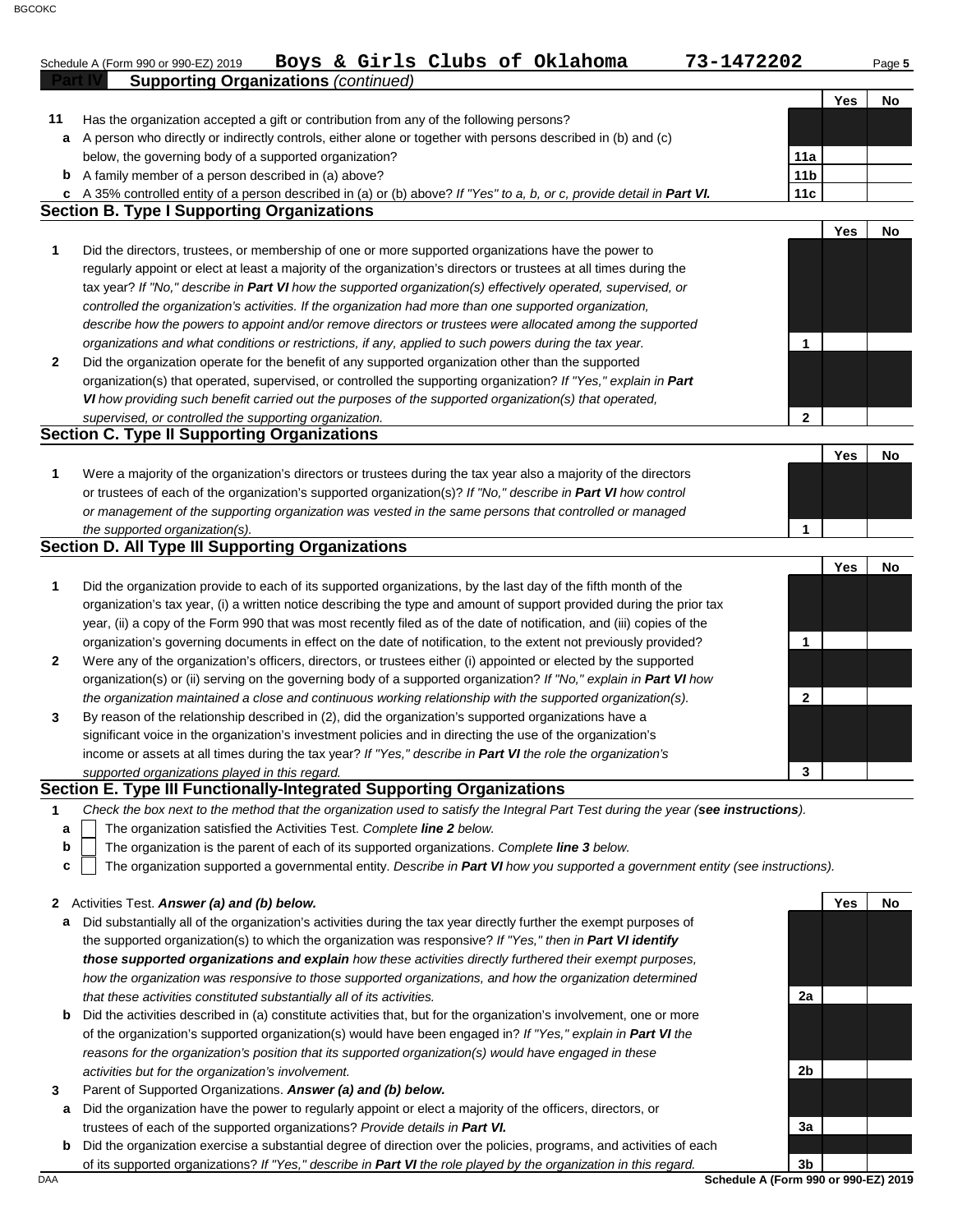|                | Boys & Girls Clubs of Oklahoma<br>Schedule A (Form 990 or 990-EZ) 2019                                                           |                | 73-1472202     | Page 6                         |
|----------------|----------------------------------------------------------------------------------------------------------------------------------|----------------|----------------|--------------------------------|
|                | Type III Non-Functionally Integrated 509(a)(3) Supporting Organizations                                                          |                |                |                                |
| $\mathbf{1}$   | Check here if the organization satisfied the Integral Part Test as a qualifying trust on Nov. 20, 1970 (explain in Part VI). See |                |                |                                |
|                | instructions. All other Type III non-functionally integrated supporting organizations must complete Sections A through E.        |                |                |                                |
|                | <b>Section A - Adjusted Net Income</b>                                                                                           |                | (A) Prior Year | (B) Current Year               |
|                |                                                                                                                                  |                |                | (optional)                     |
| 1.             | Net short-term capital gain                                                                                                      | 1              |                |                                |
| $\mathbf{2}$   | Recoveries of prior-year distributions                                                                                           | $\mathbf{2}$   |                |                                |
| 3              | Other gross income (see instructions)                                                                                            | 3              |                |                                |
| 4              | Add lines 1 through 3.                                                                                                           | 4              |                |                                |
| 5              | Depreciation and depletion                                                                                                       | 5              |                |                                |
| 6              | Portion of operating expenses paid or incurred for production or                                                                 |                |                |                                |
|                | collection of gross income or for management, conservation, or                                                                   |                |                |                                |
|                | maintenance of property held for production of income (see instructions)                                                         | 6              |                |                                |
| $\mathbf{7}$   | Other expenses (see instructions)                                                                                                | $\overline{7}$ |                |                                |
| 8              | Adjusted Net Income (subtract lines 5, 6, and 7 from line 4)                                                                     | 8              |                |                                |
|                | <b>Section B - Minimum Asset Amount</b>                                                                                          |                | (A) Prior Year | (B) Current Year<br>(optional) |
| 1              | Aggregate fair market value of all non-exempt-use assets (see                                                                    |                |                |                                |
|                | instructions for short tax year or assets held for part of year):                                                                |                |                |                                |
|                | Average monthly value of securities<br>a                                                                                         | 1a             |                |                                |
|                | Average monthly cash balances<br>b                                                                                               | 1b             |                |                                |
|                | c Fair market value of other non-exempt-use assets                                                                               | 1 <sub>c</sub> |                |                                |
|                | d Total (add lines 1a, 1b, and 1c)                                                                                               | 1d             |                |                                |
|                | <b>Discount</b> claimed for blockage or other<br>e.                                                                              |                |                |                                |
|                | factors (explain in detail in Part VI):                                                                                          |                |                |                                |
|                | 2 Acquisition indebtedness applicable to non-exempt-use assets                                                                   | $\mathbf{2}$   |                |                                |
| 3              | Subtract line 2 from line 1d.                                                                                                    | 3              |                |                                |
| 4              | Cash deemed held for exempt use. Enter 1-1/2% of line 3 (for greater amount,                                                     |                |                |                                |
|                | see instructions).                                                                                                               | 4              |                |                                |
| 5              | Net value of non-exempt-use assets (subtract line 4 from line 3)                                                                 | 5              |                |                                |
| 6              | Multiply line 5 by .035.                                                                                                         | 6              |                |                                |
| $\overline{7}$ | Recoveries of prior-year distributions                                                                                           | $\overline{7}$ |                |                                |
| 8              | Minimum Asset Amount (add line 7 to line 6)                                                                                      | 8              |                |                                |
|                | <b>Section C - Distributable Amount</b>                                                                                          |                |                | <b>Current Year</b>            |
| 1.             | Adjusted net income for prior year (from Section A, line 8, Column A)                                                            | 1              |                |                                |
| $\mathbf{2}$   | Enter 85% of line 1.                                                                                                             | $\mathbf{2}$   |                |                                |
| 3              | Minimum asset amount for prior year (from Section B, line 8, Column A)                                                           | 3              |                |                                |
| 4              | Enter greater of line 2 or line 3.                                                                                               | 4              |                |                                |
| 5              | Income tax imposed in prior year                                                                                                 | 5              |                |                                |
| 6              | <b>Distributable Amount.</b> Subtract line 5 from line 4, unless subject to                                                      |                |                |                                |
|                | emergency temporary reduction (see instructions).                                                                                | 6              |                |                                |

**7**  $\,$   $\,$   $\,$   $\,$   $\,$   $\,$  Check here if the current year is the organization's first as a non-functionally integrated Type III supporting organization (see instructions).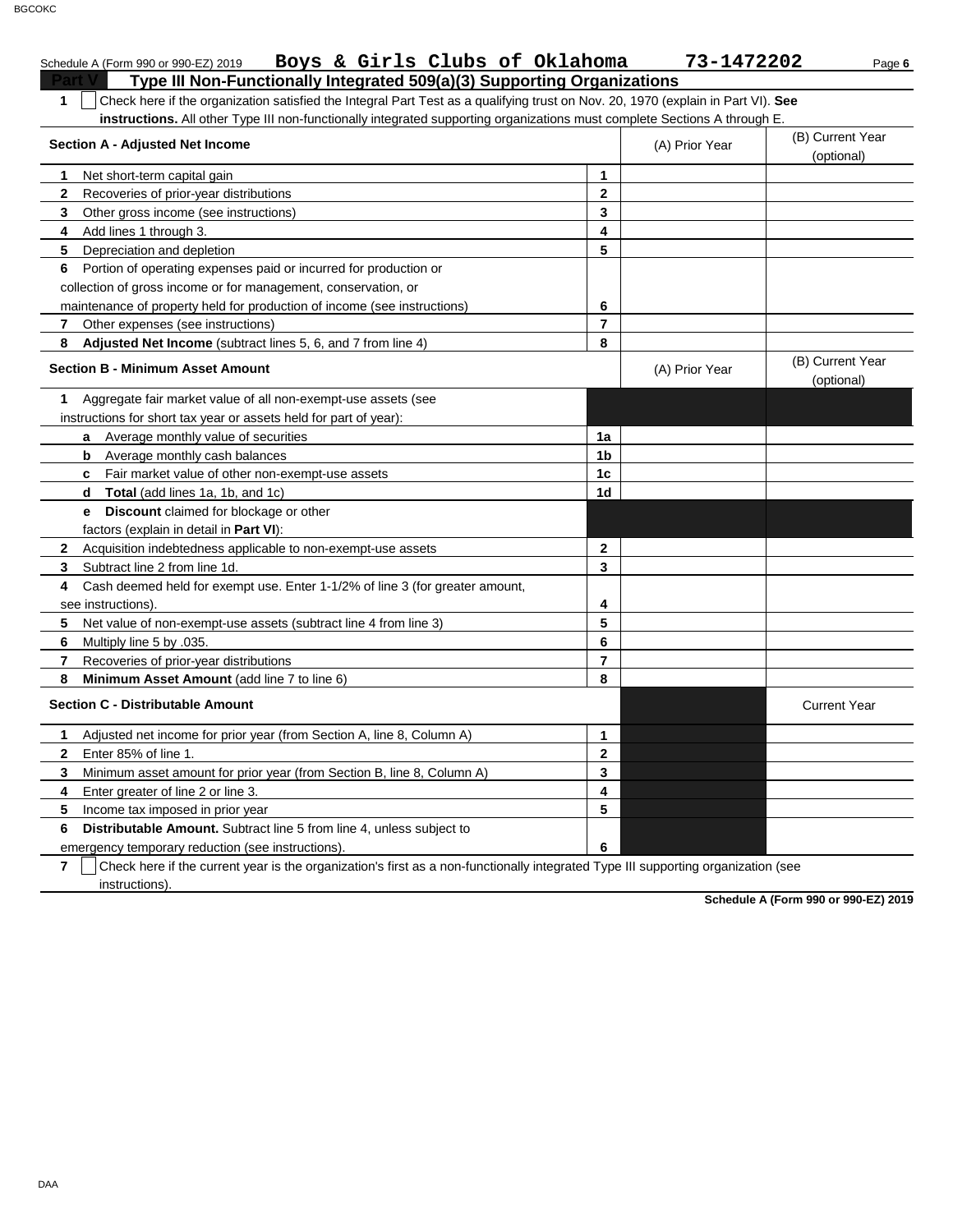# Schedule A (Form 990 or 990-EZ) 2019 Page **7 Boys & Girls Clubs of Oklahoma 73-1472202 Part V Type III Non-Functionally Integrated 509(a)(3) Supporting Organizations** *(continued)*

|                | <b>Section D - Distributions</b>                                                           |                             |                           | <b>Current Year</b>    |
|----------------|--------------------------------------------------------------------------------------------|-----------------------------|---------------------------|------------------------|
| 1              | Amounts paid to supported organizations to accomplish exempt purposes                      |                             |                           |                        |
| $\mathbf{2}$   | Amounts paid to perform activity that directly furthers exempt purposes of supported       |                             |                           |                        |
|                | organizations, in excess of income from activity                                           |                             |                           |                        |
| 3              | Administrative expenses paid to accomplish exempt purposes of supported organizations      |                             |                           |                        |
| 4              | Amounts paid to acquire exempt-use assets                                                  |                             |                           |                        |
| 5              | Qualified set-aside amounts (prior IRS approval required)                                  |                             |                           |                        |
| 6              | Other distributions (describe in Part VI). See instructions.                               |                             |                           |                        |
| $\overline{7}$ | Total annual distributions. Add lines 1 through 6.                                         |                             |                           |                        |
| 8              | Distributions to attentive supported organizations to which the organization is responsive |                             |                           |                        |
|                | (provide details in Part VI). See instructions.                                            |                             |                           |                        |
| 9              | Distributable amount for 2019 from Section C, line 6                                       |                             |                           |                        |
| 10             | Line 8 amount divided by line 9 amount                                                     |                             |                           |                        |
|                |                                                                                            | (i)                         | (iii)                     | (iii)                  |
|                | <b>Section E - Distribution Allocations (see instructions)</b>                             | <b>Excess Distributions</b> | <b>Underdistributions</b> | <b>Distributable</b>   |
|                |                                                                                            |                             | Pre-2019                  | <b>Amount for 2019</b> |
| 1              | Distributable amount for 2019 from Section C, line 6                                       |                             |                           |                        |
| $\mathbf{2}$   | Underdistributions, if any, for years prior to 2019                                        |                             |                           |                        |
|                | (reasonable cause required-explain in Part VI). See                                        |                             |                           |                        |
|                | instructions.                                                                              |                             |                           |                        |
| 3.             | Excess distributions carryover, if any, to 2019                                            |                             |                           |                        |
|                | <b>a</b> From 2014                                                                         |                             |                           |                        |
|                |                                                                                            |                             |                           |                        |
|                |                                                                                            |                             |                           |                        |
|                |                                                                                            |                             |                           |                        |
|                | e From 2018                                                                                |                             |                           |                        |
|                | f Total of lines 3a through e                                                              |                             |                           |                        |
|                | g Applied to underdistributions of prior years                                             |                             |                           |                        |
|                | <b>h</b> Applied to 2019 distributable amount                                              |                             |                           |                        |
|                | Carryover from 2014 not applied (see instructions)                                         |                             |                           |                        |
|                | Remainder. Subtract lines 3g, 3h, and 3i from 3f.                                          |                             |                           |                        |
| 4              | Distributions for 2019 from                                                                |                             |                           |                        |
|                | \$<br>Section D, line 7:                                                                   |                             |                           |                        |
|                | a Applied to underdistributions of prior years                                             |                             |                           |                        |
|                | <b>b</b> Applied to 2019 distributable amount                                              |                             |                           |                        |
|                | c Remainder. Subtract lines 4a and 4b from 4.                                              |                             |                           |                        |
| 5              | Remaining underdistributions for years prior to 2019, if                                   |                             |                           |                        |
|                | any. Subtract lines 3g and 4a from line 2. For result                                      |                             |                           |                        |
|                | greater than zero, explain in Part VI. See instructions.                                   |                             |                           |                        |
| 6              | Remaining underdistributions for 2019. Subtract lines 3h                                   |                             |                           |                        |
|                |                                                                                            |                             |                           |                        |
|                | and 4b from line 1. For result greater than zero, explain in                               |                             |                           |                        |
|                | Part VI. See instructions.                                                                 |                             |                           |                        |
| 7              | Excess distributions carryover to 2020. Add lines 3j                                       |                             |                           |                        |
|                | and 4c.                                                                                    |                             |                           |                        |
| 8              | Breakdown of line 7:                                                                       |                             |                           |                        |
|                | a Excess from 2015                                                                         |                             |                           |                        |
|                | <b>b</b> Excess from 2016 $\ldots$                                                         |                             |                           |                        |
|                | c Excess from 2017                                                                         |                             |                           |                        |
|                | d Excess from 2018                                                                         |                             |                           |                        |
|                | e Excess from 2019                                                                         |                             |                           |                        |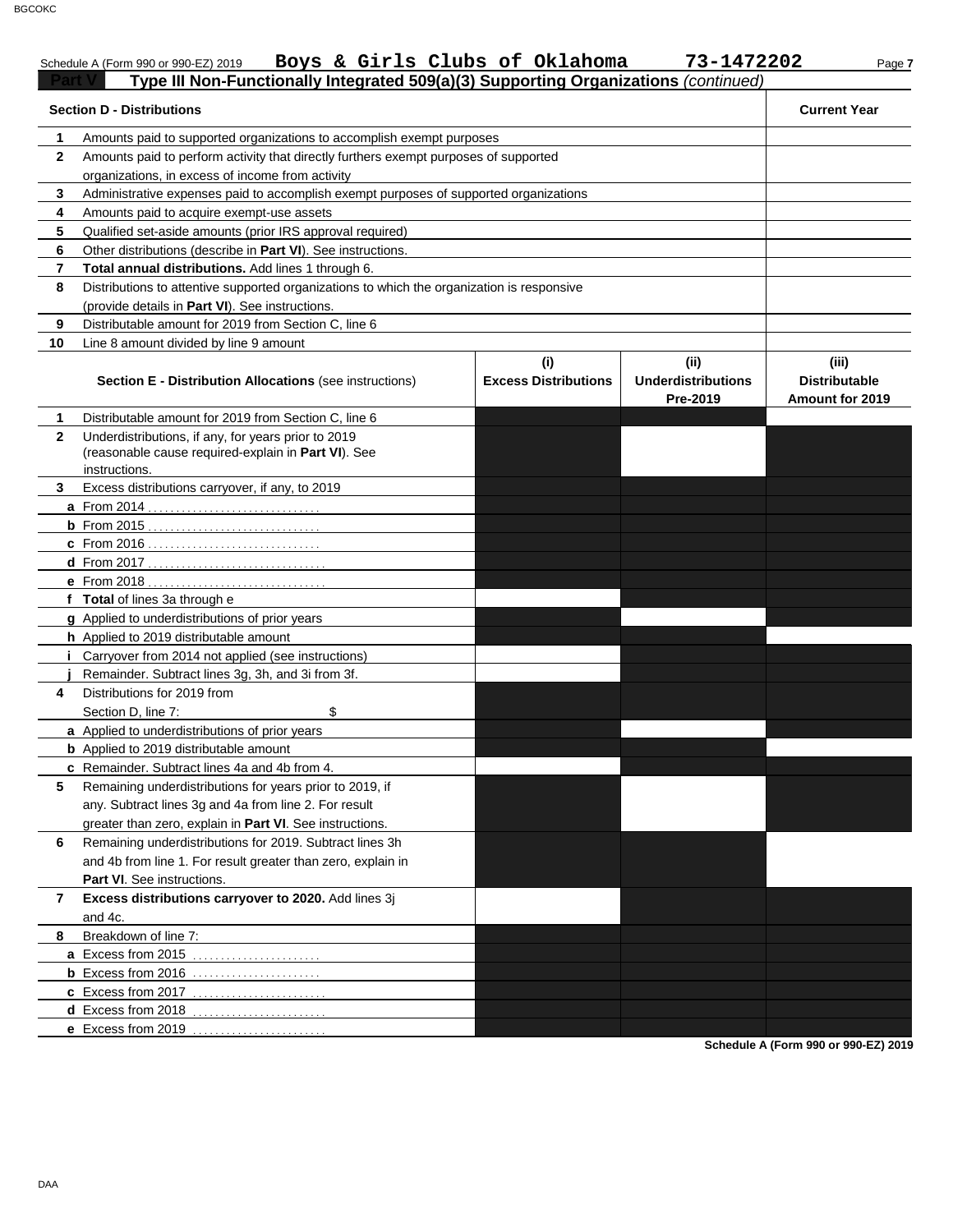| Schedule A (Form 990 or 990-EZ) 2019 |  | Boys & Girls Clubs of Oklahoma | 73-1472202                                                                                                                                                                                                                                                                                                                                                                                                                                                                                | Page 8 |
|--------------------------------------|--|--------------------------------|-------------------------------------------------------------------------------------------------------------------------------------------------------------------------------------------------------------------------------------------------------------------------------------------------------------------------------------------------------------------------------------------------------------------------------------------------------------------------------------------|--------|
|                                      |  |                                | Supplemental Information. Provide the explanations required by Part II, line 10; Part II, line 17a or 17b; Part<br>III, line 12; Part IV, Section A, lines 1, 2, 3b, 3c, 4b, 4c, 5a, 6, 9a, 9b, 9c, 11a, 11b, and 11c; Part IV, Section<br>B, lines 1 and 2; Part IV, Section C, line 1; Part IV, Section D, lines 2 and 3; Part IV, Section E, lines 1c, 2a, 2b,<br>3a, and 3b; Part V, line 1; Part V, Section B, line 1e; Part V, Section D, lines 5, 6, and 8; and Part V, Section E, |        |
|                                      |  |                                | lines 2, 5, and 6. Also complete this part for any additional information. (See instructions.)                                                                                                                                                                                                                                                                                                                                                                                            |        |
|                                      |  |                                |                                                                                                                                                                                                                                                                                                                                                                                                                                                                                           |        |
|                                      |  |                                |                                                                                                                                                                                                                                                                                                                                                                                                                                                                                           |        |
|                                      |  |                                |                                                                                                                                                                                                                                                                                                                                                                                                                                                                                           |        |
|                                      |  |                                |                                                                                                                                                                                                                                                                                                                                                                                                                                                                                           |        |
|                                      |  |                                |                                                                                                                                                                                                                                                                                                                                                                                                                                                                                           |        |
|                                      |  |                                |                                                                                                                                                                                                                                                                                                                                                                                                                                                                                           |        |
|                                      |  |                                |                                                                                                                                                                                                                                                                                                                                                                                                                                                                                           |        |
|                                      |  |                                |                                                                                                                                                                                                                                                                                                                                                                                                                                                                                           |        |
|                                      |  |                                |                                                                                                                                                                                                                                                                                                                                                                                                                                                                                           |        |
|                                      |  |                                |                                                                                                                                                                                                                                                                                                                                                                                                                                                                                           |        |
|                                      |  |                                |                                                                                                                                                                                                                                                                                                                                                                                                                                                                                           |        |
|                                      |  |                                |                                                                                                                                                                                                                                                                                                                                                                                                                                                                                           |        |
|                                      |  |                                |                                                                                                                                                                                                                                                                                                                                                                                                                                                                                           |        |
|                                      |  |                                |                                                                                                                                                                                                                                                                                                                                                                                                                                                                                           |        |
|                                      |  |                                |                                                                                                                                                                                                                                                                                                                                                                                                                                                                                           |        |
|                                      |  |                                |                                                                                                                                                                                                                                                                                                                                                                                                                                                                                           |        |
|                                      |  |                                |                                                                                                                                                                                                                                                                                                                                                                                                                                                                                           |        |
|                                      |  |                                |                                                                                                                                                                                                                                                                                                                                                                                                                                                                                           |        |
|                                      |  |                                |                                                                                                                                                                                                                                                                                                                                                                                                                                                                                           |        |
|                                      |  |                                |                                                                                                                                                                                                                                                                                                                                                                                                                                                                                           |        |
|                                      |  |                                |                                                                                                                                                                                                                                                                                                                                                                                                                                                                                           |        |
|                                      |  |                                |                                                                                                                                                                                                                                                                                                                                                                                                                                                                                           |        |
|                                      |  |                                |                                                                                                                                                                                                                                                                                                                                                                                                                                                                                           |        |
|                                      |  |                                |                                                                                                                                                                                                                                                                                                                                                                                                                                                                                           |        |
|                                      |  |                                |                                                                                                                                                                                                                                                                                                                                                                                                                                                                                           |        |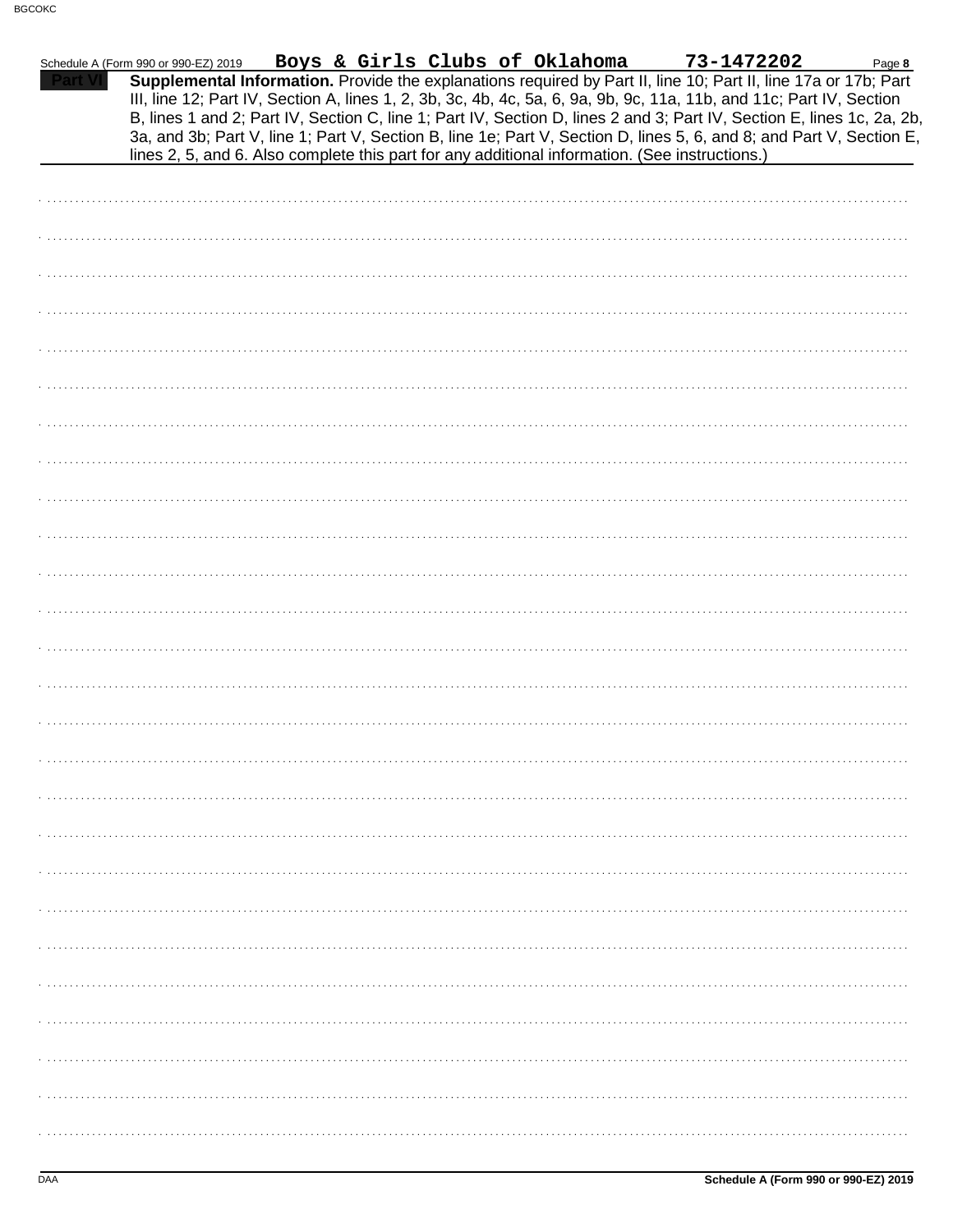| <b>Schedule B</b>                                                                                 | <b>Schedule of Contributors</b>                                                                                                                                                                                                                                                                                                                                                                                                                                                                                     |            | OMB No. 1545-0047                     |
|---------------------------------------------------------------------------------------------------|---------------------------------------------------------------------------------------------------------------------------------------------------------------------------------------------------------------------------------------------------------------------------------------------------------------------------------------------------------------------------------------------------------------------------------------------------------------------------------------------------------------------|------------|---------------------------------------|
| (Form 990, 990-EZ,<br>or 990-PF)<br>Department of the Treasury<br><b>Internal Revenue Service</b> | Attach to Form 990, Form 990-EZ, or Form 990-PF.<br>Go to www.irs.gov/Form990 for the latest information.                                                                                                                                                                                                                                                                                                                                                                                                           |            | 2019                                  |
| Name of the organization<br>County, Inc.                                                          | Boys & Girls Clubs of Oklahoma                                                                                                                                                                                                                                                                                                                                                                                                                                                                                      | 73-1472202 | <b>Employer identification number</b> |
| Organization type (check one):                                                                    |                                                                                                                                                                                                                                                                                                                                                                                                                                                                                                                     |            |                                       |
| Filers of:                                                                                        | Section:                                                                                                                                                                                                                                                                                                                                                                                                                                                                                                            |            |                                       |
| Form 990 or 990-EZ                                                                                | 3 ) (enter number) organization<br>$ \mathbf{X} $ 501(c)(                                                                                                                                                                                                                                                                                                                                                                                                                                                           |            |                                       |
|                                                                                                   | $4947(a)(1)$ nonexempt charitable trust not treated as a private foundation                                                                                                                                                                                                                                                                                                                                                                                                                                         |            |                                       |
|                                                                                                   | 527 political organization                                                                                                                                                                                                                                                                                                                                                                                                                                                                                          |            |                                       |
| Form 990-PF                                                                                       | 501(c)(3) exempt private foundation                                                                                                                                                                                                                                                                                                                                                                                                                                                                                 |            |                                       |
|                                                                                                   | 4947(a)(1) nonexempt charitable trust treated as a private foundation                                                                                                                                                                                                                                                                                                                                                                                                                                               |            |                                       |
|                                                                                                   | 501(c)(3) taxable private foundation                                                                                                                                                                                                                                                                                                                                                                                                                                                                                |            |                                       |
|                                                                                                   |                                                                                                                                                                                                                                                                                                                                                                                                                                                                                                                     |            |                                       |
| instructions.                                                                                     | Check if your organization is covered by the General Rule or a Special Rule.<br>Note: Only a section 501(c)(7), (8), or (10) organization can check boxes for both the General Rule and a Special Rule. See                                                                                                                                                                                                                                                                                                         |            |                                       |
| <b>General Rule</b>                                                                               |                                                                                                                                                                                                                                                                                                                                                                                                                                                                                                                     |            |                                       |
| contributor's total contributions.                                                                | For an organization filing Form 990, 990-EZ, or 990-PF that received, during the year, contributions totaling \$5,000<br>or more (in money or property) from any one contributor. Complete Parts I and II. See instructions for determining a                                                                                                                                                                                                                                                                       |            |                                       |
| <b>Special Rules</b>                                                                              |                                                                                                                                                                                                                                                                                                                                                                                                                                                                                                                     |            |                                       |
| ΙXΙ                                                                                               | For an organization described in section 501(c)(3) filing Form 990 or 990-EZ that met the $33^{1/3\%}$ support test of the<br>regulations under sections $509(a)(1)$ and $170(b)(1)(A)(vi)$ , that checked Schedule A (Form 990 or 990-EZ), Part II, line<br>13, 16a, or 16b, and that received from any one contributor, during the year, total contributions of the greater of (1)<br>\$5,000; or (2) 2% of the amount on (i) Form 990, Part VIII, line 1h; or (ii) Form 990-EZ, line 1. Complete Parts I and II. |            |                                       |
|                                                                                                   | For an organization described in section 501(c)(7), (8), or (10) filing Form 990 or 990-EZ that received from any one<br>contributor, during the year, total contributions of more than \$1,000 exclusively for religious, charitable, scientific,<br>literary, or educational purposes, or for the prevention of cruelty to children or animals. Complete Parts I (entering                                                                                                                                        |            |                                       |

literary, or educational purposes, or for the prevention of cruelty to children or animals. Complete Parts I (entering "N/A" in column (b) instead of the contributor name and address), II, and III.

For an organization described in section 501(c)(7), (8), or (10) filing Form 990 or 990-EZ that received from any one contributor, during the year, contributions *exclusively* for religious, charitable, etc., purposes, but no such contributions totaled more than \$1,000. If this box is checked, enter here the total contributions that were received during the year for an *exclusively* religious, charitable, etc., purpose. Don't complete any of the parts unless the **General Rule** applies to this organization because it received *nonexclusively* religious, charitable, etc., contributions totaling \$5,000 or more during the year . . . . . . . . . . . . . . . . . . . . . . . . . . . . . . . . . . . . . . . . . . . . . . . . . . . . . . . . . . . . . . . . . . . . . . . . .  $\triangleright$  \$

990-EZ, or 990-PF), but it **must** answer "No" on Part IV, line 2, of its Form 990; or check the box on line H of its Form 990-EZ or on its Form 990-PF, Part I, line 2, to certify that it doesn't meet the filing requirements of Schedule B (Form 990, 990-EZ, or 990-PF). **Caution:** An organization that isn't covered by the General Rule and/or the Special Rules doesn't file Schedule B (Form 990,

**For Paperwork Reduction Act Notice, see the instructions for Form 990, 990-EZ, or 990-PF.**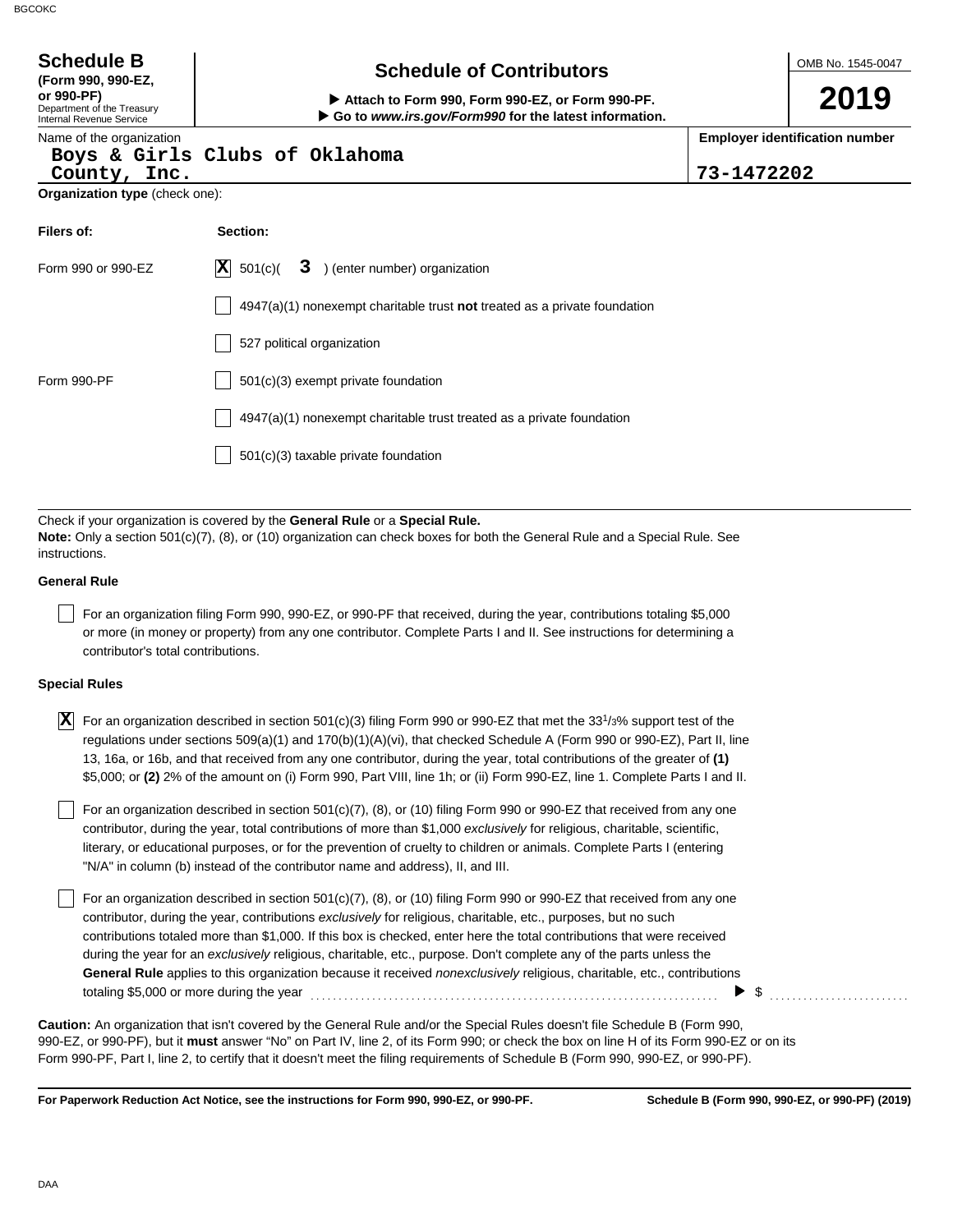|                       | Schedule B (Form 990, 990-EZ, or 990-PF) (2019)<br>Name of organization<br>Boys & Girls Clubs of Oklahoma |                                                       | Page 1 of 2<br>Page 2<br><b>Employer identification number</b><br>73-1472202                                                |
|-----------------------|-----------------------------------------------------------------------------------------------------------|-------------------------------------------------------|-----------------------------------------------------------------------------------------------------------------------------|
|                       | Contributors (see instructions). Use duplicate copies of Part I if additional space is needed.            |                                                       |                                                                                                                             |
| (a)<br>No.            | (b)<br>Name, address, and ZIP + 4                                                                         | (c)<br><b>Total contributions</b>                     | (d)<br>Type of contribution                                                                                                 |
| 1                     |                                                                                                           | 56,000<br>$\frac{1}{2}$                               | х<br><b>Person</b><br>Payroll<br>Noncash<br>(Complete Part II for<br>noncash contributions.)                                |
| (a)<br>No.            | (b)<br>Name, address, and ZIP + 4                                                                         | (c)<br><b>Total contributions</b>                     | (d)<br>Type of contribution                                                                                                 |
| $\mathbf{2}$          | Inasmuch Foundation<br>210 Park Ave., Ste. 3150<br>Oklahoma City<br>OK 73101                              | 55,000<br>\$                                          | X<br><b>Person</b><br>Payroll<br>Noncash<br>(Complete Part II for<br>noncash contributions.)                                |
| (a)<br>No.            | (b)<br>Name, address, and ZIP + 4                                                                         | (c)<br><b>Total contributions</b>                     | (d)<br>Type of contribution                                                                                                 |
| 3 <sub>1</sub>        | Oklahoma City Community Foundation<br>P.O. Box 1146<br>Oklahoma City<br>OK 73101                          | 65,000<br>\$                                          | X<br><b>Person</b><br>Payroll<br><b>Noncash</b><br>(Complete Part II for<br>noncash contributions.)                         |
| (a)<br>No.            | (b)<br>Name, address, and ZIP + 4                                                                         | (c)<br><b>Total contributions</b>                     | (d)<br>Type of contribution                                                                                                 |
| 4                     | United Way<br>1444 NW 28th<br>Oklahoma City<br>OK 73106                                                   | \$<br>290,500                                         | X<br>Person<br>Payroll<br>Noncash<br>(Complete Part II for<br>noncash contributions.)                                       |
| (a)                   | (b)                                                                                                       | (c)                                                   | (d)                                                                                                                         |
| No.<br>5 <sub>1</sub> | Name, address, and ZIP + 4<br>City of Midwest City<br>100 N. Midwest Blvd.<br>Midwest City<br>OK 73110    | <b>Total contributions</b><br>75,000<br>$\mathsf{\$}$ | <b>Type of contribution</b><br>x<br>Person<br>Payroll<br><b>Noncash</b><br>(Complete Part II for<br>noncash contributions.) |
| (a)<br>No.            | (b)<br>Name, address, and ZIP + 4                                                                         | (c)<br><b>Total contributions</b>                     | (d)<br>Type of contribution                                                                                                 |
| $6 \overline{6}$      |                                                                                                           | 50,000<br>$\mathsf{\$}$                               | x<br>Person<br>Payroll<br><b>Noncash</b><br>(Complete Part II for<br>noncash contributions.)                                |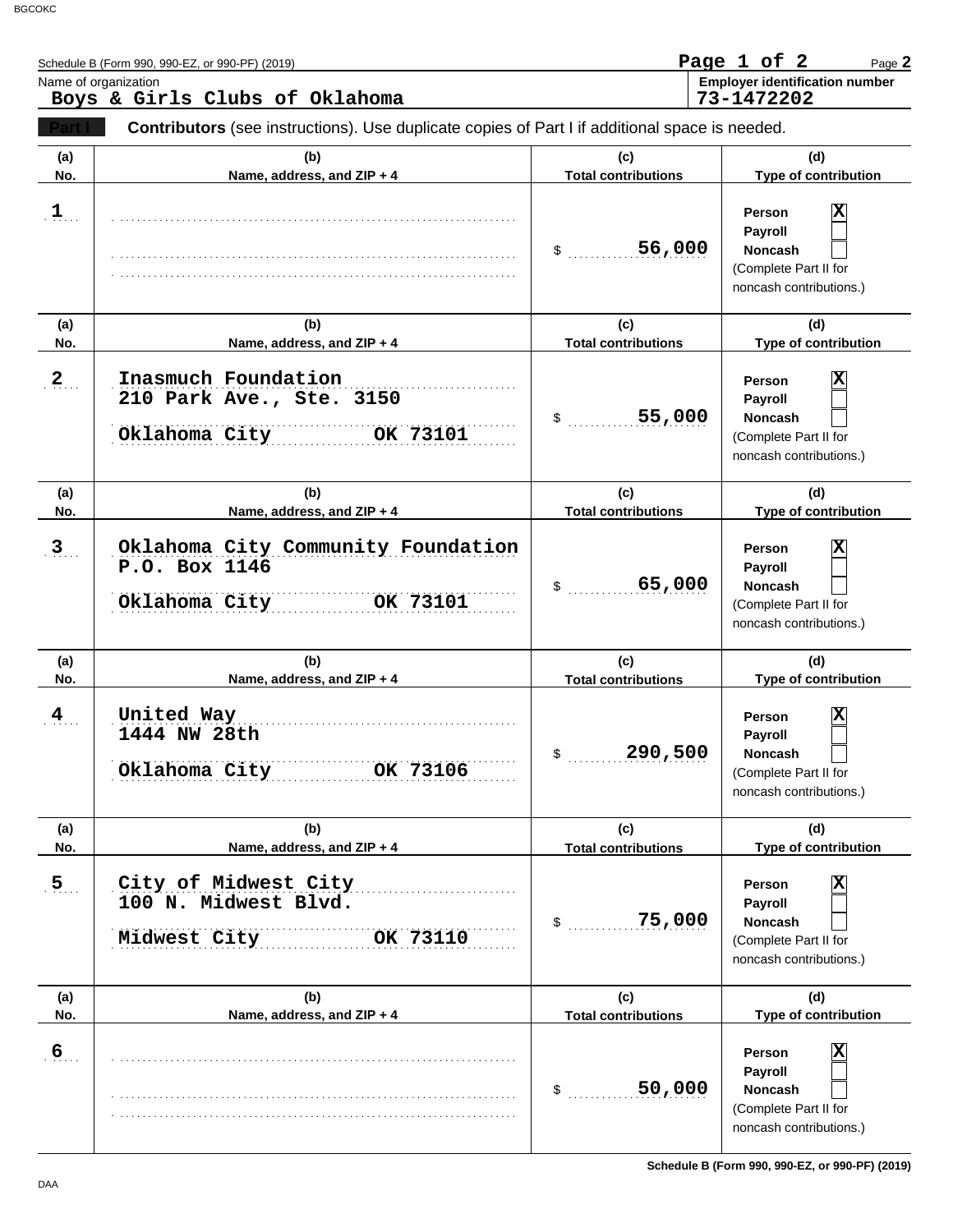|                | Schedule B (Form 990, 990-EZ, or 990-PF) (2019)                                                |                                   | Page 2 of 2<br>Page 2                                                                   |
|----------------|------------------------------------------------------------------------------------------------|-----------------------------------|-----------------------------------------------------------------------------------------|
|                | Name of organization<br>Boys & Girls Clubs of Oklahoma                                         |                                   | <b>Employer identification number</b><br>73-1472202                                     |
|                | Contributors (see instructions). Use duplicate copies of Part I if additional space is needed. |                                   |                                                                                         |
| (a)<br>No.     | (b)<br>Name, address, and ZIP + 4                                                              | (c)<br><b>Total contributions</b> | (d)<br>Type of contribution                                                             |
| 7 <sub>1</sub> | The Boeing Company<br>6001 South Air Depot Blvd., MC R7-56<br>Oklahoma City<br>OK 73135        | 100,000<br>\$                     | X<br>Person<br>Payroll<br>Noncash<br>(Complete Part II for<br>noncash contributions.)   |
| (a)            | (b)                                                                                            | (c)                               | (d)                                                                                     |
| No.            | Name, address, and ZIP + 4                                                                     | <b>Total contributions</b>        | Type of contribution                                                                    |
|                |                                                                                                | \$                                | Person<br>Payroll<br>Noncash<br>(Complete Part II for<br>noncash contributions.)        |
| (a)            | (b)                                                                                            | (c)                               | (d)                                                                                     |
| No.            | Name, address, and ZIP + 4                                                                     | <b>Total contributions</b>        | Type of contribution                                                                    |
| (a)            | (b)                                                                                            | \$<br>(c)                         | Person<br>Payroll<br>Noncash<br>(Complete Part II for<br>noncash contributions.)<br>(d) |
| No.            | Name, address, and ZIP + 4                                                                     | <b>Total contributions</b>        | Type of contribution                                                                    |
|                |                                                                                                | \$                                | Person<br><b>Payroll</b><br>Noncash<br>(Complete Part II for<br>noncash contributions.) |
| (a)            | (b)                                                                                            | (c)                               | (d)                                                                                     |
| No.            | Name, address, and ZIP + 4                                                                     | <b>Total contributions</b>        | Type of contribution                                                                    |
|                |                                                                                                | \$                                | Person<br>Payroll<br><b>Noncash</b><br>(Complete Part II for<br>noncash contributions.) |
| (a)<br>No.     | (b)<br>Name, address, and ZIP + 4                                                              | (c)<br><b>Total contributions</b> | (d)<br>Type of contribution                                                             |
|                |                                                                                                | \$                                | Person<br>Payroll<br><b>Noncash</b><br>(Complete Part II for<br>noncash contributions.) |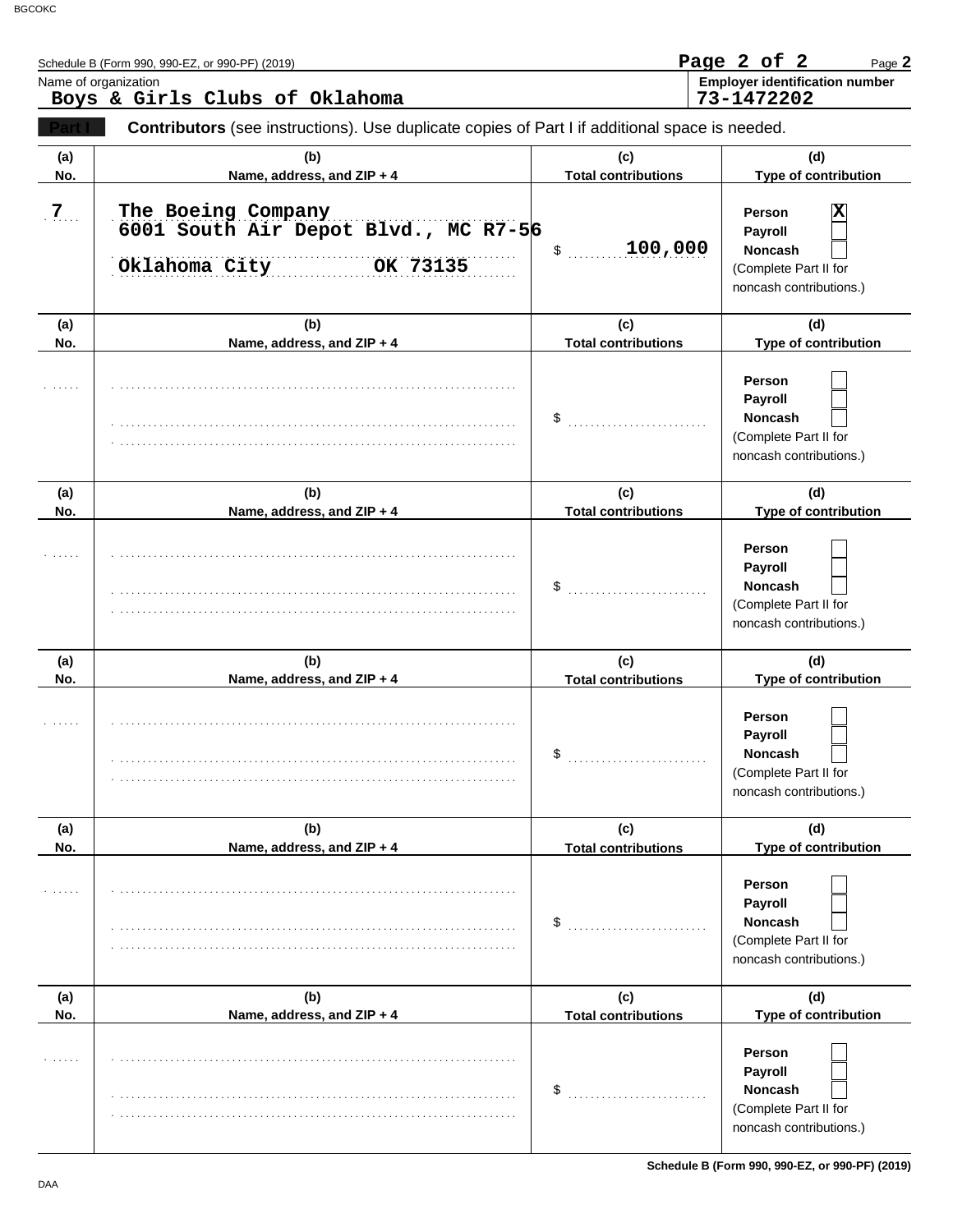|    | <b>SCHEDULE D</b>                                      |                                                                                                                                                                                                                                 | Supplemental Financial Statements<br>$\triangleright$ Complete if the organization answered "Yes" on Form 990, | OMB No. 1545-0047                     |
|----|--------------------------------------------------------|---------------------------------------------------------------------------------------------------------------------------------------------------------------------------------------------------------------------------------|----------------------------------------------------------------------------------------------------------------|---------------------------------------|
|    | (Form 990)                                             |                                                                                                                                                                                                                                 | Part IV, line 6, 7, 8, 9, 10, 11a, 11b, 11c, 11d, 11e, 11f, 12a, or 12b.                                       | 2019                                  |
|    | Department of the Treasury<br>Internal Revenue Service |                                                                                                                                                                                                                                 | Attach to Form 990.<br>Go to www.irs.gov/Form990 for instructions and the latest information.                  |                                       |
|    | Name of the organization                               |                                                                                                                                                                                                                                 |                                                                                                                | <b>Employer identification number</b> |
|    |                                                        | Boys & Girls Clubs of Oklahoma                                                                                                                                                                                                  |                                                                                                                |                                       |
|    | County, Inc.                                           |                                                                                                                                                                                                                                 |                                                                                                                | 73-1472202                            |
|    |                                                        | Organizations Maintaining Donor Advised Funds or Other Similar Funds or Accounts.<br>Complete if the organization answered "Yes" on Form 990, Part IV, line 6.                                                                  |                                                                                                                |                                       |
|    |                                                        |                                                                                                                                                                                                                                 | (a) Donor advised funds                                                                                        | (b) Funds and other accounts          |
|    |                                                        |                                                                                                                                                                                                                                 |                                                                                                                |                                       |
| 2  |                                                        | Aggregate value of contributions to (during year)<br>                                                                                                                                                                           |                                                                                                                |                                       |
| 3  |                                                        |                                                                                                                                                                                                                                 |                                                                                                                |                                       |
| 4  |                                                        |                                                                                                                                                                                                                                 |                                                                                                                |                                       |
| 5  |                                                        | Did the organization inform all donors and donor advisors in writing that the assets held in donor advised                                                                                                                      |                                                                                                                |                                       |
|    |                                                        |                                                                                                                                                                                                                                 |                                                                                                                | Yes<br>No                             |
| 6  |                                                        | Did the organization inform all grantees, donors, and donor advisors in writing that grant funds can be used                                                                                                                    |                                                                                                                |                                       |
|    |                                                        | only for charitable purposes and not for the benefit of the donor or donor advisor, or for any other purpose                                                                                                                    |                                                                                                                |                                       |
|    | conferring impermissible private benefit?              | <b>Conservation Easements.</b>                                                                                                                                                                                                  |                                                                                                                | Yes<br>No                             |
|    |                                                        | Complete if the organization answered "Yes" on Form 990, Part IV, line 7.                                                                                                                                                       |                                                                                                                |                                       |
| 1  |                                                        | Purpose(s) of conservation easements held by the organization (check all that apply).                                                                                                                                           |                                                                                                                |                                       |
|    |                                                        | Preservation of land for public use (for example, recreation or education)                                                                                                                                                      | Preservation of a historically important land area                                                             |                                       |
|    | Protection of natural habitat                          |                                                                                                                                                                                                                                 | Preservation of a certified historic structure                                                                 |                                       |
|    | Preservation of open space                             |                                                                                                                                                                                                                                 |                                                                                                                |                                       |
| 2. |                                                        | Complete lines 2a through 2d if the organization held a qualified conservation contribution in the form of a conservation                                                                                                       |                                                                                                                |                                       |
|    | easement on the last day of the tax year.              |                                                                                                                                                                                                                                 |                                                                                                                | Held at the End of the Tax Year       |
| а  | Total number of conservation easements                 |                                                                                                                                                                                                                                 |                                                                                                                | 2a                                    |
|    |                                                        |                                                                                                                                                                                                                                 |                                                                                                                | 2 <sub>b</sub>                        |
|    |                                                        | Number of conservation easements on a certified historic structure included in (a) [[[[[[[[[[[[[[[[[[[[[[[[[]]]]]]]                                                                                                             |                                                                                                                | 2c                                    |
|    |                                                        | d Number of conservation easements included in (c) acquired after 7/25/06, and not on a                                                                                                                                         |                                                                                                                | 2d                                    |
| 3  |                                                        | Number of conservation easements modified, transferred, released, extinguished, or terminated by the organization during the                                                                                                    |                                                                                                                |                                       |
|    | tax year $\blacktriangleright$<br>.                    |                                                                                                                                                                                                                                 |                                                                                                                |                                       |
|    |                                                        | Number of states where property subject to conservation easement is located ▶                                                                                                                                                   |                                                                                                                |                                       |
| 5  |                                                        | Does the organization have a written policy regarding the periodic monitoring, inspection, handling of                                                                                                                          |                                                                                                                |                                       |
|    |                                                        |                                                                                                                                                                                                                                 |                                                                                                                | $\Box$ Yes<br>No                      |
| 6  |                                                        | Staff and volunteer hours devoted to monitoring, inspecting, handling of violations, and enforcing conservation easements during the year                                                                                       |                                                                                                                |                                       |
|    | .                                                      |                                                                                                                                                                                                                                 |                                                                                                                |                                       |
| 7  |                                                        | Amount of expenses incurred in monitoring, inspecting, handling of violations, and enforcing conservation easements during the year                                                                                             |                                                                                                                |                                       |
|    | $\blacktriangleright$ \$                               |                                                                                                                                                                                                                                 |                                                                                                                |                                       |
| 8  |                                                        | Does each conservation easement reported on line 2(d) above satisfy the requirements of section 170(h)(4)(B)(i)                                                                                                                 |                                                                                                                | Yes<br>No                             |
| 9  |                                                        | In Part XIII, describe how the organization reports conservation easements in its revenue and expense statement and                                                                                                             |                                                                                                                |                                       |
|    |                                                        | balance sheet, and include, if applicable, the text of the footnote to the organization's financial statements that describes the                                                                                               |                                                                                                                |                                       |
|    |                                                        | organization's accounting for conservation easements.                                                                                                                                                                           |                                                                                                                |                                       |
|    |                                                        | <u>Oris accounting ion conservation easements.</u><br>Organizations Maintaining Collections of Art, Historical Treasures, or Other Similar Assets.<br>Complete if the organization answered "Yes" on Form 990, Part IV, line 8. |                                                                                                                |                                       |
|    |                                                        | 1a If the organization elected, as permitted under FASB ASC 958, not to report in its revenue statement and balance sheet works                                                                                                 |                                                                                                                |                                       |
|    |                                                        | of art, historical treasures, or other similar assets held for public exhibition, education, or research in furtherance of public                                                                                               |                                                                                                                |                                       |
|    |                                                        | service, provide in Part XIII the text of the footnote to its financial statements that describes these items.                                                                                                                  |                                                                                                                |                                       |
|    |                                                        | <b>b</b> If the organization elected, as permitted under FASB ASC 958, to report in its revenue statement and balance sheet works of                                                                                            |                                                                                                                |                                       |
|    |                                                        | art, historical treasures, or other similar assets held for public exhibition, education, or research in furtherance of public service,                                                                                         |                                                                                                                |                                       |
|    |                                                        | provide the following amounts relating to these items:                                                                                                                                                                          |                                                                                                                |                                       |
|    |                                                        |                                                                                                                                                                                                                                 |                                                                                                                |                                       |
|    |                                                        |                                                                                                                                                                                                                                 |                                                                                                                | $\frac{1}{2}$                         |
| 2  |                                                        | If the organization received or held works of art, historical treasures, or other similar assets for financial gain, provide the<br>following amounts required to be reported under FASB ASC 958 relating to these items:       |                                                                                                                |                                       |
|    |                                                        |                                                                                                                                                                                                                                 |                                                                                                                |                                       |
|    |                                                        |                                                                                                                                                                                                                                 |                                                                                                                |                                       |
|    |                                                        |                                                                                                                                                                                                                                 |                                                                                                                | Schedule D (Form 990) 2019            |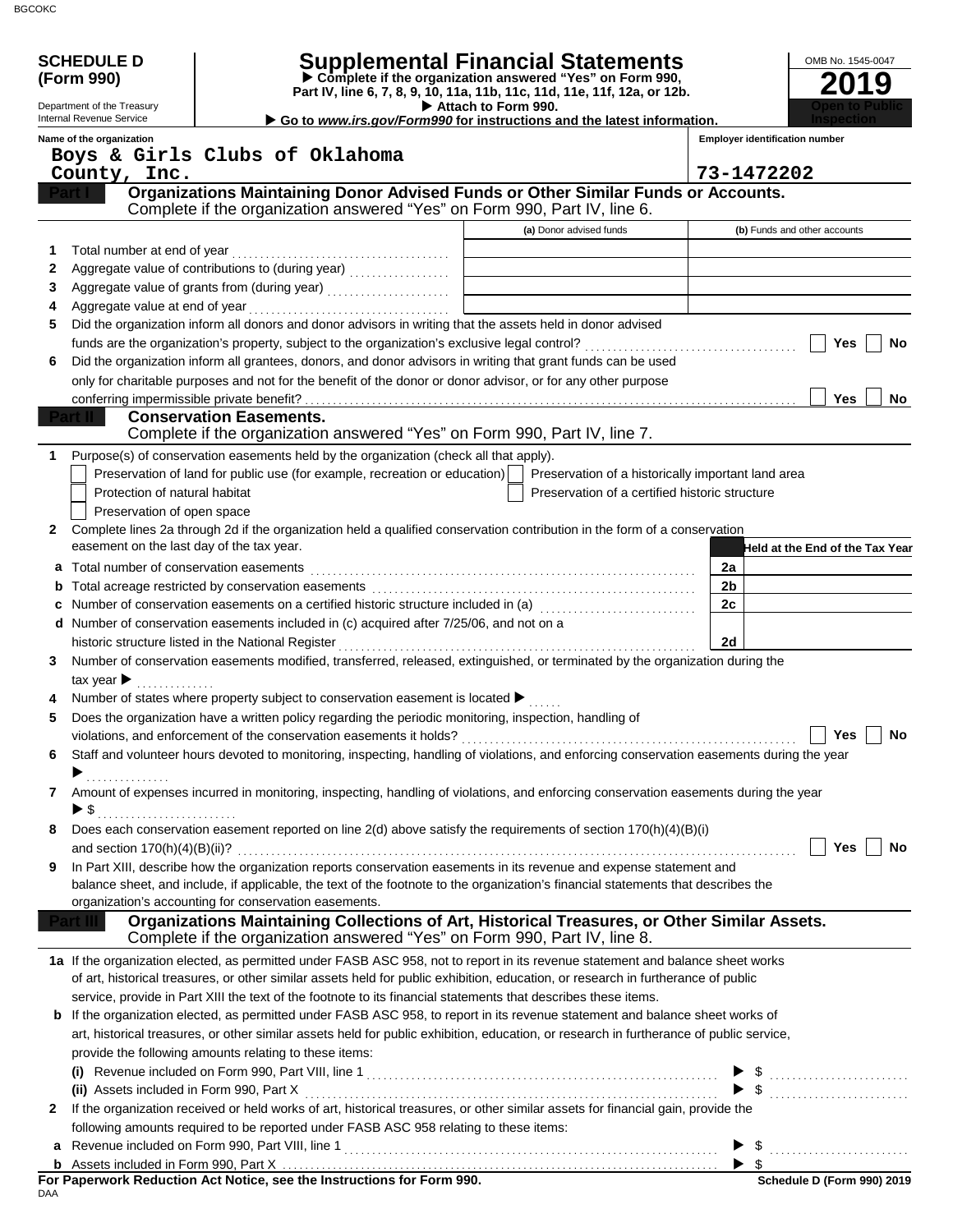|   | Schedule D (Form 990) 2019 Boys & Girls Clubs of Oklahoma                                                                                                                                                                           |                         |                         |                    | 73-1472202           | Page 2              |  |  |
|---|-------------------------------------------------------------------------------------------------------------------------------------------------------------------------------------------------------------------------------------|-------------------------|-------------------------|--------------------|----------------------|---------------------|--|--|
|   | Organizations Maintaining Collections of Art, Historical Treasures, or Other Similar Assets (continued)                                                                                                                             |                         |                         |                    |                      |                     |  |  |
| 3 | Using the organization's acquisition, accession, and other records, check any of the following that make significant use of its<br>collection items (check all that apply):                                                         |                         |                         |                    |                      |                     |  |  |
| a | Public exhibition<br>Loan or exchange program<br>d                                                                                                                                                                                  |                         |                         |                    |                      |                     |  |  |
| b | Scholarly research                                                                                                                                                                                                                  | e                       |                         |                    |                      |                     |  |  |
| c | Preservation for future generations                                                                                                                                                                                                 |                         |                         |                    |                      |                     |  |  |
|   | Provide a description of the organization's collections and explain how they further the organization's exempt purpose in Part                                                                                                      |                         |                         |                    |                      |                     |  |  |
|   | XIII.                                                                                                                                                                                                                               |                         |                         |                    |                      |                     |  |  |
| 5 | During the year, did the organization solicit or receive donations of art, historical treasures, or other similar                                                                                                                   |                         |                         |                    |                      |                     |  |  |
|   | assets to be sold to raise funds rather than to be maintained as part of the organization's collection?                                                                                                                             |                         |                         |                    |                      | Yes<br>No           |  |  |
|   | <b>Escrow and Custodial Arrangements.</b>                                                                                                                                                                                           |                         |                         |                    |                      |                     |  |  |
|   | Complete if the organization answered "Yes" on Form 990, Part IV, line 9, or reported an amount on Form                                                                                                                             |                         |                         |                    |                      |                     |  |  |
|   | 990, Part X, line 21.                                                                                                                                                                                                               |                         |                         |                    |                      |                     |  |  |
|   | 1a Is the organization an agent, trustee, custodian or other intermediary for contributions or other assets not                                                                                                                     |                         |                         |                    |                      |                     |  |  |
|   | included on Form 990, Part X?                                                                                                                                                                                                       |                         |                         |                    |                      | Yes<br>No           |  |  |
|   | <b>b</b> If "Yes," explain the arrangement in Part XIII and complete the following table:                                                                                                                                           |                         |                         |                    |                      |                     |  |  |
|   |                                                                                                                                                                                                                                     |                         |                         |                    |                      | Amount              |  |  |
|   | c Beginning balance                                                                                                                                                                                                                 |                         |                         |                    | 1c                   |                     |  |  |
|   |                                                                                                                                                                                                                                     |                         |                         |                    | 1 <sub>d</sub>       |                     |  |  |
|   |                                                                                                                                                                                                                                     |                         |                         |                    | 1e                   |                     |  |  |
|   | Ending balance                                                                                                                                                                                                                      |                         |                         |                    | 1f                   |                     |  |  |
|   | 2a Did the organization include an amount on Form 990, Part X, line 21, for escrow or custodial account liability?                                                                                                                  |                         |                         |                    |                      | <b>Yes</b><br>No    |  |  |
|   | b If "Yes," explain the arrangement in Part XIII. Check here if the explanation has been provided on Part XIII                                                                                                                      |                         |                         |                    |                      |                     |  |  |
|   | <b>Endowment Funds.</b>                                                                                                                                                                                                             |                         |                         |                    |                      |                     |  |  |
|   | Complete if the organization answered "Yes" on Form 990, Part IV, line 10.                                                                                                                                                          |                         |                         |                    |                      |                     |  |  |
|   |                                                                                                                                                                                                                                     | (a) Current year        | (b) Prior year          | (c) Two years back | (d) Three years back | (e) Four years back |  |  |
|   | 1a Beginning of year balance                                                                                                                                                                                                        | 266,972                 | 262,087                 | 256,378            | 243,724              | 254,393             |  |  |
|   | <b>b</b> Contributions <b>contributions</b>                                                                                                                                                                                         | 300,000                 |                         |                    |                      |                     |  |  |
|   | c Net investment earnings, gains, and                                                                                                                                                                                               |                         |                         |                    |                      |                     |  |  |
|   | losses                                                                                                                                                                                                                              | 13,225                  | 19,459                  | 20,060             | 26,569               | 2,819               |  |  |
|   | d Grants or scholarships                                                                                                                                                                                                            |                         |                         |                    |                      |                     |  |  |
|   | e Other expenditures for facilities and                                                                                                                                                                                             |                         |                         |                    |                      |                     |  |  |
|   |                                                                                                                                                                                                                                     | 16,892                  | 13,021                  | 12,786             | 12,398               | 11,971              |  |  |
|   |                                                                                                                                                                                                                                     | 3,544                   | 1,552                   | 1,565              | 1,516                | 1,517               |  |  |
|   | End of year balance                                                                                                                                                                                                                 | 559,762                 | 266,973                 | 262,087            | 256,378              | 243,724             |  |  |
|   | 2 Provide the estimated percentage of the current year end balance (line 1g, column (a)) held as:                                                                                                                                   |                         |                         |                    |                      |                     |  |  |
|   | a Board designated or quasi-endowment                                                                                                                                                                                               |                         |                         |                    |                      |                     |  |  |
|   | <b>b</b> Permanent endowment $\blacktriangleright$<br>. %                                                                                                                                                                           |                         |                         |                    |                      |                     |  |  |
|   | c Term endowment $\blacktriangleright$<br>℅                                                                                                                                                                                         |                         |                         |                    |                      |                     |  |  |
|   | The percentages on lines 2a, 2b, and 2c should equal 100%.                                                                                                                                                                          |                         |                         |                    |                      |                     |  |  |
|   | 3a Are there endowment funds not in the possession of the organization that are held and administered for the                                                                                                                       |                         |                         |                    |                      |                     |  |  |
|   | organization by:                                                                                                                                                                                                                    |                         |                         |                    |                      | Yes<br>No           |  |  |
|   | (i) Unrelated organizations <b>constructs</b> or a set of the construction of the construction of the construction of the construction of the construction of the construction of the construction of the construction of the const |                         |                         |                    |                      | X<br>3a(i)          |  |  |
|   | (ii) Related organizations                                                                                                                                                                                                          |                         |                         |                    |                      | X<br>3a(ii)         |  |  |
|   | b If "Yes" on line 3a(ii), are the related organizations listed as required on Schedule R? [[[[[[[[[[[[[[[[[[[                                                                                                                      |                         |                         |                    |                      | 3 <sub>b</sub>      |  |  |
|   | Describe in Part XIII the intended uses of the organization's endowment funds.                                                                                                                                                      |                         |                         |                    |                      |                     |  |  |
|   | Land, Buildings, and Equipment.                                                                                                                                                                                                     |                         |                         |                    |                      |                     |  |  |
|   | Complete if the organization answered "Yes" on Form 990, Part IV, line 11a. See Form 990, Part X, line 10.                                                                                                                          |                         |                         |                    |                      |                     |  |  |
|   | Description of property                                                                                                                                                                                                             | (a) Cost or other basis | (b) Cost or other basis |                    | (c) Accumulated      | (d) Book value      |  |  |
|   |                                                                                                                                                                                                                                     | (investment)            | (other)                 |                    | depreciation         |                     |  |  |
|   | <b>1a</b> Land                                                                                                                                                                                                                      |                         |                         | 41,189             |                      | 41,189              |  |  |
|   | <b>b</b> Buildings                                                                                                                                                                                                                  |                         |                         | 6,743,063          | 2,164,920            | 4,578,143           |  |  |
|   | c Leasehold improvements                                                                                                                                                                                                            |                         |                         |                    |                      |                     |  |  |
|   |                                                                                                                                                                                                                                     |                         |                         |                    |                      |                     |  |  |
|   |                                                                                                                                                                                                                                     |                         |                         |                    |                      |                     |  |  |
|   | Total. Add lines 1a through 1e. (Column (d) must equal Form 990, Part X, column (B), line 10c.)                                                                                                                                     |                         |                         |                    |                      | 4,619,332           |  |  |

**Schedule D (Form 990) 2019**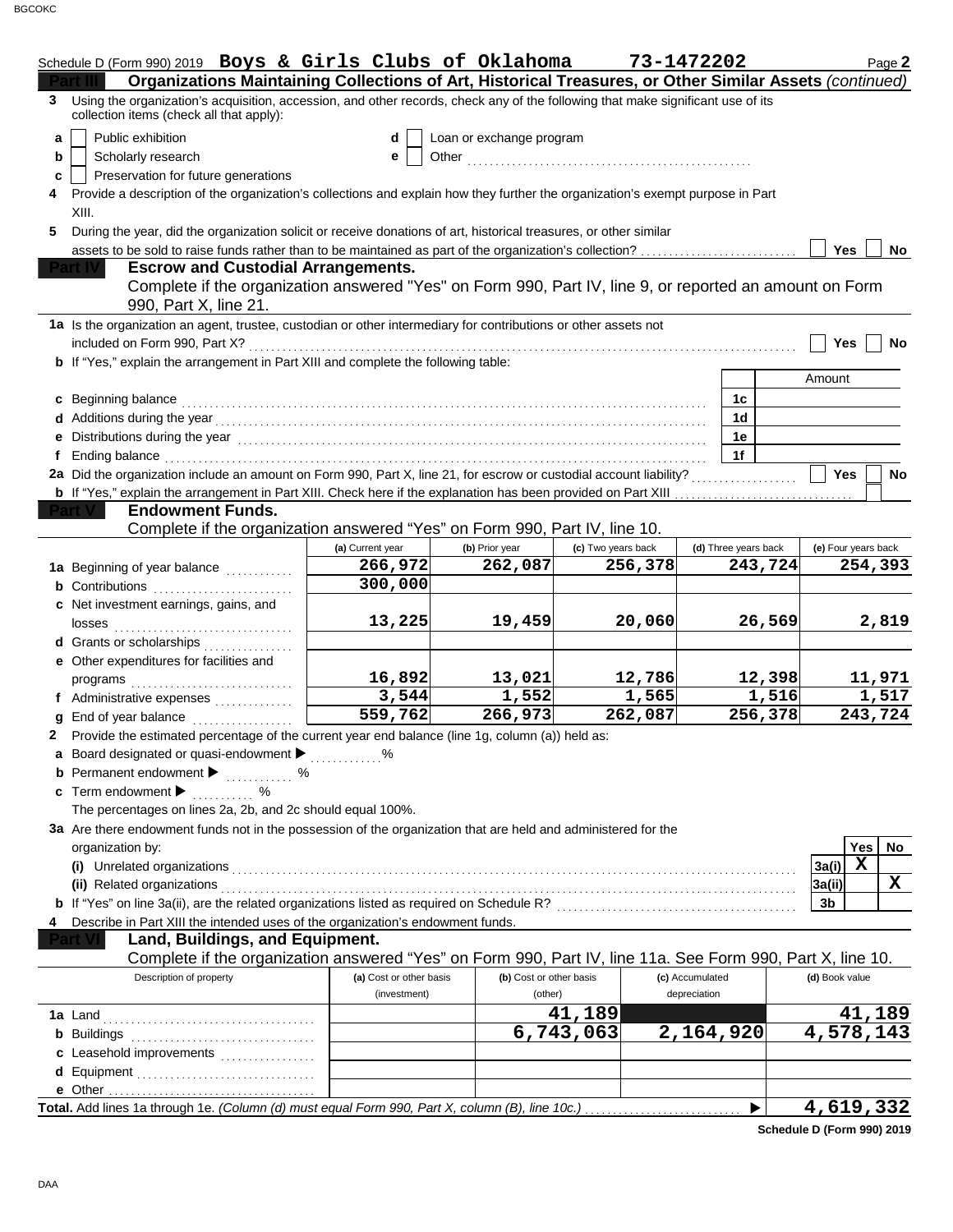|                           | Schedule D (Form 990) 2019 Boys & Girls Clubs of Oklahoma                                                                                            |                | 73-1472202                       | Page 3         |
|---------------------------|------------------------------------------------------------------------------------------------------------------------------------------------------|----------------|----------------------------------|----------------|
|                           | <b>Investments - Other Securities.</b>                                                                                                               |                |                                  |                |
|                           | Complete if the organization answered "Yes" on Form 990, Part IV, line 11b. See Form 990, Part X, line 12.                                           |                |                                  |                |
|                           | (a) Description of security or category                                                                                                              | (b) Book value | (c) Method of valuation:         |                |
|                           | (including name of security)                                                                                                                         |                | Cost or end-of-year market value |                |
| (1) Financial derivatives |                                                                                                                                                      |                |                                  |                |
|                           |                                                                                                                                                      |                |                                  |                |
|                           |                                                                                                                                                      |                |                                  |                |
| $(3)$ Other               |                                                                                                                                                      |                |                                  |                |
| (A)                       |                                                                                                                                                      |                |                                  |                |
| (B)                       |                                                                                                                                                      |                |                                  |                |
| (C)                       |                                                                                                                                                      |                |                                  |                |
| (D)                       |                                                                                                                                                      |                |                                  |                |
| (E)                       |                                                                                                                                                      |                |                                  |                |
| (F)                       |                                                                                                                                                      |                |                                  |                |
| (G)                       |                                                                                                                                                      |                |                                  |                |
| (H)                       |                                                                                                                                                      |                |                                  |                |
|                           | Total. (Column (b) must equal Form 990, Part X, col. (B) line 12.)                                                                                   |                |                                  |                |
|                           | <b>Investments - Program Related.</b>                                                                                                                |                |                                  |                |
|                           | Complete if the organization answered "Yes" on Form 990, Part IV, line 11c. See Form 990, Part X, line 13.                                           |                |                                  |                |
|                           | (a) Description of investment                                                                                                                        | (b) Book value | (c) Method of valuation:         |                |
|                           |                                                                                                                                                      |                | Cost or end-of-year market value |                |
| (1)                       |                                                                                                                                                      |                |                                  |                |
| (2)                       |                                                                                                                                                      |                |                                  |                |
|                           |                                                                                                                                                      |                |                                  |                |
| (3)                       |                                                                                                                                                      |                |                                  |                |
| (4)                       |                                                                                                                                                      |                |                                  |                |
| (5)                       |                                                                                                                                                      |                |                                  |                |
| (6)                       |                                                                                                                                                      |                |                                  |                |
| (7)                       |                                                                                                                                                      |                |                                  |                |
| (8)                       |                                                                                                                                                      |                |                                  |                |
| (9)                       |                                                                                                                                                      |                |                                  |                |
|                           | Total. (Column (b) must equal Form 990, Part X, col. (B) line 13.)                                                                                   |                |                                  |                |
|                           | <b>Other Assets.</b>                                                                                                                                 |                |                                  |                |
|                           | Complete if the organization answered "Yes" on Form 990, Part IV, line 11d. See Form 990, Part X, line 15.                                           |                |                                  |                |
|                           | (a) Description                                                                                                                                      |                |                                  | (b) Book value |
| (1)                       | Beneficial Interests Held By Others                                                                                                                  |                |                                  | 559,762        |
| (2)                       | Prepaid Insurance                                                                                                                                    |                |                                  | 36,330         |
| (3)                       | Prepaid Unemployement                                                                                                                                |                |                                  | 26,034         |
| (4)                       | <b>Undeposited Funds</b>                                                                                                                             |                |                                  | 2,305          |
| (5)                       |                                                                                                                                                      |                |                                  |                |
| (6)                       |                                                                                                                                                      |                |                                  |                |
| (7)                       |                                                                                                                                                      |                |                                  |                |
| (8)                       |                                                                                                                                                      |                |                                  |                |
| (9)                       |                                                                                                                                                      |                |                                  |                |
|                           | Total. (Column (b) must equal Form 990, Part X, col. (B) line 15.)                                                                                   |                |                                  | 624,431        |
|                           | <b>Other Liabilities.</b>                                                                                                                            |                |                                  |                |
|                           | Complete if the organization answered "Yes" on Form 990, Part IV, line 11e or 11f. See Form 990, Part X,                                             |                |                                  |                |
|                           | line 25.                                                                                                                                             |                |                                  |                |
| 1.                        | (a) Description of liability                                                                                                                         |                |                                  | (b) Book value |
|                           | Federal income taxes                                                                                                                                 |                |                                  |                |
| (1)                       |                                                                                                                                                      |                |                                  |                |
| (2)                       |                                                                                                                                                      |                |                                  |                |
| (3)                       |                                                                                                                                                      |                |                                  |                |
| (4)                       |                                                                                                                                                      |                |                                  |                |
| (5)                       |                                                                                                                                                      |                |                                  |                |
| (6)                       |                                                                                                                                                      |                |                                  |                |
| (7)                       |                                                                                                                                                      |                |                                  |                |
| (8)                       |                                                                                                                                                      |                |                                  |                |
| (9)                       |                                                                                                                                                      |                |                                  |                |
|                           | Total. (Column (b) must equal Form 990, Part X, col. (B) line 25.)                                                                                   |                |                                  |                |
|                           | 2. Liability for uncertain tax positions. In Part XIII, provide the text of the footnote to the organization's financial statements that reports the |                |                                  |                |

organization's liability for uncertain tax positions under FASB ASC 740. Check here if the text of the footnote has been provided in Part XIII . . . . . . . .

**Schedule D (Form 990) 2019**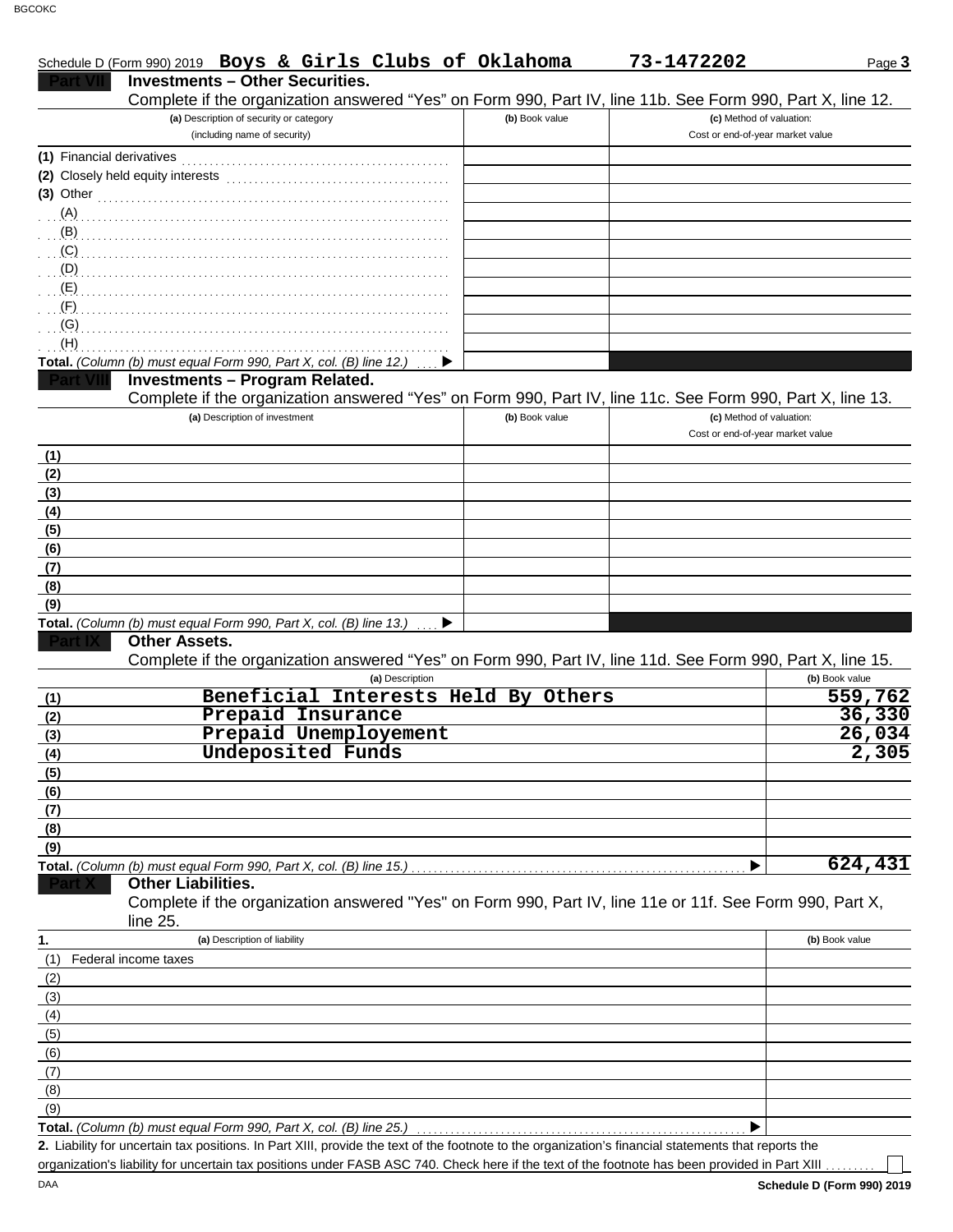|    | Schedule D (Form 990) 2019 Boys & Girls Clubs of Oklahoma                                                                                          |                      | 73-1472202 |              | Page 4                 |
|----|----------------------------------------------------------------------------------------------------------------------------------------------------|----------------------|------------|--------------|------------------------|
|    | Reconciliation of Revenue per Audited Financial Statements With Revenue per Return.                                                                |                      |            |              |                        |
|    | Complete if the organization answered "Yes" on Form 990, Part IV, line 12a.                                                                        |                      |            |              |                        |
| 1  |                                                                                                                                                    |                      |            | $\mathbf{1}$ | 2,101,457              |
| 2  | Amounts included on line 1 but not on Form 990, Part VIII, line 12:                                                                                |                      |            |              |                        |
| a  |                                                                                                                                                    | 2a                   |            |              |                        |
|    |                                                                                                                                                    | 2 <sub>b</sub>       |            |              |                        |
|    |                                                                                                                                                    | 2c                   |            |              |                        |
| d  |                                                                                                                                                    | <b>2d</b>            |            |              |                        |
|    | e Add lines 2a through 2d                                                                                                                          |                      |            | 2e           |                        |
| 3  |                                                                                                                                                    |                      |            | 3            | 2,101,457              |
|    | Amounts included on Form 990, Part VIII, line 12, but not on line 1:                                                                               |                      |            |              |                        |
|    |                                                                                                                                                    | 4а                   |            |              |                        |
|    |                                                                                                                                                    | 4 <sub>b</sub>       |            |              |                        |
|    | Add lines 4a and 4b                                                                                                                                |                      |            | 4с           |                        |
| 5. |                                                                                                                                                    |                      |            | 5            | 2,101,457              |
|    | Reconciliation of Expenses per Audited Financial Statements With Expenses per Return.                                                              |                      |            |              |                        |
|    | Complete if the organization answered "Yes" on Form 990, Part IV, line 12a.                                                                        |                      |            |              |                        |
|    | Total expenses and losses per audited financial statements                                                                                         |                      |            | 1            | 3,169,707              |
| 2  | Amounts included on line 1 but not on Form 990, Part IX, line 25:                                                                                  |                      |            |              |                        |
| a  |                                                                                                                                                    | 2a                   |            |              |                        |
|    |                                                                                                                                                    | 2 <sub>b</sub>       |            |              |                        |
|    |                                                                                                                                                    | 2c                   |            |              |                        |
|    |                                                                                                                                                    | 2d                   |            |              |                        |
|    |                                                                                                                                                    |                      |            | 2e           |                        |
| 3  | Subtract line 2e from line 1                                                                                                                       |                      |            | 3            | $\overline{3,169,707}$ |
|    | Amounts included on Form 990, Part IX, line 25, but not on line 1:                                                                                 |                      |            |              |                        |
|    |                                                                                                                                                    | 4a<br>4 <sub>b</sub> |            |              |                        |
|    |                                                                                                                                                    |                      |            |              |                        |
|    | c Add lines 4a and 4b                                                                                                                              |                      |            | 4с<br>5      | 3,169,707              |
|    | Supplemental Information.                                                                                                                          |                      |            |              |                        |
|    | Provide the descriptions required for Part II, lines 3, 5, and 9; Part III, lines 1a and 4; Part IV, lines 1b and 2b; Part V, line 4; Part X, line |                      |            |              |                        |
|    | 2; Part XI, lines 2d and 4b; and Part XII, lines 2d and 4b. Also complete this part to provide any additional information.                         |                      |            |              |                        |
|    |                                                                                                                                                    |                      |            |              |                        |
|    |                                                                                                                                                    |                      |            |              |                        |
|    |                                                                                                                                                    |                      |            |              |                        |
|    |                                                                                                                                                    |                      |            |              |                        |
|    |                                                                                                                                                    |                      |            |              |                        |
|    |                                                                                                                                                    |                      |            |              |                        |
|    |                                                                                                                                                    |                      |            |              |                        |
|    |                                                                                                                                                    |                      |            |              |                        |
|    |                                                                                                                                                    |                      |            |              |                        |
|    |                                                                                                                                                    |                      |            |              |                        |
|    |                                                                                                                                                    |                      |            |              |                        |
|    |                                                                                                                                                    |                      |            |              |                        |
|    |                                                                                                                                                    |                      |            |              |                        |
|    |                                                                                                                                                    |                      |            |              |                        |
|    |                                                                                                                                                    |                      |            |              |                        |
|    |                                                                                                                                                    |                      |            |              |                        |
|    |                                                                                                                                                    |                      |            |              |                        |
|    |                                                                                                                                                    |                      |            |              |                        |
|    |                                                                                                                                                    |                      |            |              |                        |
|    |                                                                                                                                                    |                      |            |              |                        |
|    |                                                                                                                                                    |                      |            |              |                        |
|    |                                                                                                                                                    |                      |            |              |                        |
|    |                                                                                                                                                    |                      |            |              |                        |
|    |                                                                                                                                                    |                      |            |              |                        |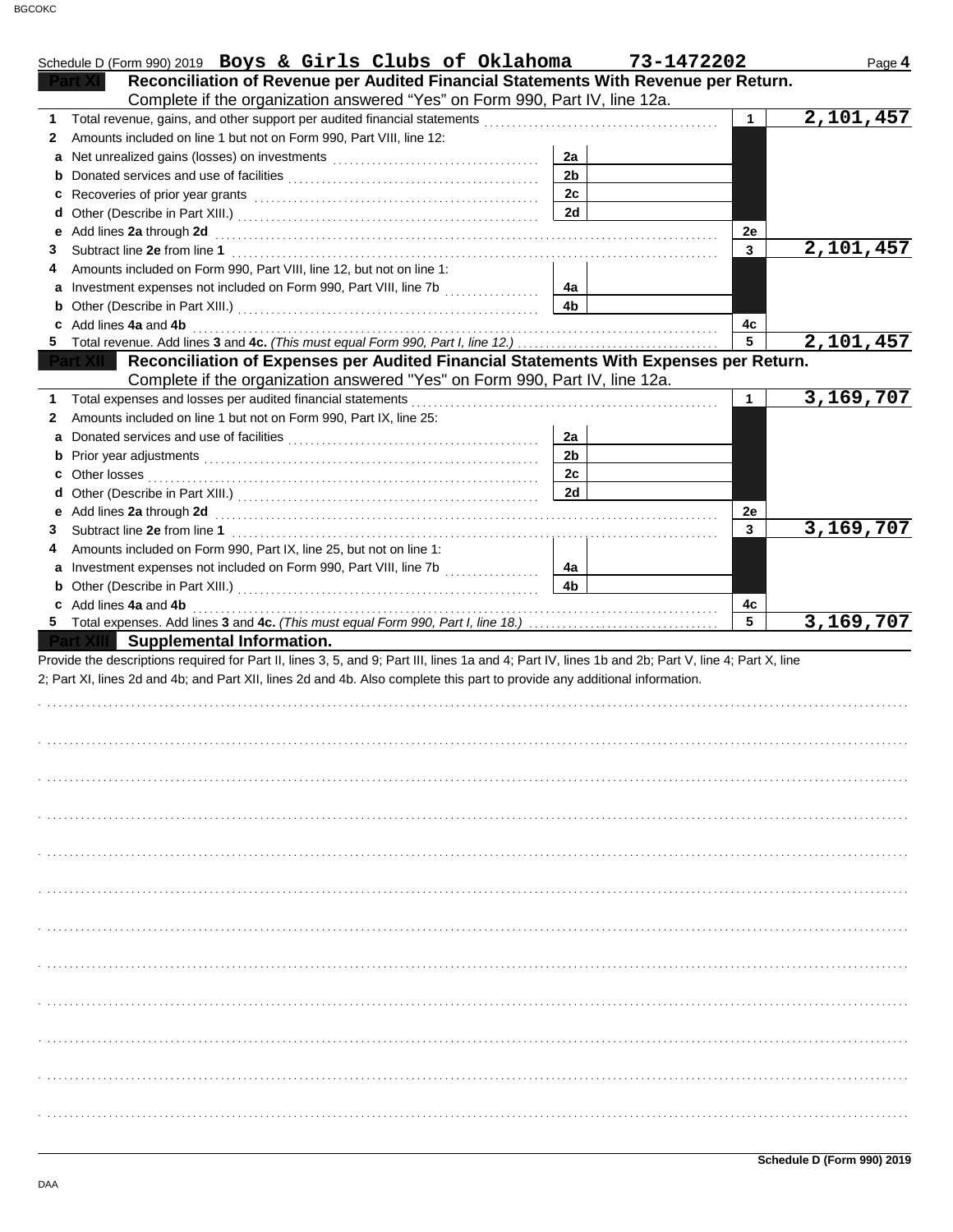| Schedule D (Form 990) 2019 Boys & Girls Clubs of Oklahoma |                                             |  |  | 73-1472202 | Page 5 |
|-----------------------------------------------------------|---------------------------------------------|--|--|------------|--------|
|                                                           | <b>Supplemental Information (continued)</b> |  |  |            |        |
|                                                           |                                             |  |  |            |        |
|                                                           |                                             |  |  |            |        |
|                                                           |                                             |  |  |            |        |
|                                                           |                                             |  |  |            |        |
|                                                           |                                             |  |  |            |        |
|                                                           |                                             |  |  |            |        |
|                                                           |                                             |  |  |            |        |
|                                                           |                                             |  |  |            |        |
|                                                           |                                             |  |  |            |        |
|                                                           |                                             |  |  |            |        |
|                                                           |                                             |  |  |            |        |
|                                                           |                                             |  |  |            |        |
|                                                           |                                             |  |  |            |        |
|                                                           |                                             |  |  |            |        |
|                                                           |                                             |  |  |            |        |
|                                                           |                                             |  |  |            |        |
|                                                           |                                             |  |  |            |        |
|                                                           |                                             |  |  |            |        |
|                                                           |                                             |  |  |            |        |
|                                                           |                                             |  |  |            |        |
|                                                           |                                             |  |  |            |        |
|                                                           |                                             |  |  |            |        |
|                                                           |                                             |  |  |            |        |
|                                                           |                                             |  |  |            |        |
|                                                           |                                             |  |  |            |        |
|                                                           |                                             |  |  |            |        |
|                                                           |                                             |  |  |            |        |
|                                                           |                                             |  |  |            |        |
|                                                           |                                             |  |  |            |        |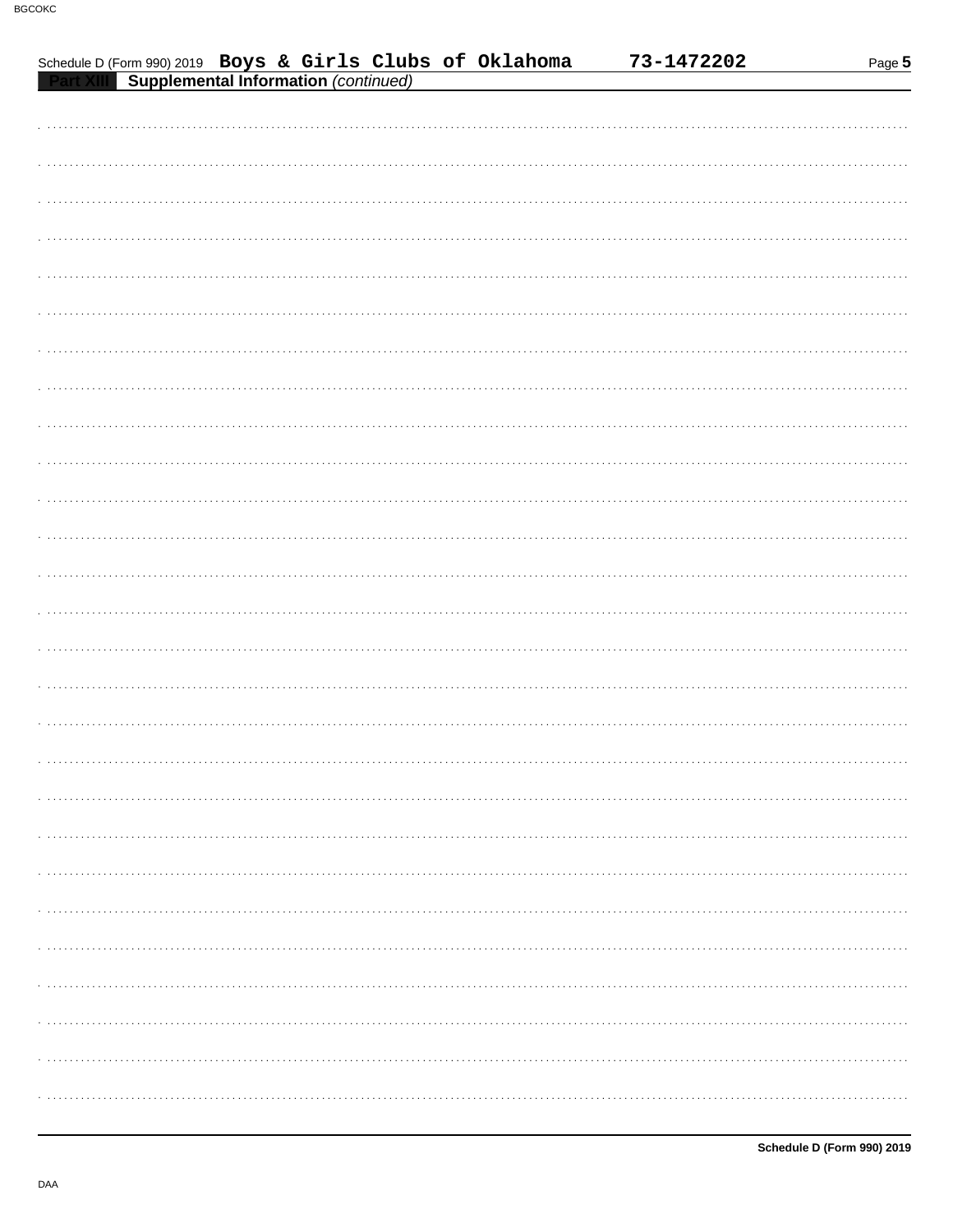BGCOKC

| <b>SCHEDULE G</b>                                                                                                                            |                                                                                                                                                                     |   |                                    |                              | Supplemental Information Regarding Fundraising or Gaming Activities                                                                                                 |                                                     | OMB No. 1545-0047                |
|----------------------------------------------------------------------------------------------------------------------------------------------|---------------------------------------------------------------------------------------------------------------------------------------------------------------------|---|------------------------------------|------------------------------|---------------------------------------------------------------------------------------------------------------------------------------------------------------------|-----------------------------------------------------|----------------------------------|
| (Form 990 or 990-EZ)                                                                                                                         |                                                                                                                                                                     |   |                                    |                              | Complete if the organization answered "Yes" on Form 990, Part IV, line 17, 18, or 19, or if the<br>organization entered more than \$15,000 on Form 990-EZ, line 6a. |                                                     | 2019                             |
| Department of the Treasury                                                                                                                   |                                                                                                                                                                     |   | Attach to Form 990 or Form 990-EZ. |                              | Go to www.irs.gov/Form990 for instructions and the latest information.                                                                                              |                                                     |                                  |
| Internal Revenue Service<br>Name of the organization                                                                                         | Boys & Girls Clubs of Oklahoma<br>County, Inc.                                                                                                                      |   |                                    |                              |                                                                                                                                                                     | <b>Employer identification number</b><br>73-1472202 |                                  |
|                                                                                                                                              | Fundraising Activities. Complete if the organization answered "Yes" on Form 990, Part IV, line 17.                                                                  |   |                                    |                              |                                                                                                                                                                     |                                                     |                                  |
|                                                                                                                                              | Form 990-EZ filers are not required to complete this part.                                                                                                          |   |                                    |                              |                                                                                                                                                                     |                                                     |                                  |
| 1                                                                                                                                            | Indicate whether the organization raised funds through any of the following activities. Check all that apply.                                                       |   |                                    |                              |                                                                                                                                                                     |                                                     |                                  |
| Mail solicitations<br>a                                                                                                                      |                                                                                                                                                                     | e |                                    |                              | Solicitation of non-government grants                                                                                                                               |                                                     |                                  |
| Internet and email solicitations<br>b                                                                                                        |                                                                                                                                                                     |   |                                    |                              | Solicitation of government grants                                                                                                                                   |                                                     |                                  |
| Phone solicitations<br>c                                                                                                                     |                                                                                                                                                                     | a | Special fundraising events         |                              |                                                                                                                                                                     |                                                     |                                  |
| In-person solicitations<br>d                                                                                                                 |                                                                                                                                                                     |   |                                    |                              |                                                                                                                                                                     |                                                     |                                  |
| 2a Did the organization have a written or oral agreement with any individual (including officers, directors, trustees,                       |                                                                                                                                                                     |   |                                    |                              |                                                                                                                                                                     |                                                     |                                  |
| <b>b</b> If "Yes," list the 10 highest paid individuals or entities (fundraisers) pursuant to agreements under which the fundraiser is to be | or key employees listed in Form 990, Part VII) or entity in connection with professional fundraising services?<br>compensated at least \$5,000 by the organization. |   |                                    |                              |                                                                                                                                                                     |                                                     | No<br>Yes                        |
|                                                                                                                                              |                                                                                                                                                                     |   |                                    | (iii) Did fund-              |                                                                                                                                                                     | (v) Amount paid to                                  | (vi) Amount paid to              |
|                                                                                                                                              | (i) Name and address of individual<br>or entity (fundraiser)                                                                                                        |   | (ii) Activity                      | raiser have<br>custody or    | (iv) Gross receipts<br>from activity                                                                                                                                | (or retained by)<br>fundraiser listed in            | (or retained by)<br>organization |
|                                                                                                                                              |                                                                                                                                                                     |   |                                    | control of<br>contributions? |                                                                                                                                                                     | col. (i)                                            |                                  |
|                                                                                                                                              |                                                                                                                                                                     |   |                                    | Yes No                       |                                                                                                                                                                     |                                                     |                                  |
| 1                                                                                                                                            |                                                                                                                                                                     |   |                                    |                              |                                                                                                                                                                     |                                                     |                                  |
|                                                                                                                                              |                                                                                                                                                                     |   |                                    |                              |                                                                                                                                                                     |                                                     |                                  |
| $\overline{2}$                                                                                                                               |                                                                                                                                                                     |   |                                    |                              |                                                                                                                                                                     |                                                     |                                  |
|                                                                                                                                              |                                                                                                                                                                     |   |                                    |                              |                                                                                                                                                                     |                                                     |                                  |
| 3                                                                                                                                            |                                                                                                                                                                     |   |                                    |                              |                                                                                                                                                                     |                                                     |                                  |
|                                                                                                                                              |                                                                                                                                                                     |   |                                    |                              |                                                                                                                                                                     |                                                     |                                  |
| 4                                                                                                                                            |                                                                                                                                                                     |   |                                    |                              |                                                                                                                                                                     |                                                     |                                  |
|                                                                                                                                              |                                                                                                                                                                     |   |                                    |                              |                                                                                                                                                                     |                                                     |                                  |
|                                                                                                                                              |                                                                                                                                                                     |   |                                    |                              |                                                                                                                                                                     |                                                     |                                  |
| 5                                                                                                                                            |                                                                                                                                                                     |   |                                    |                              |                                                                                                                                                                     |                                                     |                                  |
|                                                                                                                                              |                                                                                                                                                                     |   |                                    |                              |                                                                                                                                                                     |                                                     |                                  |
| 6                                                                                                                                            |                                                                                                                                                                     |   |                                    |                              |                                                                                                                                                                     |                                                     |                                  |
|                                                                                                                                              |                                                                                                                                                                     |   |                                    |                              |                                                                                                                                                                     |                                                     |                                  |
|                                                                                                                                              |                                                                                                                                                                     |   |                                    |                              |                                                                                                                                                                     |                                                     |                                  |
| 7                                                                                                                                            |                                                                                                                                                                     |   |                                    |                              |                                                                                                                                                                     |                                                     |                                  |
|                                                                                                                                              |                                                                                                                                                                     |   |                                    |                              |                                                                                                                                                                     |                                                     |                                  |
| 8                                                                                                                                            |                                                                                                                                                                     |   |                                    |                              |                                                                                                                                                                     |                                                     |                                  |
|                                                                                                                                              |                                                                                                                                                                     |   |                                    |                              |                                                                                                                                                                     |                                                     |                                  |
|                                                                                                                                              |                                                                                                                                                                     |   |                                    |                              |                                                                                                                                                                     |                                                     |                                  |
| 9                                                                                                                                            |                                                                                                                                                                     |   |                                    |                              |                                                                                                                                                                     |                                                     |                                  |
|                                                                                                                                              |                                                                                                                                                                     |   |                                    |                              |                                                                                                                                                                     |                                                     |                                  |
| 10                                                                                                                                           |                                                                                                                                                                     |   |                                    |                              |                                                                                                                                                                     |                                                     |                                  |
|                                                                                                                                              |                                                                                                                                                                     |   |                                    |                              |                                                                                                                                                                     |                                                     |                                  |
|                                                                                                                                              |                                                                                                                                                                     |   |                                    |                              |                                                                                                                                                                     |                                                     |                                  |
| Total<br>3                                                                                                                                   | List all states in which the organization is registered or licensed to solicit contributions or has been notified it is exempt from                                 |   |                                    |                              |                                                                                                                                                                     |                                                     |                                  |
| registration or licensing.                                                                                                                   |                                                                                                                                                                     |   |                                    |                              |                                                                                                                                                                     |                                                     |                                  |
|                                                                                                                                              |                                                                                                                                                                     |   |                                    |                              |                                                                                                                                                                     |                                                     |                                  |
|                                                                                                                                              |                                                                                                                                                                     |   |                                    |                              |                                                                                                                                                                     |                                                     |                                  |
|                                                                                                                                              |                                                                                                                                                                     |   |                                    |                              |                                                                                                                                                                     |                                                     |                                  |
|                                                                                                                                              |                                                                                                                                                                     |   |                                    |                              |                                                                                                                                                                     |                                                     |                                  |
|                                                                                                                                              |                                                                                                                                                                     |   |                                    |                              |                                                                                                                                                                     |                                                     |                                  |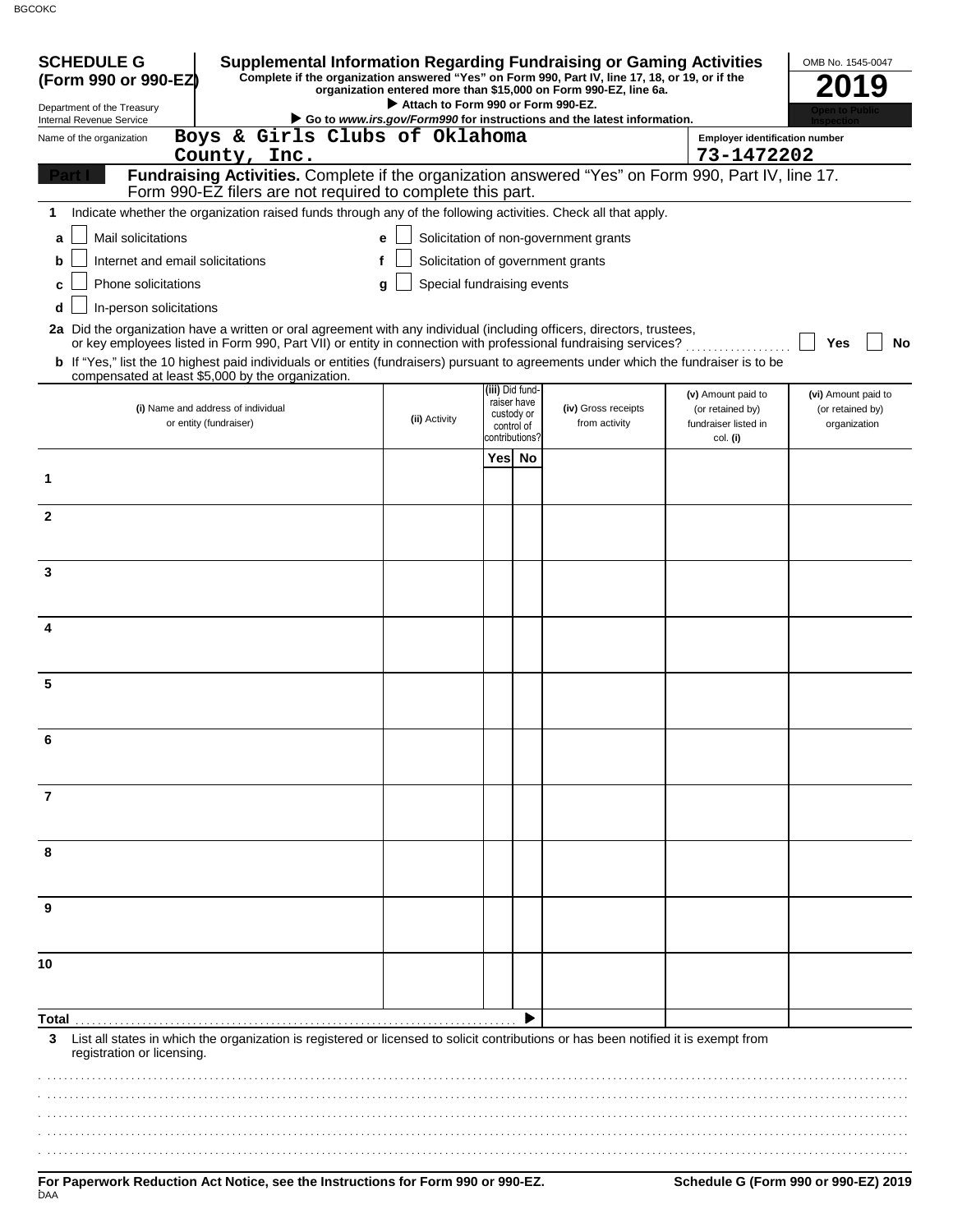|                                |                                                       |                                      | Fundraising Events. Complete if the organization answered "Yes" on Form 990, Part IV, line 18, or reported more<br>than \$15,000 of fundraising event contributions and gross income on Form 990-EZ, lines 1 and 6b. List events with |                               |                                                     |
|--------------------------------|-------------------------------------------------------|--------------------------------------|---------------------------------------------------------------------------------------------------------------------------------------------------------------------------------------------------------------------------------------|-------------------------------|-----------------------------------------------------|
|                                |                                                       | gross receipts greater than \$5,000. |                                                                                                                                                                                                                                       |                               |                                                     |
|                                |                                                       | (a) Event #1                         | (b) Event $#2$                                                                                                                                                                                                                        | (c) Other events              | (d) Total events                                    |
|                                |                                                       | Annual Gala                          | Flight for Futu                                                                                                                                                                                                                       | None                          | (add col. (a) through                               |
|                                |                                                       | (event type)                         | (event type)                                                                                                                                                                                                                          | (total number)                | col. (c)                                            |
| Revenue                        | 1 Gross receipts                                      | 339,760                              | 54,566                                                                                                                                                                                                                                |                               | 394,326                                             |
|                                | 2 Less: Contributions<br>3 Gross income (line 1 minus | 284,891                              | 51,231                                                                                                                                                                                                                                |                               | 336,122                                             |
|                                | $line 2)$                                             | 54,869                               | 3,335                                                                                                                                                                                                                                 |                               | 58,204                                              |
|                                | 4 Cash prizes                                         |                                      |                                                                                                                                                                                                                                       |                               |                                                     |
|                                | 5 Noncash prizes                                      |                                      |                                                                                                                                                                                                                                       |                               |                                                     |
|                                | 6 Rent/facility costs                                 |                                      |                                                                                                                                                                                                                                       |                               |                                                     |
| <b>Direct Expenses</b>         | 7 Food and beverages                                  | 45,432                               | 21,547                                                                                                                                                                                                                                |                               | 66,979                                              |
|                                | 8 Entertainment                                       |                                      |                                                                                                                                                                                                                                       |                               |                                                     |
|                                | <b>9</b> Other direct expenses                        |                                      |                                                                                                                                                                                                                                       |                               |                                                     |
|                                |                                                       |                                      |                                                                                                                                                                                                                                       |                               | 66,979                                              |
|                                |                                                       |                                      |                                                                                                                                                                                                                                       |                               | $-8,775$                                            |
|                                |                                                       | \$15,000 on Form 990-EZ, line 6a.    | Gaming. Complete if the organization answered "Yes" on Form 990, Part IV, line 19, or reported more than                                                                                                                              |                               |                                                     |
|                                |                                                       | (a) Bingo                            | (b) Pull tabs/instant<br>bingo/progressive bingo                                                                                                                                                                                      | (c) Other gaming              | (d) Total gaming (add<br>col. (a) through col. (c)) |
|                                | 1 Gross revenue                                       |                                      |                                                                                                                                                                                                                                       |                               |                                                     |
|                                | 2 Cash prizes                                         |                                      |                                                                                                                                                                                                                                       |                               |                                                     |
|                                | 3 Noncash prizes                                      |                                      |                                                                                                                                                                                                                                       |                               |                                                     |
|                                | 4 Rent/facility costs                                 |                                      |                                                                                                                                                                                                                                       |                               |                                                     |
|                                | 5 Other direct expenses                               |                                      |                                                                                                                                                                                                                                       |                               |                                                     |
|                                | 6 Volunteer labor                                     | Yes 9%<br>No.                        | Yes 9%<br>No.                                                                                                                                                                                                                         | %<br>Yes <b>Market</b><br>No. |                                                     |
|                                |                                                       |                                      |                                                                                                                                                                                                                                       |                               |                                                     |
| Revenue<br>w<br>Direct Expense |                                                       |                                      |                                                                                                                                                                                                                                       |                               |                                                     |
|                                | <b>b</b> If "No," explain:                            |                                      | Enter the state(s) in which the organization conducts gaming activities:<br>[[COLORGIVITER: LITERSTATION DETERMINITIES]                                                                                                               |                               | Yes<br><b>No</b>                                    |
| 9                              |                                                       |                                      |                                                                                                                                                                                                                                       |                               |                                                     |
|                                | <b>b</b> If "Yes," explain:                           |                                      | 10a Were any of the organization's gaming licenses revoked, suspended, or terminated during the tax year?<br>10a Were any of the organization's gaming licenses revoked, suspended, or terminated during the tax year?                |                               | Yes<br><b>No</b>                                    |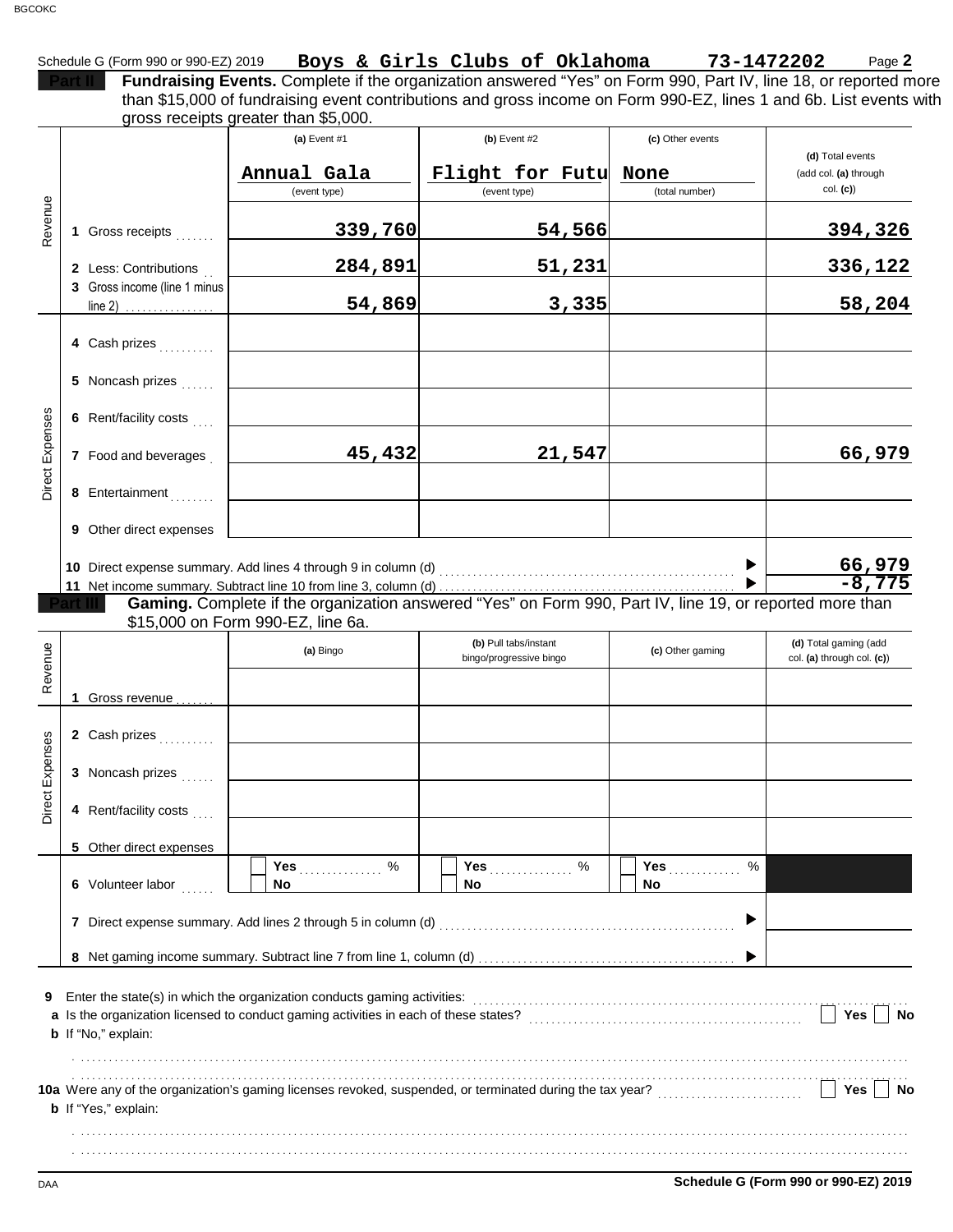|    | Boys & Girls Clubs of Oklahoma 73-1472202<br>Schedule G (Form 990 or 990-EZ) 2019                                                                                                                                                    |                 |            | Page 3 |           |
|----|--------------------------------------------------------------------------------------------------------------------------------------------------------------------------------------------------------------------------------------|-----------------|------------|--------|-----------|
| 11 |                                                                                                                                                                                                                                      |                 | Yes        |        | <b>No</b> |
| 12 | Is the organization a grantor, beneficiary or trustee of a trust, or a member of a partnership or other entity                                                                                                                       |                 |            |        |           |
|    |                                                                                                                                                                                                                                      |                 | <b>Yes</b> |        | No        |
| 13 | Indicate the percentage of gaming activity conducted in:                                                                                                                                                                             |                 |            |        |           |
| a  |                                                                                                                                                                                                                                      | 13a             |            |        | %         |
| b  | An outside facility <b>contract and the contract of the contract of the contract of the contract of the contract of the contract of the contract of the contract of the contract of the contract of the contract of the contract</b> | 13 <sub>b</sub> |            |        | %         |
| 14 | Enter the name and address of the person who prepares the organization's gaming/special events books and                                                                                                                             |                 |            |        |           |
|    | records:                                                                                                                                                                                                                             |                 |            |        |           |
|    |                                                                                                                                                                                                                                      |                 |            |        |           |
|    |                                                                                                                                                                                                                                      |                 |            |        |           |
|    |                                                                                                                                                                                                                                      |                 |            |        |           |
|    | Address $\blacktriangleright$                                                                                                                                                                                                        |                 |            |        |           |
|    |                                                                                                                                                                                                                                      |                 |            |        |           |
|    | 15a Does the organization have a contract with a third party from whom the organization receives gaming                                                                                                                              |                 |            |        |           |
|    | revenue?                                                                                                                                                                                                                             |                 | Yes        |        | No        |
| b  |                                                                                                                                                                                                                                      |                 |            |        |           |
|    |                                                                                                                                                                                                                                      |                 |            |        |           |
| c  | If "Yes," enter name and address of the third party:                                                                                                                                                                                 |                 |            |        |           |
|    |                                                                                                                                                                                                                                      |                 |            |        |           |
|    |                                                                                                                                                                                                                                      |                 |            |        |           |
|    |                                                                                                                                                                                                                                      |                 |            |        |           |
|    | Address > the continuum contract of the contract of the contract of the contract of the contract of the contract of the contract of the contract of the contract of the contract of the contract of the contract of the contra       |                 |            |        |           |
| 16 | Gaming manager information:                                                                                                                                                                                                          |                 |            |        |           |
|    |                                                                                                                                                                                                                                      |                 |            |        |           |
|    |                                                                                                                                                                                                                                      |                 |            |        |           |
|    |                                                                                                                                                                                                                                      |                 |            |        |           |
|    |                                                                                                                                                                                                                                      |                 |            |        |           |
|    |                                                                                                                                                                                                                                      |                 |            |        |           |
|    |                                                                                                                                                                                                                                      |                 |            |        |           |
|    |                                                                                                                                                                                                                                      |                 |            |        |           |
|    | Director/officer<br>Employee<br>Independent contractor                                                                                                                                                                               |                 |            |        |           |
|    |                                                                                                                                                                                                                                      |                 |            |        |           |
| 17 | Mandatory distributions:                                                                                                                                                                                                             |                 |            |        |           |
| a  | Is the organization required under state law to make charitable distributions from the gaming proceeds to                                                                                                                            |                 |            |        |           |
|    |                                                                                                                                                                                                                                      |                 | Yes        |        | No        |
| b  | Enter the amount of distributions required under state law to be distributed to other exempt organizations or                                                                                                                        |                 |            |        |           |
|    | spent in the organization's own exempt activities during the tax year $\triangleright$ \$                                                                                                                                            |                 |            |        |           |
|    | Supplemental Information. Provide the explanations required by Part I, line 2b, columns (iii) and (v); and                                                                                                                           |                 |            |        |           |
|    | Part III, lines 9, 9b, 10b, 15b, 15c, 16, and 17b, as applicable. Also provide any additional information.<br>See instructions.                                                                                                      |                 |            |        |           |
|    |                                                                                                                                                                                                                                      |                 |            |        |           |
|    |                                                                                                                                                                                                                                      |                 |            |        |           |
|    |                                                                                                                                                                                                                                      |                 |            |        |           |
|    |                                                                                                                                                                                                                                      |                 |            |        |           |
|    |                                                                                                                                                                                                                                      |                 |            |        |           |
|    |                                                                                                                                                                                                                                      |                 |            |        |           |
|    |                                                                                                                                                                                                                                      |                 |            |        |           |
|    |                                                                                                                                                                                                                                      |                 |            |        |           |
|    |                                                                                                                                                                                                                                      |                 |            |        |           |
|    |                                                                                                                                                                                                                                      |                 |            |        |           |
|    |                                                                                                                                                                                                                                      |                 |            |        |           |
|    |                                                                                                                                                                                                                                      |                 |            |        |           |
|    |                                                                                                                                                                                                                                      |                 |            |        |           |
|    | Schedule G (Form 990 or 990-EZ) 2019                                                                                                                                                                                                 |                 |            |        |           |

DAA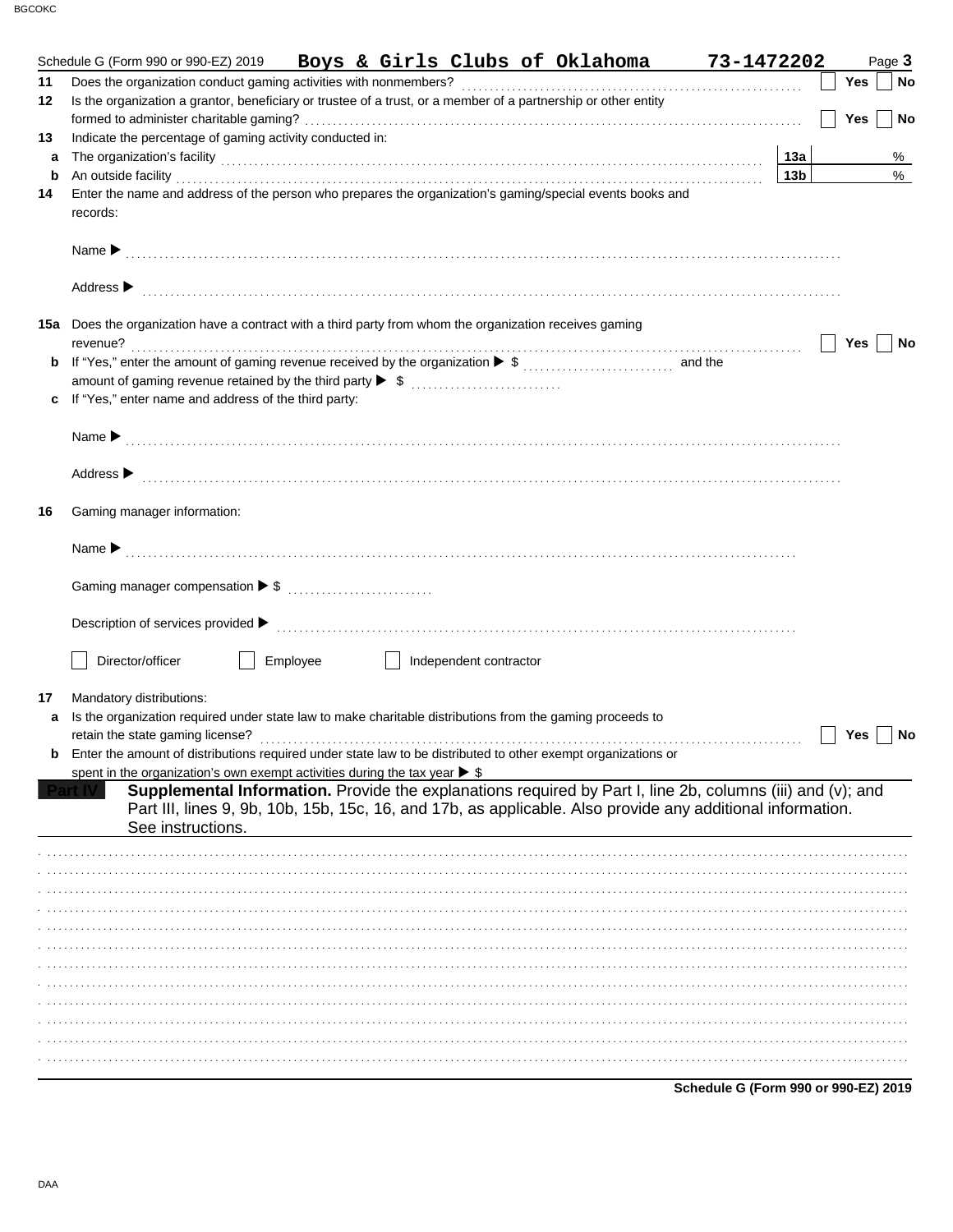**Form 990 or 990-EZ or to provide any additional information.** Name of the organization **Boys & Girls Clubs of Oklahoma Employer identification number** Department of the Treasury<br>Internal Revenue Service OMB No. 1545-0047 **(Form 990 or 990-EZ) Complete to provide information for responses to specific questions on SCHEDULE O Supplemental Information to Form 990 or 990-EZ 2019 Attach to Form 990 or 990-EZ. Go to** *www.irs.gov/Form990* **for the latest information.**

Form 990 - Organization's Mission or Most Significant Activities The Boys & Girls Clubs of Oklahoma County was established in 1995 to provide children and teens with a positive place to spend their out-ofschool time. Our mission is to inspire and enable all youth, especially those who need us most, to reach their full potential as productive, caring and responsible citizens.

**County, Inc. 73-1472202**

Our home club is a 35,000 square foot facility at 3535 N. Western in Memorial Park, that now serves 350-400 youth ages 6-18 daily, after school and during school breaks. We also provide opportunities for an additional 400 youth each day through programs in three elementary schools: Cesar Chavez and Santa Fe South (both in south Oklahoma City serving primarily Hispanic children), and Telstar Elementary, an Oklahoma City Public School in the city limits of Midwest City. The contract of the city of Midwest City.

Kids in our country are in crisis, a situation which makes the American Dream vulnerable to extinction. With growing opportunity gaps in our community and nation, organizations like the Boys & Girls Clubs are more necessary than ever to create opportunities for youth that give them hope and inspiration to reach their potential and create a better community. Our three primary goals for the over 4,000 Club kids we serve in a year are: 1) to graduate from high school with a plan for the future, 2) to make healthy lifestyle choices (nutrition, exercise, and positive relationships) and 3) to give back to the community in positive ways. Boys & Girls Clubs of Oklahoma County is part of Boys & Girls Clubs of America (BGCA) that provides significant research regarding programs and practices that have the most impact. We are also a United Way partner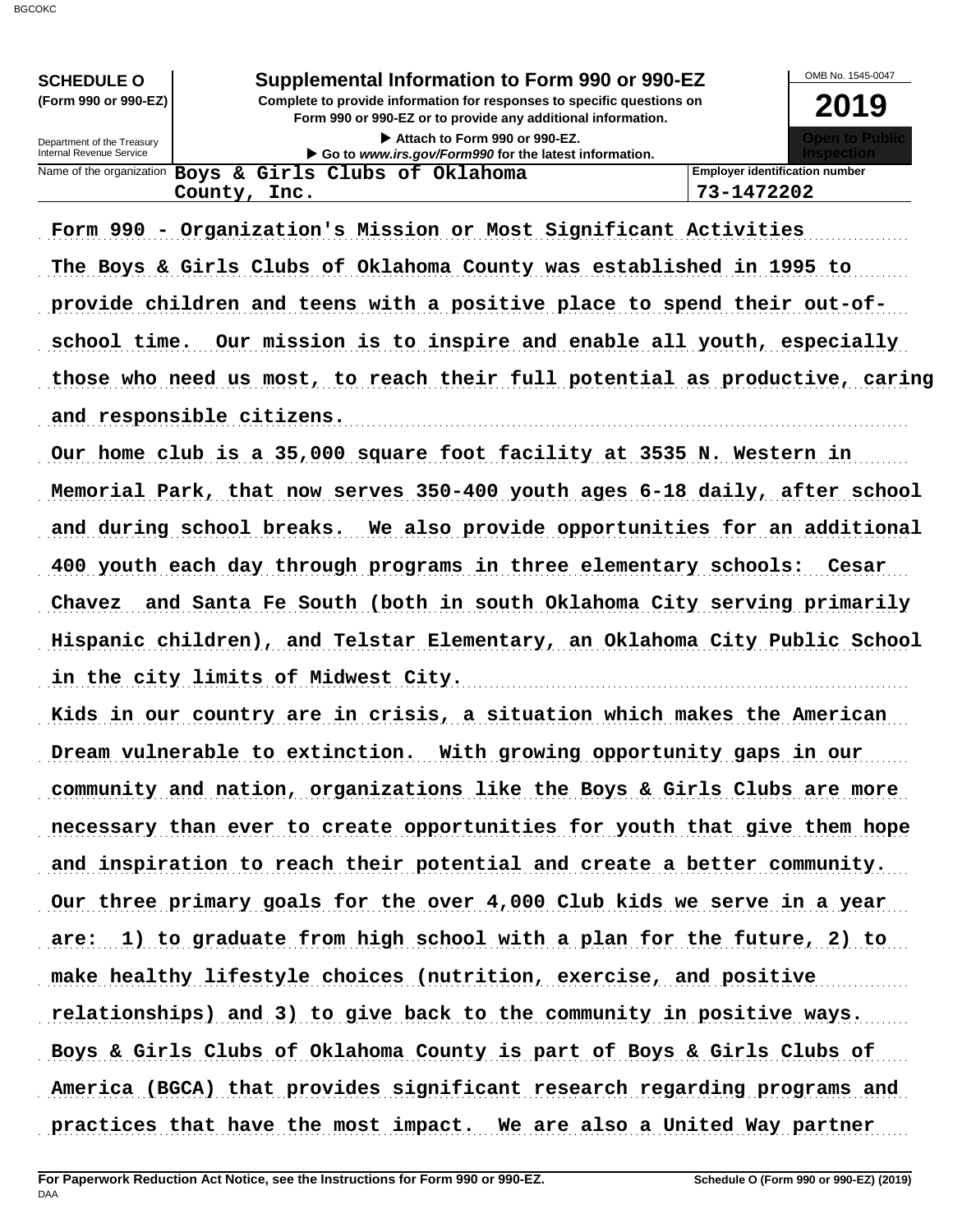| Schedule O (Form 990 or 990-EZ) (2019)<br>Name of the organization           | Page 2<br><b>Employer identification number</b> |
|------------------------------------------------------------------------------|-------------------------------------------------|
| Boys & Girls Clubs of Oklahoma                                               | 73-1472202                                      |
| agency which involves significant oversight and accountability. With only    |                                                 |
| a \$10/year membership fee, to ensure we are serving youth with the highest  |                                                 |
| need, we depend on local community support through individuals, foundations  |                                                 |
| and businesses. Each \$1.00 invested in the Boys & Girls Clubs results in a  |                                                 |
| \$14.89 return on investment for the community!                              |                                                 |
| Significant Activity:                                                        |                                                 |
| In order to ensure the continued growth, impact, and sustainability of the   |                                                 |
| Boys & Girls Clubs of Oklahoma County, a \$7.8MM Great Futures Comprehensive |                                                 |
| Campaign was begun during FY17 and completed during FY19 at \$8.0M.          | The                                             |
| campaign will support enhanced efforts through FY2022 that will allow us to  |                                                 |
| reach more kids, more often, and with a deeper impact. Funds will go toward  |                                                 |
| three general areas:                                                         |                                                 |
| 1) Capital and Infrastructure --- Includes the construction of a new 6,000+  |                                                 |
| s.f. Teen Center, parking lot and safety improvements, and technology        |                                                 |
| This will allow us to increase our enrollment up to 500<br>enhancements.     |                                                 |
| teens.                                                                       |                                                 |
| 2) Program Enhancements - Allows us to offer new and stronger programs that  |                                                 |
| support key youth and teen outcomes. It includes enhanced STEAM (Science,    |                                                 |
| Technology, Engineering, Arts, and Math)programming, career and college      |                                                 |
| prep, and increased staff capacity and training.                             |                                                 |
| 3) Capacity & Sustainability - Ensures the sustainable operations,           |                                                 |
| resources, and stability for our existing school sites, and allows us to     |                                                 |
| open an additional Club site. It also allows for a modest increase in        |                                                 |
| professional and administrative capacity in line with organizational         |                                                 |
| growth.                                                                      |                                                 |
| Positive results from the Great Futures Campaign fundraising efforts can be  |                                                 |
| seen in the financials with the increase in cash, receivables, pledges, and  |                                                 |

Page 1 of 3

Schedule O (Form 990 or 990-EZ) (2019)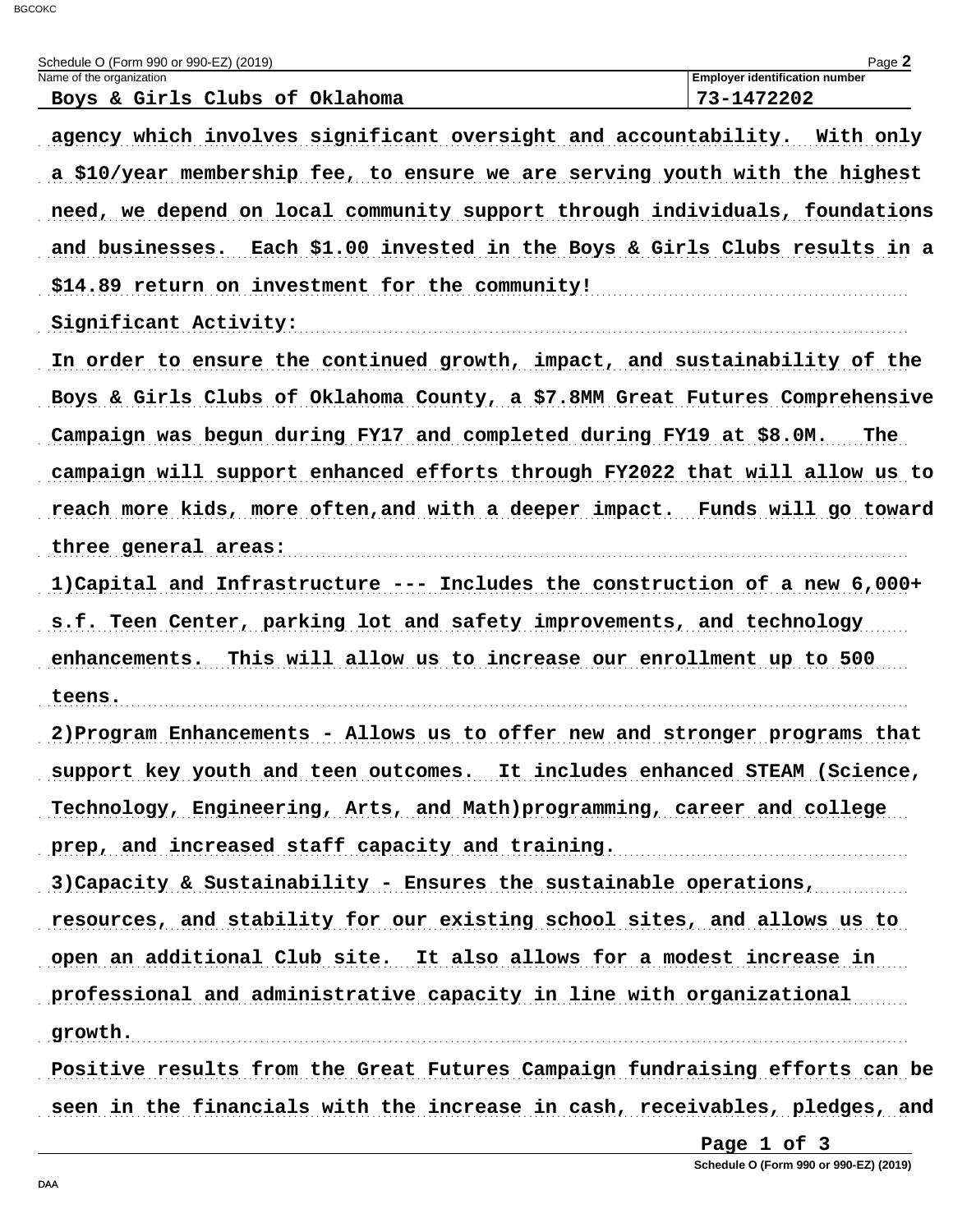| Schedule O (Form 990 or 990-EZ) (2019) | $P$ age $\blacktriangle$              |
|----------------------------------------|---------------------------------------|
| Name of the organization               | <b>Employer identification number</b> |
| Boys & Girls Clubs of Oklahoma         | 73-1472202                            |

revenues. Cash received under the Great Futures Campaign is set aside by the Board and is held outside the operating account. These funds will be released in accordance with the Board-approved campaign budget, objectives, and timelines, and are monitored on a regular basis by the Board's Finance Committee.

Form 990, Part III, Line 4a - First Accomplishment

The club provides a safe and positive environment for over 4,000 children and youth in primarily low-income, inner-city areas of Oklahoma County. In addition to providing academic, cultural and recreational enrichment activities, we serve healthy snacks after school, and breakfast, lunch, and dinner for the kids who were at the club all day during school breaks. Opportunities include art, music, technology, sports, college and career planning, and academic enrichment. In the most important hours between when school gets out and dinner is served, we have an obligation to make sure the kids and teens who spend this time with us are achieving social, emotional and physical wellness. From building self-esteem and confidence to providing healthy snacks and activities, Clubs offer a breadth of ways that kids can develop healthy habits for life.

Form 990, Part VI, Line 11b - Organization's Process to Review Form 990 The board reviews and approves the 990 before it is submitted to the IRS.

Form 990, Part VI, Line 12c - Enforcement of Conflicts Policy We request that each board member & officer submit a conflict-of-interest statement on an annual basis. We ask them to state if there is a potential conflict-of-interest on any governance item and the executive committee

Page 2 of 3